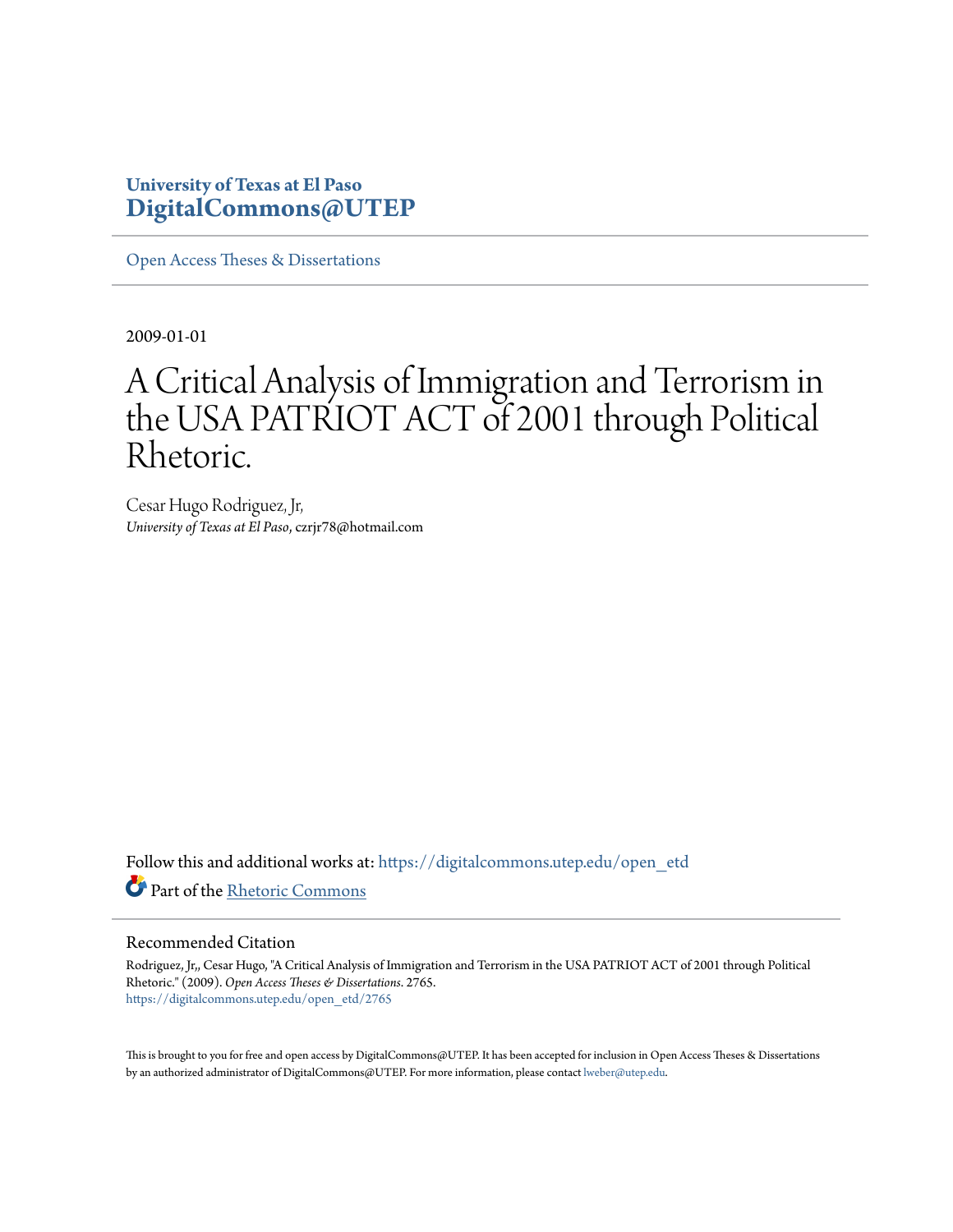# A Critical Analysis of Immigration and Terrorism in the USA PATRIOT ACT of 2001 through

Political Rhetoric.

Cesar H. Rodríguez, Jr.

Department of Communication

 $\overline{\phantom{a}}$  , and the contract of the contract of the contract of the contract of the contract of the contract of the contract of the contract of the contract of the contract of the contract of the contract of the contrac

 $\overline{\phantom{a}}$  , and the contract of the contract of the contract of the contract of the contract of the contract of the contract of the contract of the contract of the contract of the contract of the contract of the contrac

 $\overline{\phantom{a}}$  , and the contract of the contract of the contract of the contract of the contract of the contract of the contract of the contract of the contract of the contract of the contract of the contract of the contrac

APPROVED:

Frank G. Pérez, Ph.D. Chair

Richard D. Pineda, Ph.D.

Dennis Bixler-Márquez, Ph.D.

Patricia D. Witherspoon, Ph.D. Dean of the Graduate School

\_\_\_\_\_\_\_\_\_\_\_\_\_\_\_\_\_\_\_\_\_\_\_\_\_\_\_\_\_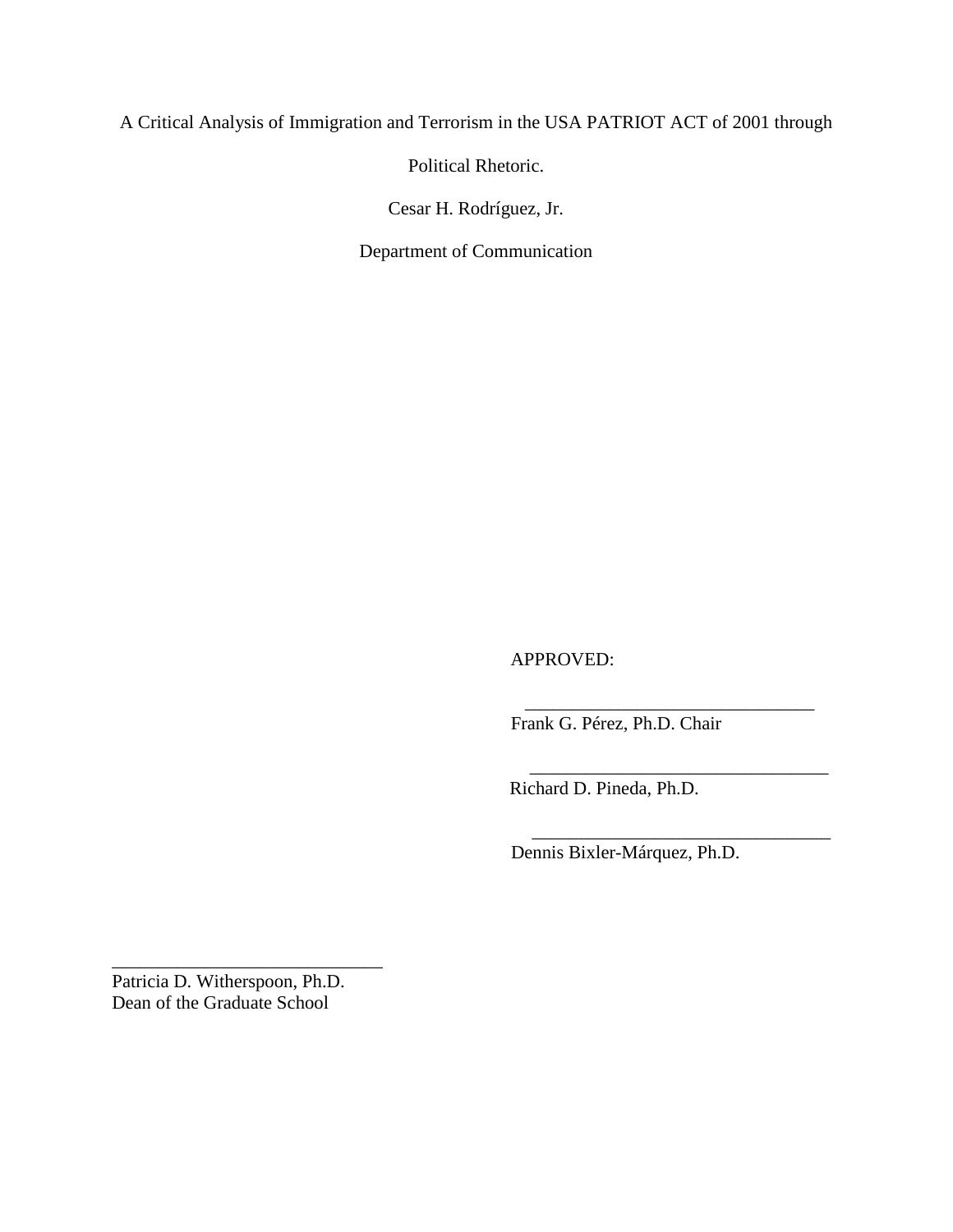A Critical Analysis of Immigration and Terrorism in

# the USA PATRIOT ACT of 2001

through Political Rhetoric.

by

Cesar H. Rodríguez, Jr., B.A.

# THESIS

Presented to the faculty of the Graduate School of

The University of Texas at El Paso

in Partial Fulfillment

of the Requirements

for the Degree

# MASTER OF ARTS

Department of Communication

THE UNIVERSITY OF TEXAS AT EL PASO

December 2009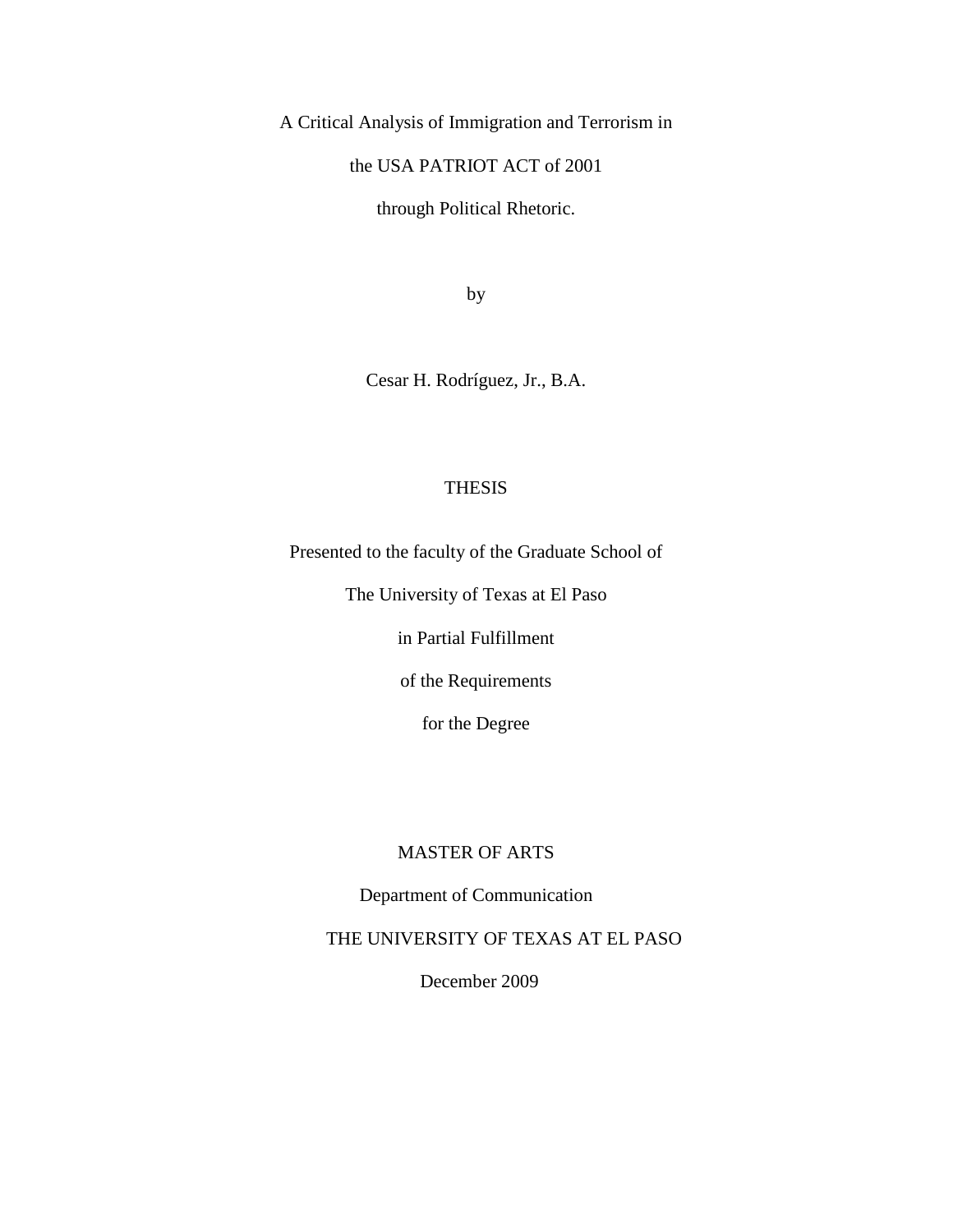## Acknowledgements

 In doing this thesis paper, patience and persistence played a major role in accomplishing this major task. One does not know what they are taking on when trying to obtain a Masters Degree. It shows just what exactly a person is made of in terms of their ability to take on a study that at times seemed out of reach and unattainable. I wish to thank my family, because without their backing and words of encouragement, this thesis would have never been completed. Furthermore, without the aid and resolution of Dr. Frank G. Pérez, Dr. Dennis Bixler-Márquez, and Dr. Richard D. Pineda, this study would have never been completed. I want to thank them all for their persistence in seeing me finish this academic study that was long in the making.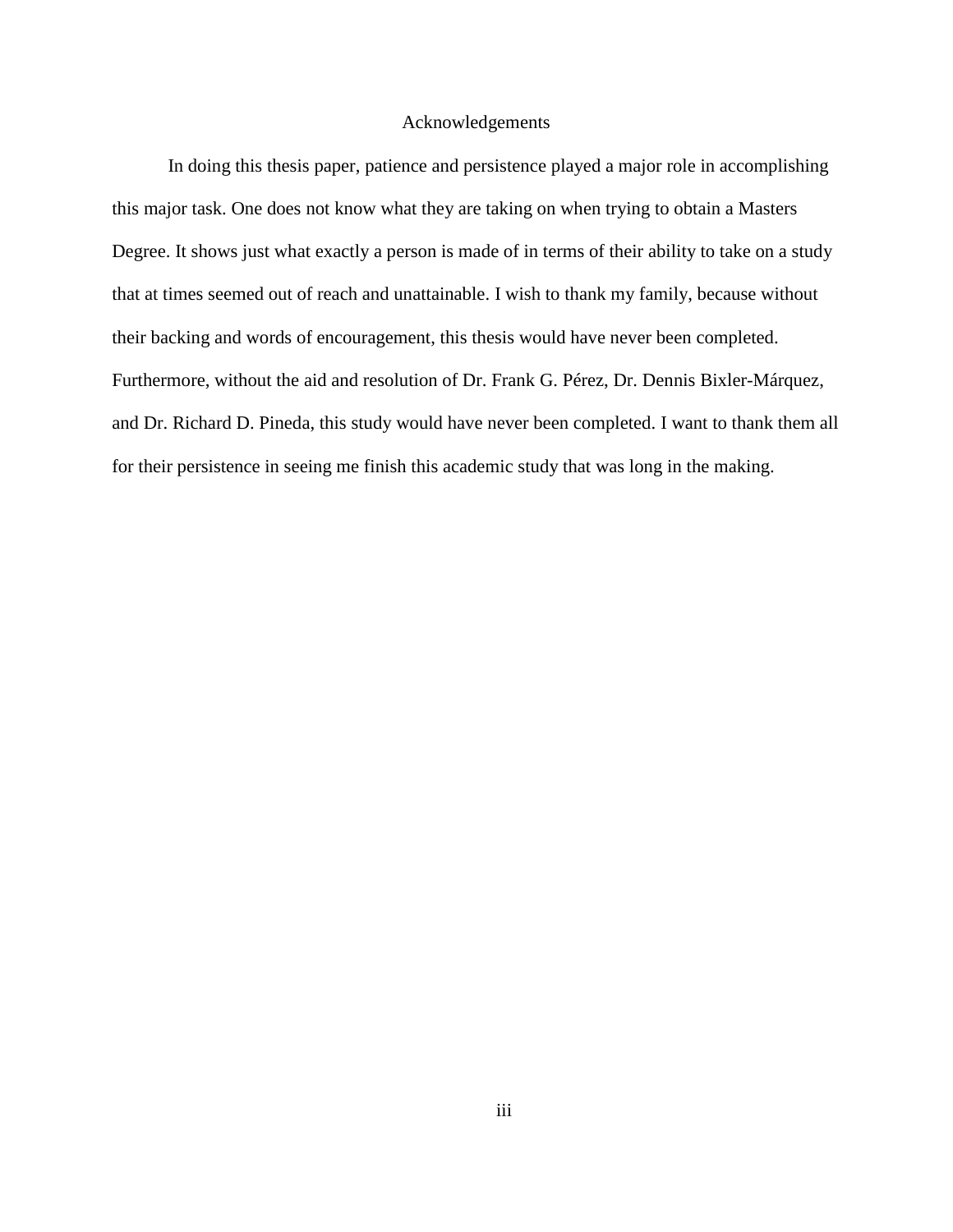# Abstract

 The PATRIOT ACT is legislation that was enacted shortly after the terrorist attacks of 9- 11. This current thesis is a qualitative study using critical discourse analysis of the PATRIOT ACT, displaying the negative ramifications that it has had on immigrant aliens. A critical analysis of the PATRIOT ACT will be done by utilizing political rhetoric to answer the research questions. Findings suggest the PATRIOT ACT envelopes immigrant aliens as terrorists through the use of specific rhetoric. Attention is given to the rhetoric that is used by government to manipulate the outcome that it desires. Limitations are addressed and ideas for further study are provided.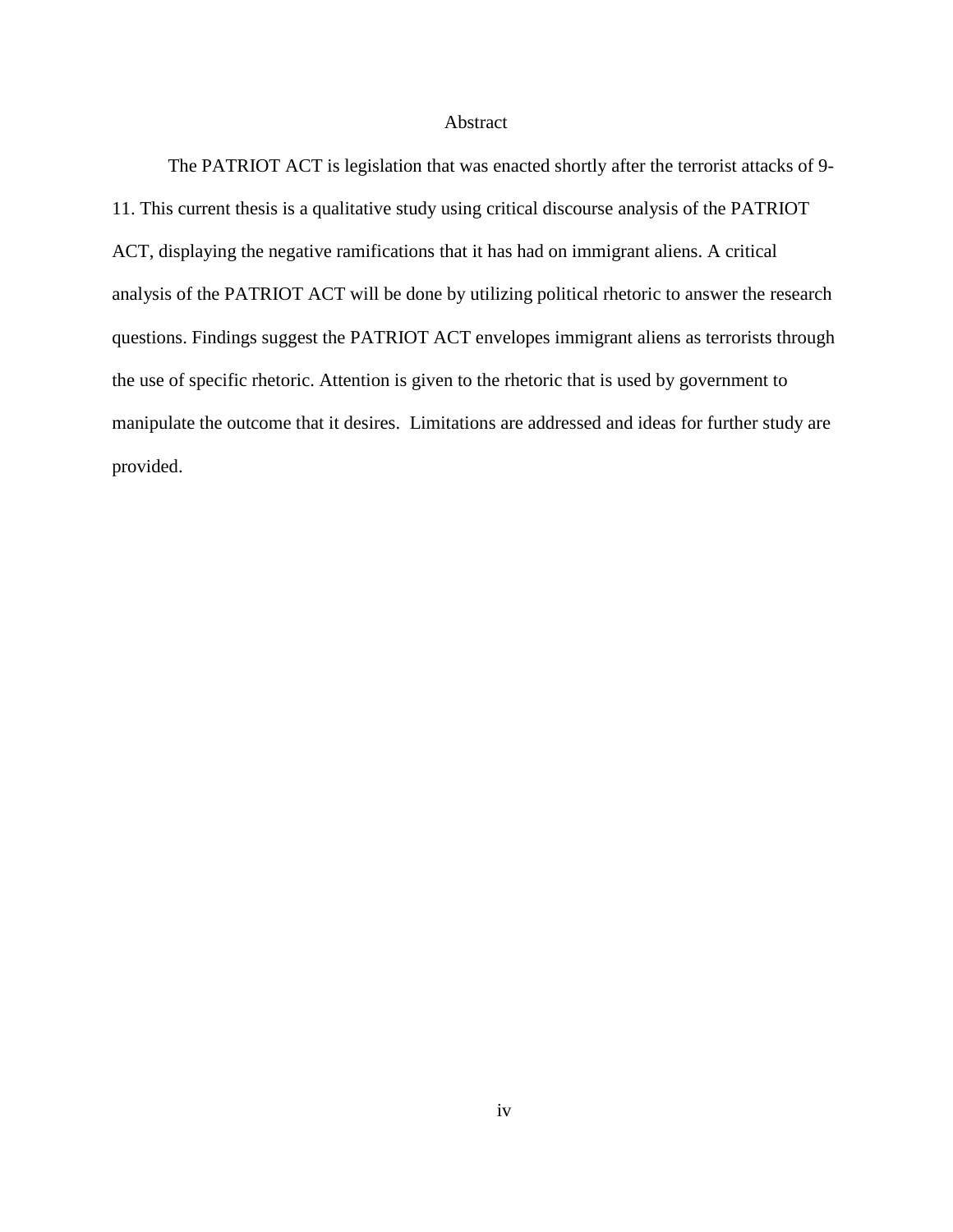# Table of Contents

| Chapter |  |
|---------|--|
| $1_{-}$ |  |
| 2.      |  |
| 3.      |  |
|         |  |
| 4.      |  |
| .5      |  |
|         |  |
|         |  |
|         |  |
|         |  |
|         |  |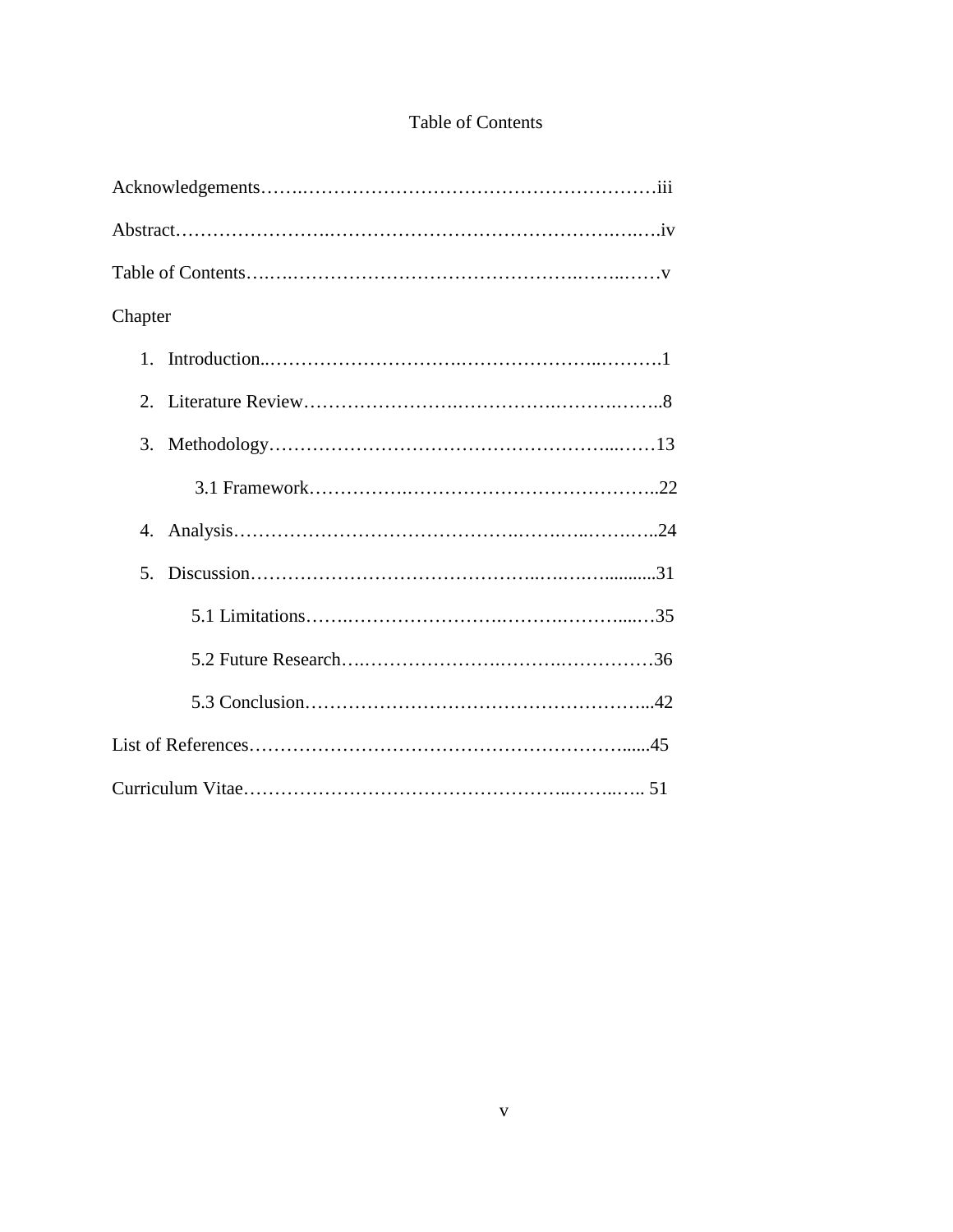#### Chapter 1: Introduction

 The PATRIOT ACT is a piece of federal legislation written in response to the 9-11 terrorist attacks against the United States. It dictates new measures that must be followed and executed in a post-September 11 United States. This study examines the impact that the PATRIOT ACT had on immigration during the Presidency of George W. Bush 2001-2008.

As a result of the 2001 terrorist attacks the Congressional Bill HR 3162, Uniting and Strengthening America by Providing Appropriate Tools Required to Intercept and Obstruct Terrorism Act of 2001, the USA PATRIOT ACT of 2001, became law on October 26, 2001(Dow, 2004). Elected representatives also reworked the United States' immigration law via the PATRIOT ACT (Boyle & Busse, 2006) and multiple resolutions were included to potentially thwart terrorist attack(s) against the United States by foreign nationals. One resolution is to fortify the northern and southern borders of the nation. In addition, the bill seeks to increase law enforcement personnel and to amplify surveillance and detentions when dealing with "suspected" terrorists. These elements and other measures expanded the definition of "terrorist activities" (Dow, 2004). The end result of the PATRIOT ACT's legal reforms was to cluster immigrant aliens into the potential "terrorist" category. In consequence, it has made it difficult to draw a distinction between a terrorist and a non-terrorist, or in this case an immigrant alien or illegal alien (Boyle & Busse, 2006).

While the United States has never used the PATRIOT ACT against immigrant aliens, the sentiment that the PATRIOT ACT is available for use is comforting. The United States government communicates the misleading rhetoric of the PATRIOT ACT with the title itself. The word *patriot* conjures an image of Americana, magnifying the sacrifices of its citizens during times of hardship since the Revolutionary War. It is rhetoric that delivers a perceived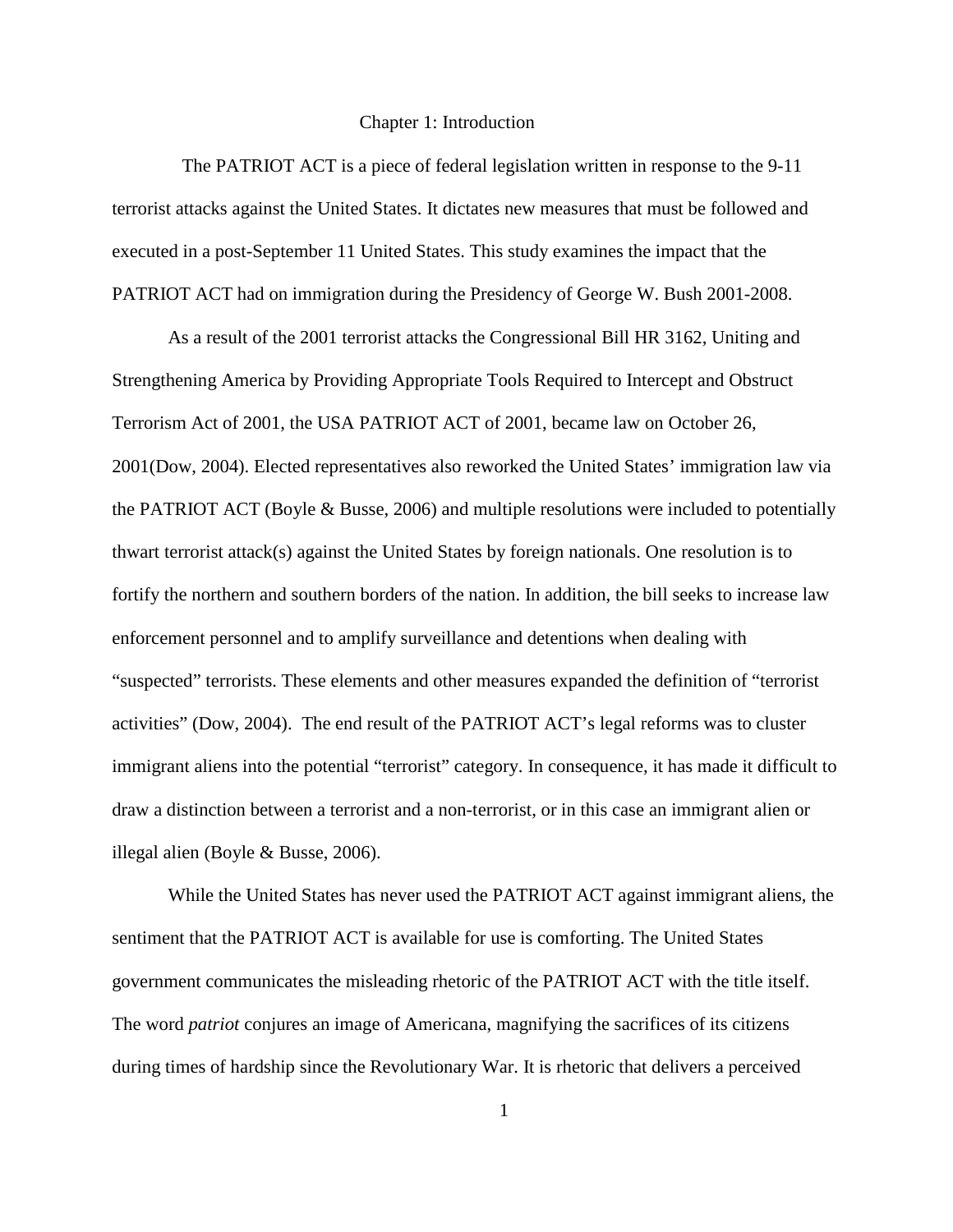notion to the receiver and it is part of the fabric of what makes the United States. Therefore, people may perceive it as truth and do not question its authenticity, especially after the horrendous events of 9-11. The PATRIOT ACT also signifies how government can manipulate rhetoric to make it appear that it is out for the best interests of its citizens.

When in reality, it is a manner in which to suppress the rhetorical truth by deflecting its true meaning and converting the truth surreptitiously into an alternative designation. There is an absence of individual interpretation of what the PATRIOT ACT legislation is. Therefore, it is a way for government to communicate without having its objectives questioned. This is significant due to it showcasing the influence and authority that government, as the sender, has on the populace, the receiver.

For purposes of this study, immigrant alien and illegal alien will be used to describe immigrants without proper credentials residing in the United States. *Immigrant alien* is used in the PATRIOT ACT to label immigrants who are residing in the United States. *Illegal aliens* is the term used in scientific literature, more progressive literature uses the term undocumented immigrants. In terms of defining an illegal alien, *Illegal* is an unauthorized border crosser. *Immigrant* is categorized as a person who comes from a permanent settlement (Ngai, 2004). The PATRIOT ACT addressed the immigration issue by increasing the government's ability to detain and deport suspected terrorists (Hines, 2006). In addition, it increased the budget for immigration enforcement and tripled in size the United States Border Patrol along the U.S. national borders in North America (Hines, 2006).

Section 411 of the PATRIOT ACT expands the rank of immigrants that can be legally charged with *terrorists activities*, *engaging in terrorist activities*, and *terrorist's association*  (Howard, Forest, & Moore, 2006). Under Sec. 802 Definition of Domestic Terrorism of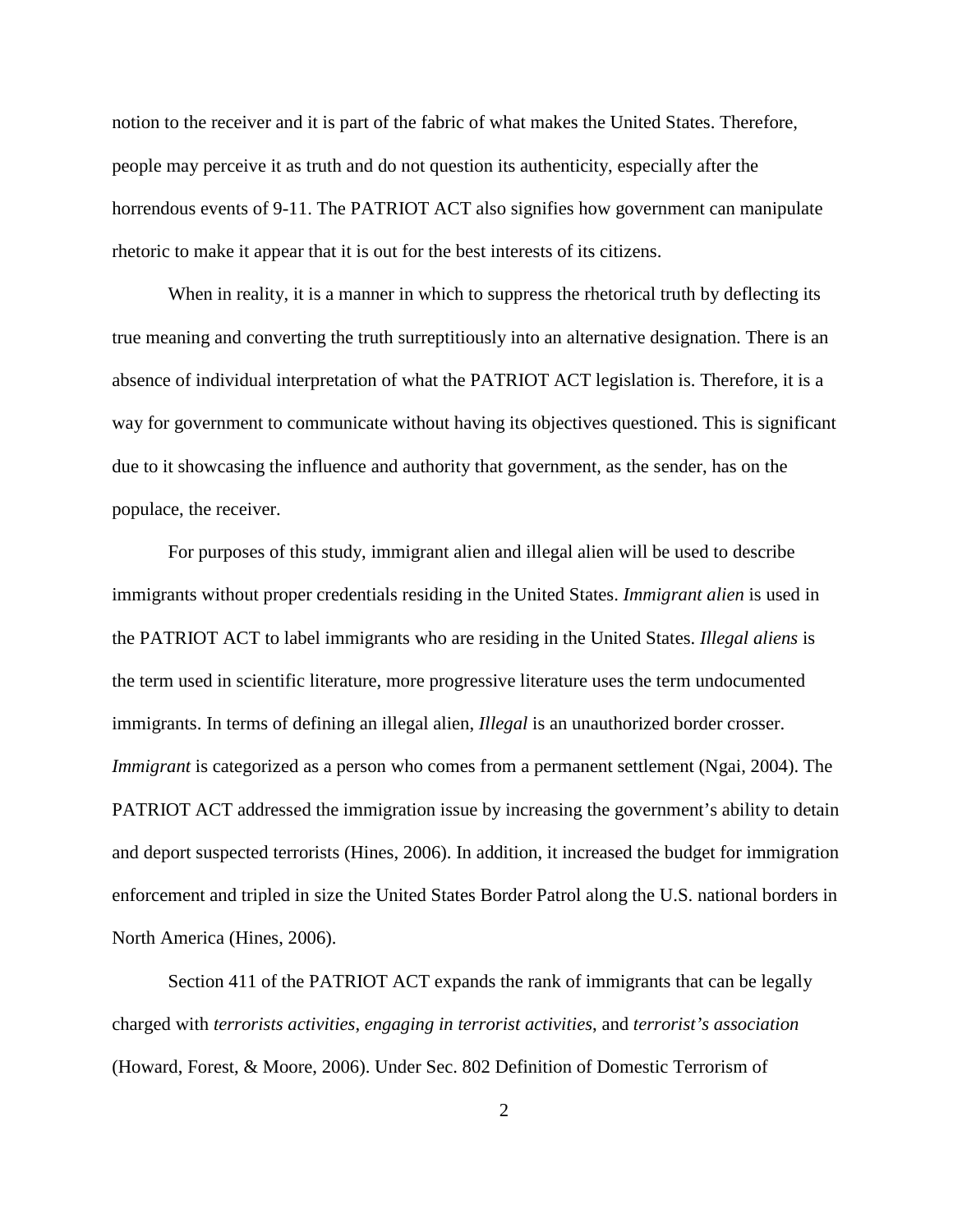PATRIOT ACT, the definition of terrorist activities is: assassination, kidnapping, mass destruction, involving acts dangerous to human life that are a violation of the laws of the United States (http://fl1:findlaw.com/news.findlaw.com/cnn.docs/ terrorism/hr3162.pdf). An immigrant alien who yields or uses a weapon such as a knife in an altercation, may be charged with engaging in a terrorist activity (Howard, Forest, & Moore, 2006). The PATRIOT ACT has also given the federal government the right to detain anybody suspected of being a terrorist for seven days. However, it is difficult to measure the accuracy of whether those detained are in fact terrorists, or if perceptions play a role in stigmatizing immigrant aliens as such.

 Perceptions within themselves produce a mismanaged standpoint towards a certain entity that may have positive or negative connotations. I will argue that the PATRIOT ACT advances perceptions that immigrant aliens are hazardous to the United States. Thus, causing an aperture in how they are perceived in terms of the threat-level immigrant aliens pose. A boundary is drawn to separate immigrant aliens and American citizens. It acknowledges one while simultaneously dismissing the other. The group with which one affiliates becomes that group members identity (Aviram, 2007). A creation of positive self-regard is a motivational factor that develops positive in-group individuality in relation to the out-group (Aviram, 2007). Hence, primary identification is created and can be utilized when social conditions highlight collective identity (Aviram, 2007). When one ethnicity attacks another ethnicity, identification with one's group is enacted. This makes prejudicial actions against an out-group easily attainable. In this context, for example, an outside source (out-group) attacked the United States (in-group).

The mistrust of foreigners emanates from the secrecy that the Bush administration had over the detention of those individuals arrested in the United States or captured abroad in places such as Afghanistan (Tumlin, 2005). The Secret Evidence Repeal Act was annulled after 9- 11,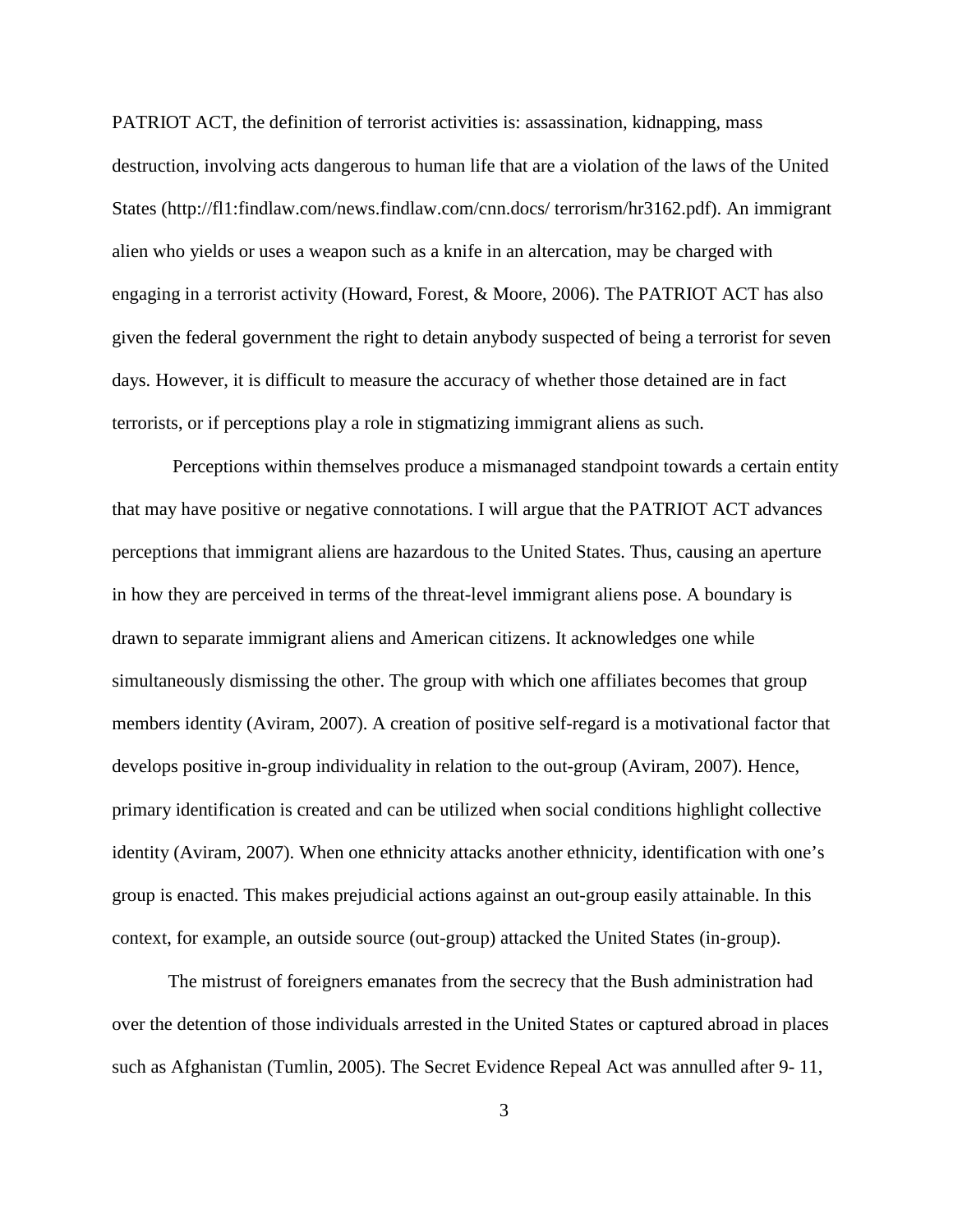to give the federal government the authorization to keep individuals in custody without evidence (Saito, 2005). In addition, the federal government does not have to give explanations for a person's detention to any outside sources, not even immigration lawyers (Saito, 2005).

Before the PATRIOT ACT was enacted, proof that a non-citizen was associated with a terrorist organization had to be presented by the government before any allegations or charges could be filed (Hines, 2006). A "known should have known" clause had to be brought forth by the government as evidence in order to make a connection (Hines, 2006). In essence, the United States government had to have suspicion or probable cause to make a terrorist connection to an individual. After the PATRIOT ACT, this clause was nullified and the government acquired open restraining power to detain whomever they felt was of interest.

 In 2003, the United States Supreme Court upheld this view by declaring that the detention of immigrants without due process was not a constitutional violation (Hines, 2006). It may be in part because language contained in this clause, "known or should have known," is vague and therefore innocent individuals could be deported from guiltless association with humanitarian or political groups (Feingold, 2006). These groups could be labeled as terrorist organizations by the United States and at the government's discretion (Feingold, 2006).

 When individuals are sectioned off into clichéd labels on political grounds, they are then presented in a "good" or "evil" scenario (Edelman, 2001). The PATRIOT ACT legislation does not make a distinction between a terrorist and an immigrant alien, making it difficult to distinguish one from the other. Therefore, the PATRIOT ACT and the ensuing "War on Terror" gave the federal government unlimited power to target those deemed as viable threats to the United States. Among the victims of this action are immigrant aliens without proper documentation that are seen as individuals unknown to American society; as such, they are

4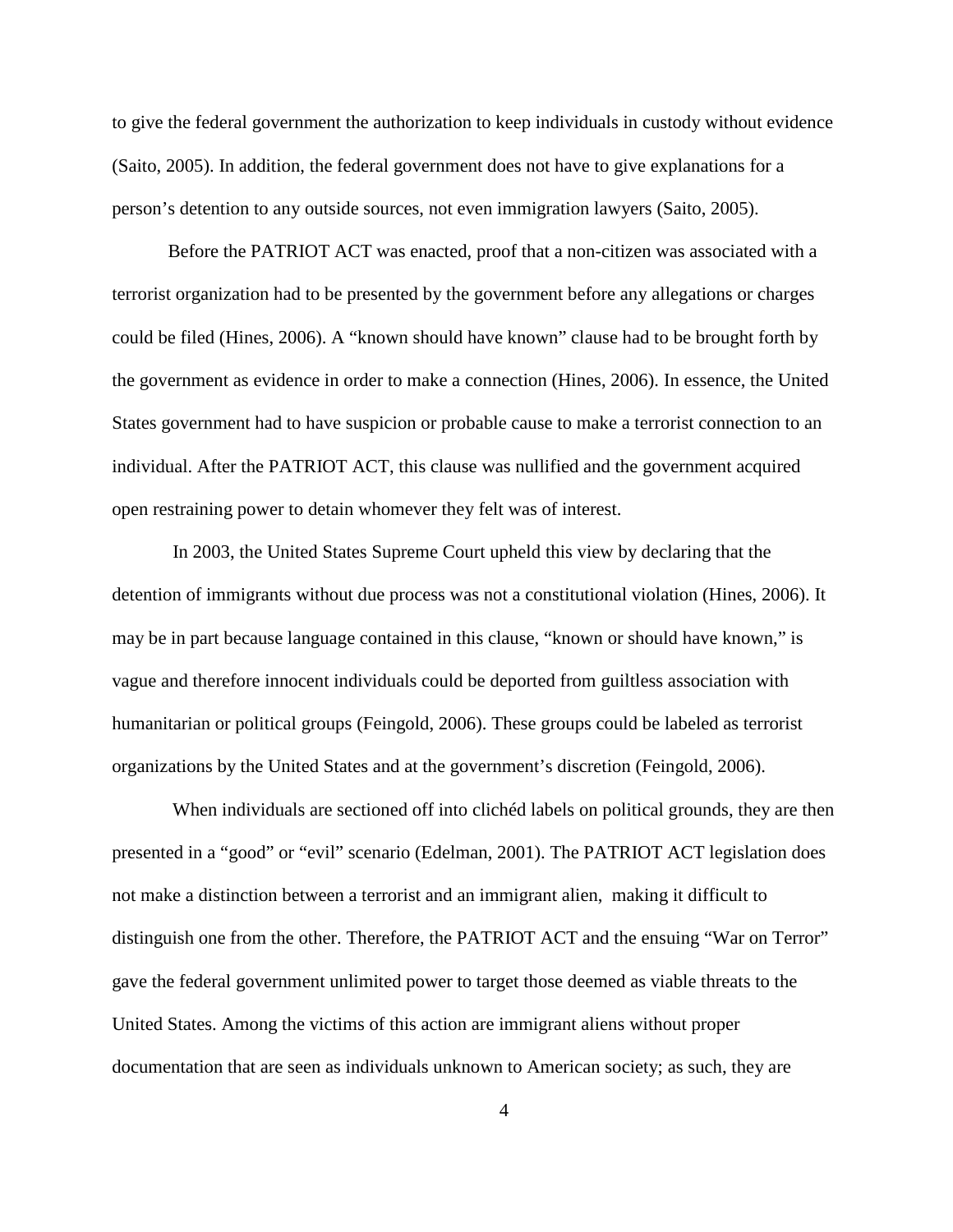viewed with cynicism (Tumlin, 2004). The 9-11 assailants broke immigration law by remaining in the United States after their student visas expired. Once residing in the United States, they financed and orchestrated an attack from within the nation's borders. As a result of the September 11 attacks, immigration control came under scrutiny.

 The possible threats from immigrants who come into the United States as terrorists are the primary reasons the PATRIOT ACT was thought necessary. Immigrant's intentions are essentially unknown in terms of what they want to accomplish in the United States. Since 9-11, the course of action taken towards immigration policies are framed around the idea that to combat illegal immigration is to fight terrorism (Tumlin, 2004). As a direct reaction to this terrorism policy, the militarization of the border by means of the United States Army National Guard and civilian groups has taken place along the southern United States border (Gallegos, 2004). The possibility of a person being a terrorist has become a key concern to U.S. immigration officials. Due to the high influx of immigrants through the United States-Mexican border, the United States Army National Guard has been placed to reinforce the United States Border Patrol at certain locations.

Consequently, the United States government view of immigrant aliens being honest and hard working has fallen by the wayside (Ngai, 2004). Immigrant aliens are viewed as the "other," or the out-group of American society. This perspective is due to perceptions that immigrant aliens without proper documentation apparently have no foundational roots in the country. Therefore, they are frowned upon as not-American or un-American (Saito, 2005). These immigrants have thus been categorized as individual(s) with no legal status, an apparition unknown to the society at large (Ngai, 2004). Consequently, immigrant aliens detained under the PATRIOT ACT are denied their due process, and their right to consul with immigration lawyers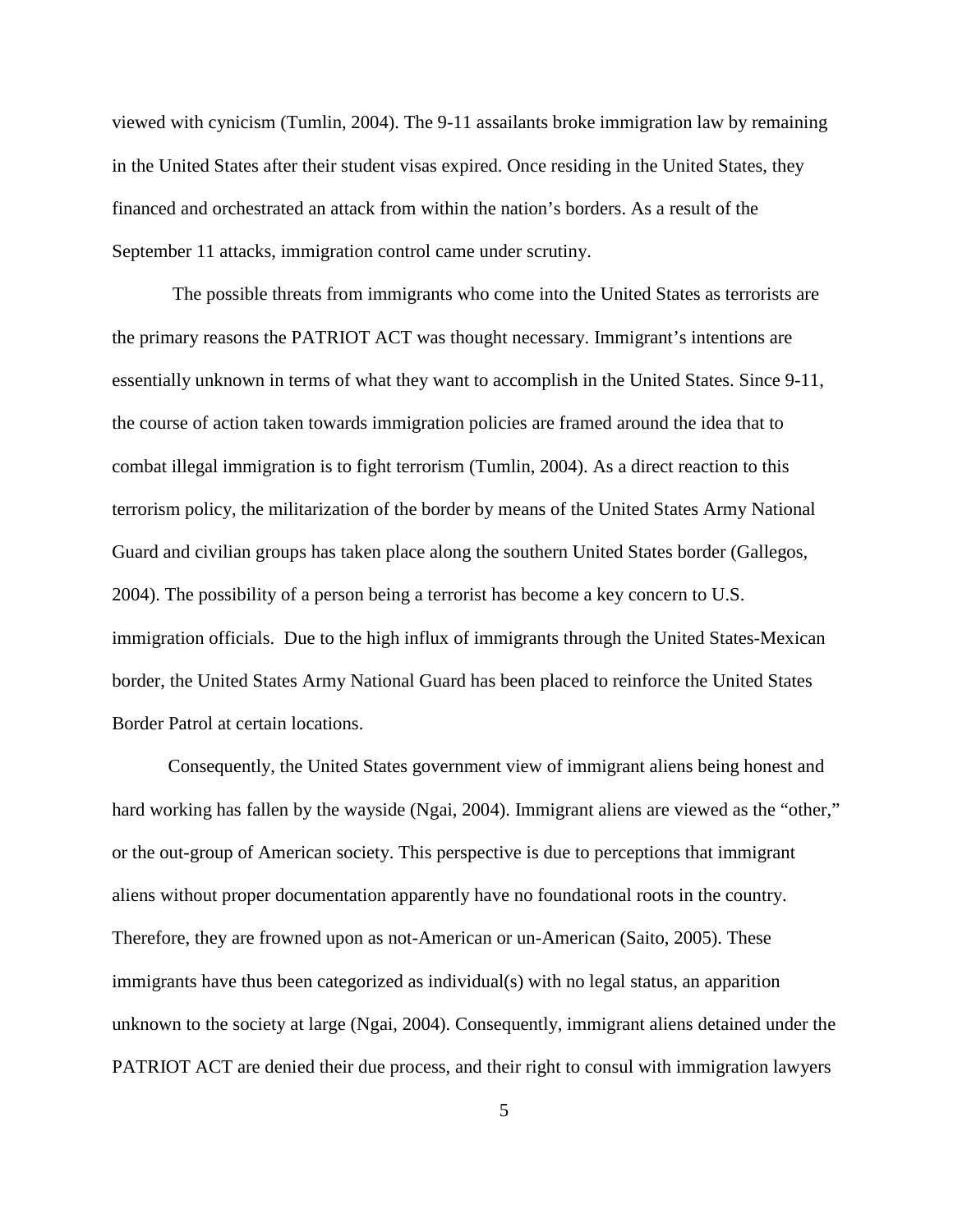(Saito, 2005). Former Attorney General John Ashcroft stated, that "all post 9-11 detainees are terrorists" (Dow, 2004, p25). Thus, any immigrant alien is automatically connected with terrorism, a symbolic interaction between both parties. The Bush-Ashcroft anti-terrorism policy never clarified the distinction between an "illegal alien" or a "terrorist" (Dow, 2004).

According to Saito (2005), the federal government has based their accusations of possible terrorists on stereotypes and/or racial profiling. A precedent has been set in accordance with how an American is expected to appear. Consequently, it has made anyone not matching this image a "non-American" in the eyes of the status quo. These people do not posses the stereotypical appearance of what an American is "supposed" to look like.

Security factors in an era of *asymmetric warfare* is the assumption that United States citizens and the federal government must combat terrorism by casting out illegal immigrants and shutting down the borders (Barry, 2005). Part of the theory behind asymmetric warfare is that illegal immigrant aliens cannot be trusted in a time of war. Again, the United States government has also called out the National Guard to protect its southern borders from possible terrorist penetration (Gallegos, 2004). Opponents of this measure call it excessive and view it as the militarization of the United States (Gallegos, 2004).

 The current immigration sentiment brings forth conflict between segments of the White American population and segments of racial and ethnic minority groups (Lee & Ottati, 2002). However, throughout the history of the United States, there has been an association between immigrants (legal or illegal) and the United States government's enemies. They are intertwined in order to make it manageable to critique and expel them from United States soil. Any foreign influence can be seen as dangerous and untrustworthy. This phenomenon was seen and experienced with great occurrence during World War II by those of German, Japanese, and

6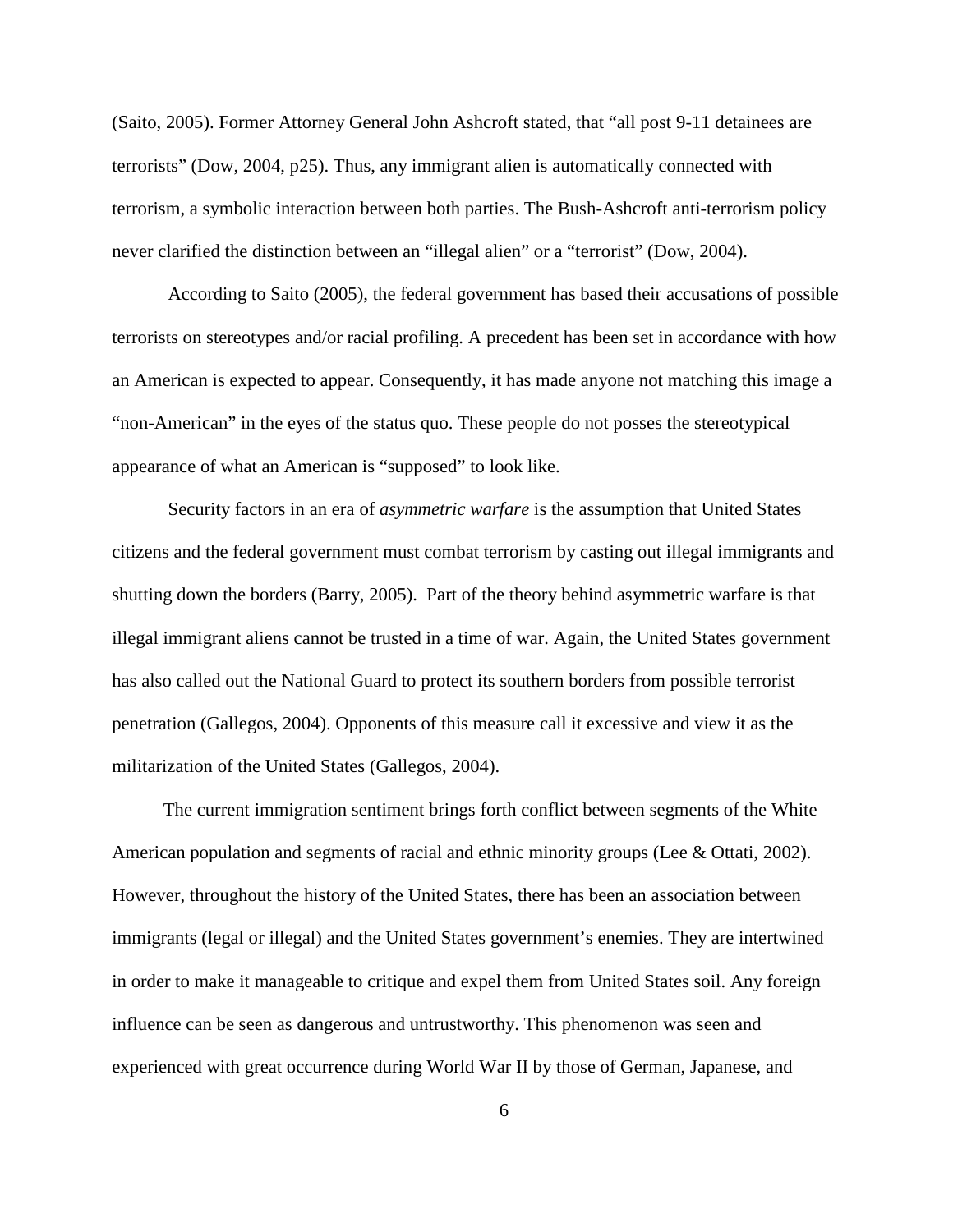Italian descent. They were the United States' enemies that that time and were seen as potential threats to the sovereignty of the United States (Daniels, 2006).

 Therefore, the following study will address how undocumented immigrants are portrayed by political rhetoric via the PATRIOT ACT as possible terrorists on American soil. The current thesis will answer the following research questions:

> RQ1: How does the political rhetoric contained in the PATRIOT ACT frame undocumented immigrants in the United States? RQ2: What are the rhetorical implications of uniting terrorism and immigration?

 This chapter introduced and framed the thesis's topic of study. It offered insight into the sociopolitical setting that surrounds the topic of immigration to the U.S. after the 9-11 attacks. Chapter 2 will analyze the academic literature on the topic of study in terms of how critical discourse analysis can be used to analyze the rhetoric surrounding the issue. Chapter 3 will demonstrate the methods used for the study. Chapter 4 will describe the final results of the study. Chapter 5 will summarize the present study, address its limitations, and provide ideas for future research.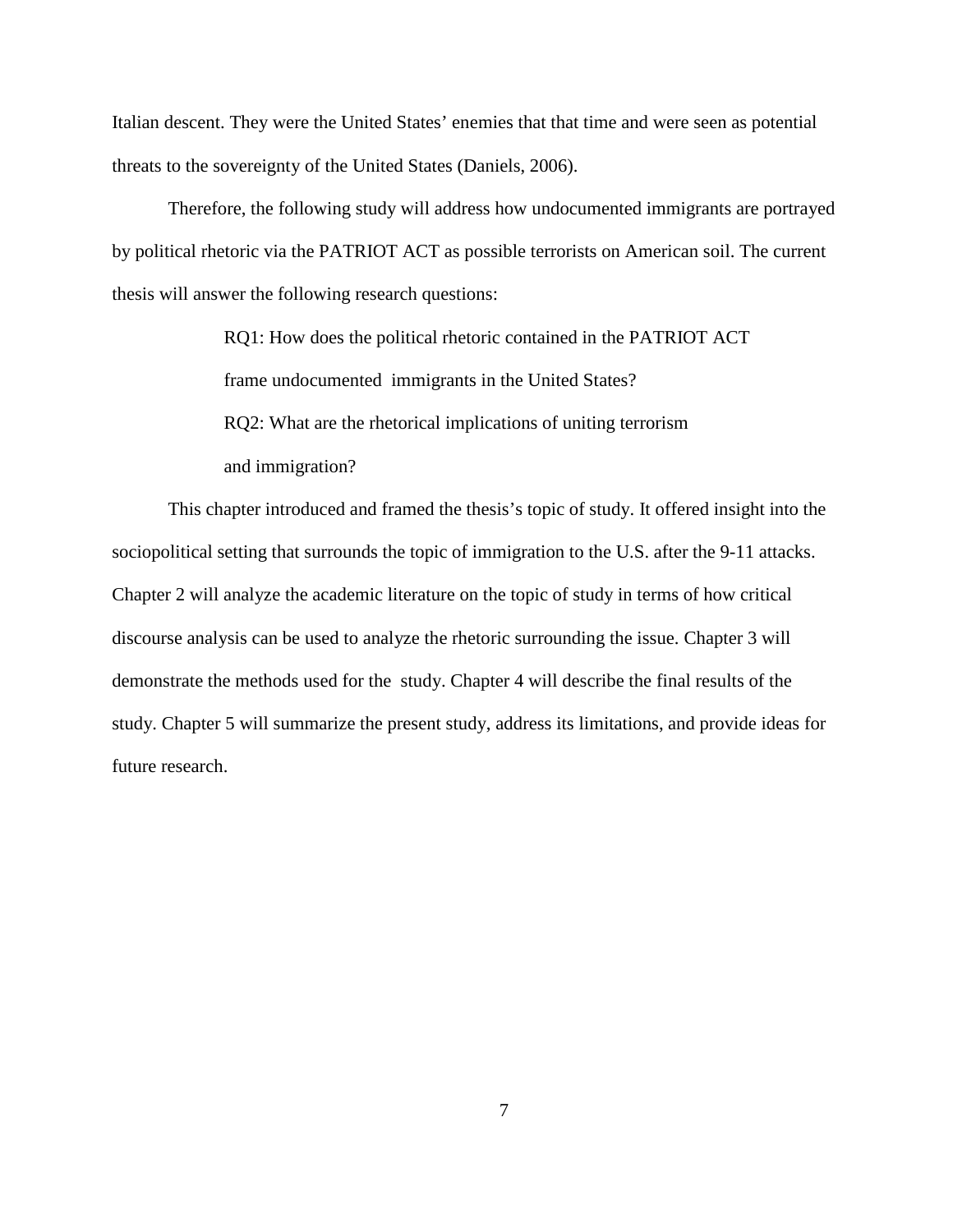#### Chapter 2: Literature Review

Political rhetoric is comprised of many attributes that lends itself to public perception, ingroup/out-group, and the other. It has its roots in history by showing how political rhetoric can influence an entire nation to conform to a government belief system. Depending on how political rhetoric will be used, stereotypes play a role in laying the foundation for promoting an agenda against a specific ethnic, religious or political faction. Immigration policies in the United States mirror past political rhetoric, not as extreme as before, but still contain the same undertones of what was used before.

Historically, political rhetoric has had a presence that extends to the late 19th Century. However, it was not until the 1930's which was the beginning of political rhetoric being transmitted to a mass audience in the form of propaganda (Nicotra, 2009). It was transmitted to a mass audience through an assortment of media outlets such as radio and propaganda speeches. Propaganda was the popular term for political rhetoric in the 1930's (Nicotra, 2009).

 The 1930's was an era in which the function and influence of both language and communication were being understood in America (Nicotra, 2009). In order to understand and educate the American population on language and communication, there were two schools that were formed. These schools were The Institute of Propaganda Analysis (1937) and the Institute for General Semantics (1938) by Count Alfred Korzybski. Both took and academic and influential look at the power and prestige that language and communication had on people.

However, during the 1930's in Europe, there were other governmental entities at work using political rhetoric for their virulent schemes. While the United States was trying to learn the basics of how rhetoric and communication worked, the Nazis were trying to perfect the use of political rhetoric and communication. During World War II, political rhetoric was used to great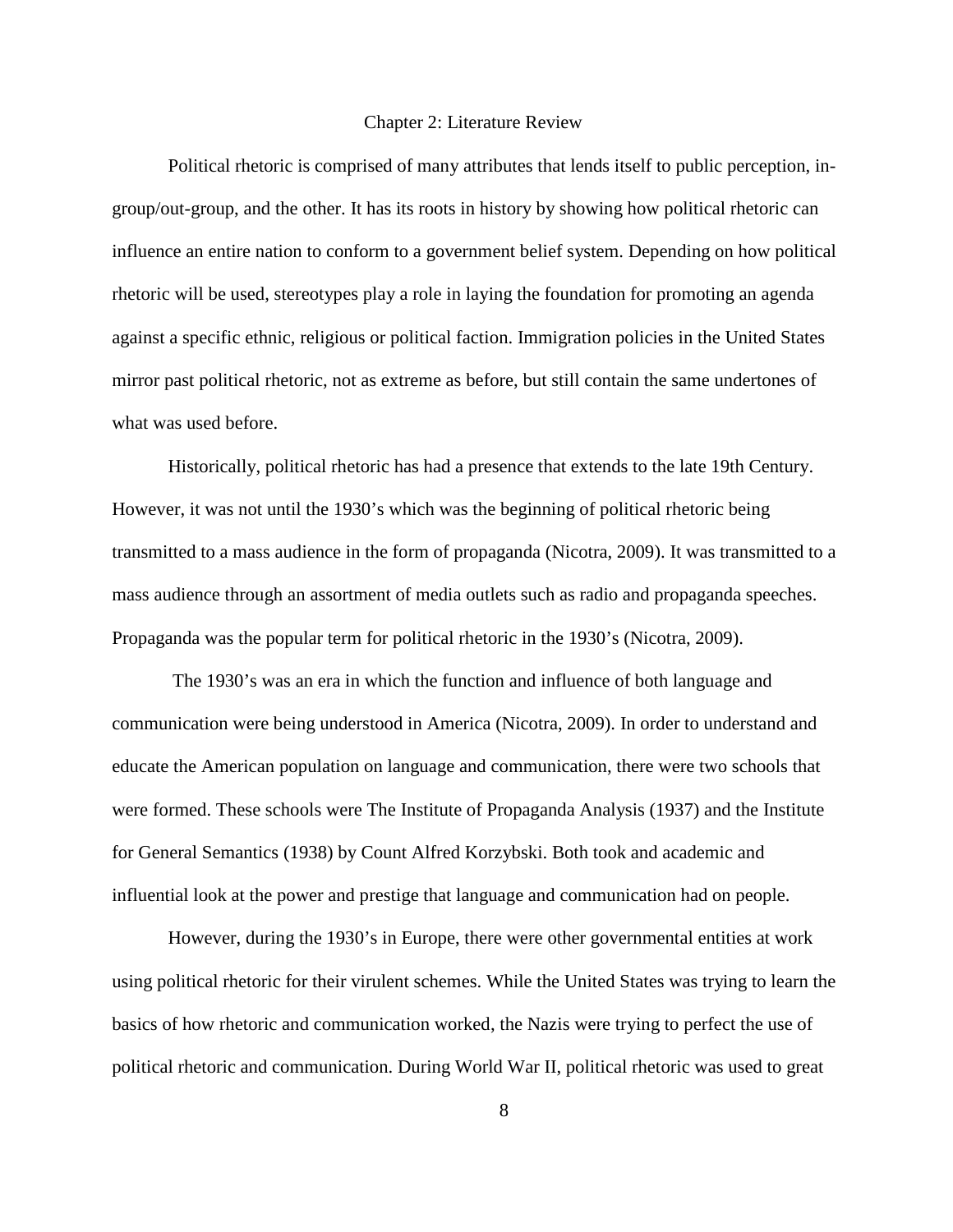effect to serve both the Allies and Axis powers alike. It had a profound effect on the sections of society that it was meant to persuade. This form of political rhetoric displayed venomous effects in terms that it could rally to assemble a nation to do the will of a government. Part of what made up the rhetoric at that time was stereotypes transformed into "truths" about ethnic members of society. The term stereotype can be thought of as having a belief that all people within a specific ethnic or religious group have attributes and characteristics that warrant definite behavior from that ethnicity or religion (Baron, Byrne, & Johnson, 1998). In doing so, it created a lasting effect on those considered the other of those nations.

 This government was responsible for taking political rhetoric to new heights. The Nazis communicated their political rhetoric through radio, parades, literature, and cinema (Koonz, 2003). According to Simpson (2008), propaganda filmmaker Remi Reifenstahl created one of the most influential propaganda films in existence, *Triumph of the Will* (1934). This propaganda film promoted the superiority of the in-group, while at the same time disgraced the other. They tried to accomplish this feat by adopting propaganda to communicate their political rhetoric to a mass audience. According to Nicotra (2009), propaganda draws on the imagery of "hygiene" in the realm of a social, racial, and personal context. A quote from Aranson (1935) states :

 Propaganda, once released, is like a contagion because fear is contagious. Its phrases are taken up and repeated without any effort to smell out their tainted sources. Why? Because propaganda appeals to the violent emotions of fear and hatred-passions not difficult to mobilize.

The propaganda the Nazis implemented created agents of dissention among the population in order to create a sense of dread and anger towards a particular ethnic or political entity. Stereotyping was commonplace, in order to spawn alarm and revulsion towards those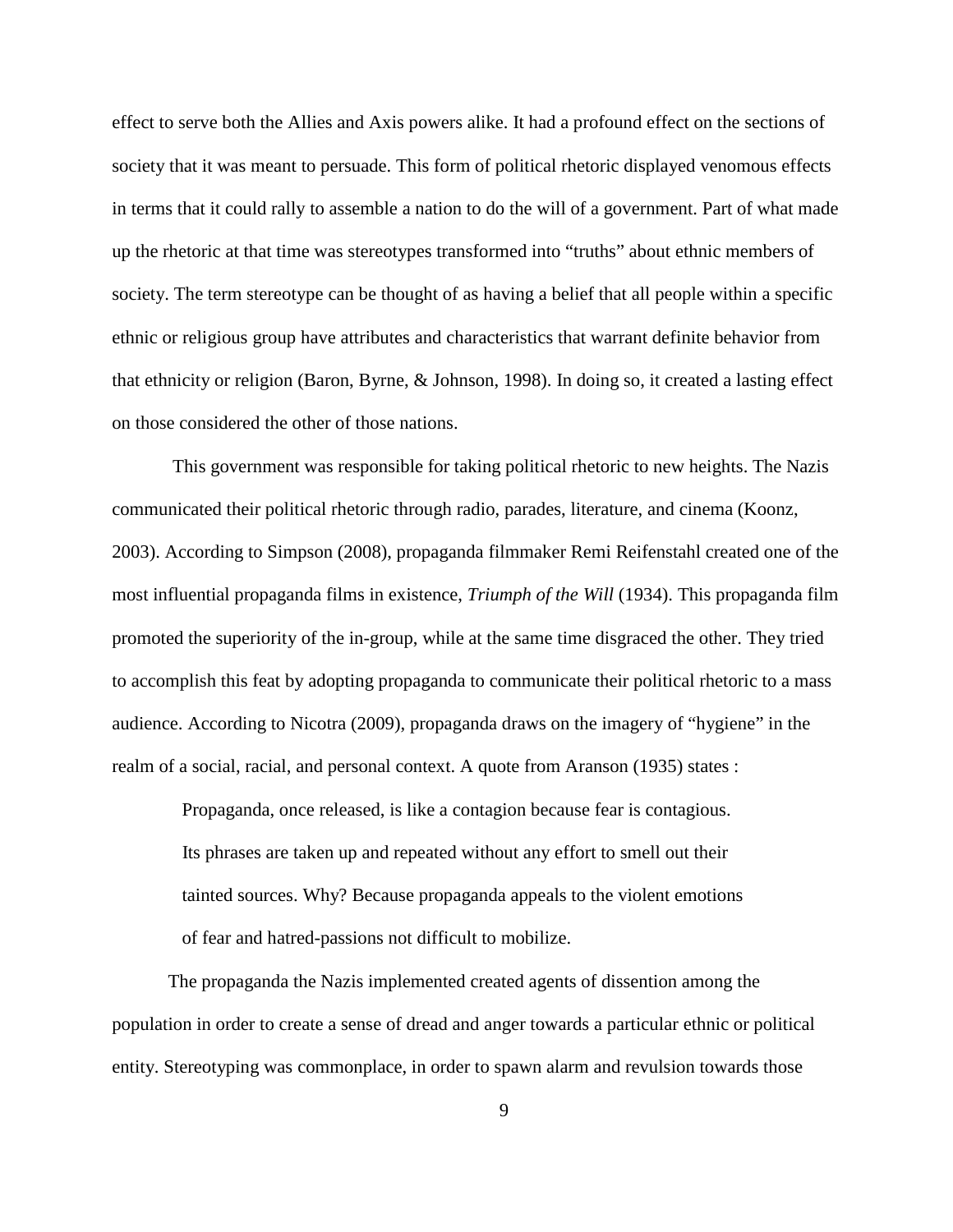deemed outside of the societal norms. Joseph Goebbels headed the Ministry of Enlightenment and Propaganda, and he manipulated political rhetoric to control the thoughts that the German population had on the Jewish community, Communists, Catholics, and others deemed as the other. One of his proclamations about propaganda was:

The best propaganda is that which as it were, works invincibly,

penetrates the whole of life without the public having any knowledge

of the propagandist initiative (Koonz, 2003).

Therefore, when one looks at political rhetoric through a historical perspective, one can see that it has major influence over segments of the population. Today, the application of rhetorical rhetoric to control and belittle members of other ethnicities still exists. Though, they may not be as extreme as that which came out of WWII, but the fact remains that political rhetoric still communicates to society during times of peril. One of the underlying manifestations is the manner that the out-group has been viewed by the in-group through political rhetoric.

According to Lee & Ottatai (2002), the out-group and in-group standpoint is that the outgroup (ethnic) is looked at as being unworthy or looked down negatively by the in-group. This is formed through prejudicial or a social hierarchy in order to preserve the social identification or group belongingness of the in-group. A collective identity that reinforces the in-groups preference to be at the top of societal structure is also part of the in-group and out-group stance (Lee & Ottatai, 2002).

In the United States, political rhetoric has played a part in persuading members of the American population to consider immigrant aliens in a certain train of thought. Prior to WWII, there were other anti-immigrant laws that were put in place in the United States. Much like the PATRIOT ACT, these laws attacked immigrants for the possible threats they posed either to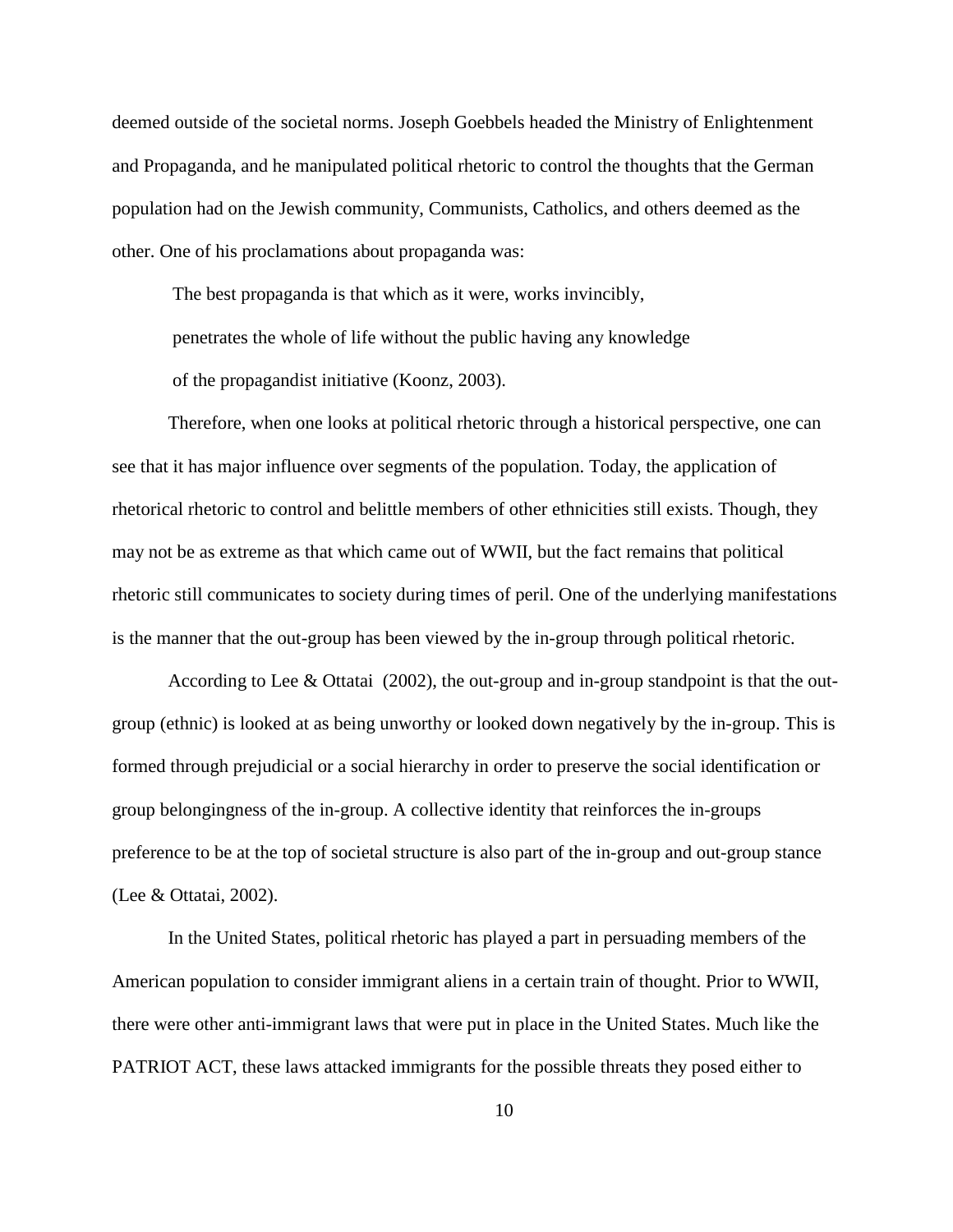national security or the fabric of the United States. In 1790, the United States Congress passed the first immigration legislation that restricted naturalized citizenship to only *free white men* (Saito, 2005). All others were recognized as the *other*, and therefore were not legitimate contenders to become United States citizens. This was done to keep immigrants who were considered *non-white* from out populating the white establishment who held power in the United States.

 Chinese immigrants along with immigrants of other ethnicities where used as scapegoats to endorse an anti-immigrant agenda in Congress (LoBreglio, 2004). Anti-immigrant legislation only pertained to those immigrants who were no longer desired in the United States. It consequently made room for the next arrival of immigrants that were needed for cheap labor. The Chinese Exclusion Act of 1882 halted the migration of Chinese immigrants to the United States. Employers then focused their attention to employing Mexican workers to fill the positions needed (LoBreglio, 2004). During the late 1800s to early 1900s, Mexican immigrants came to the United States without any legislative restrictions (LoBreglio, 2004). However, during the 1920's the economy's supply and demand structure in the United States changed. It changed to the extent that Mexican immigrants were not needed for employment in great numbers as they once were.

The 1924 Act was passed to oust and to stop unchecked immigration from coming into the United States (LoBreglio, 2004). This act stipulated that visas be required for all immigrants who came into the United States. Though, many immigrants, primarily Mexican, neglected to follow this law and crossed into the United States without proper documentation. Due to the large numbers of Mexicans crossings, the Border Patrol was created to enforce this legislation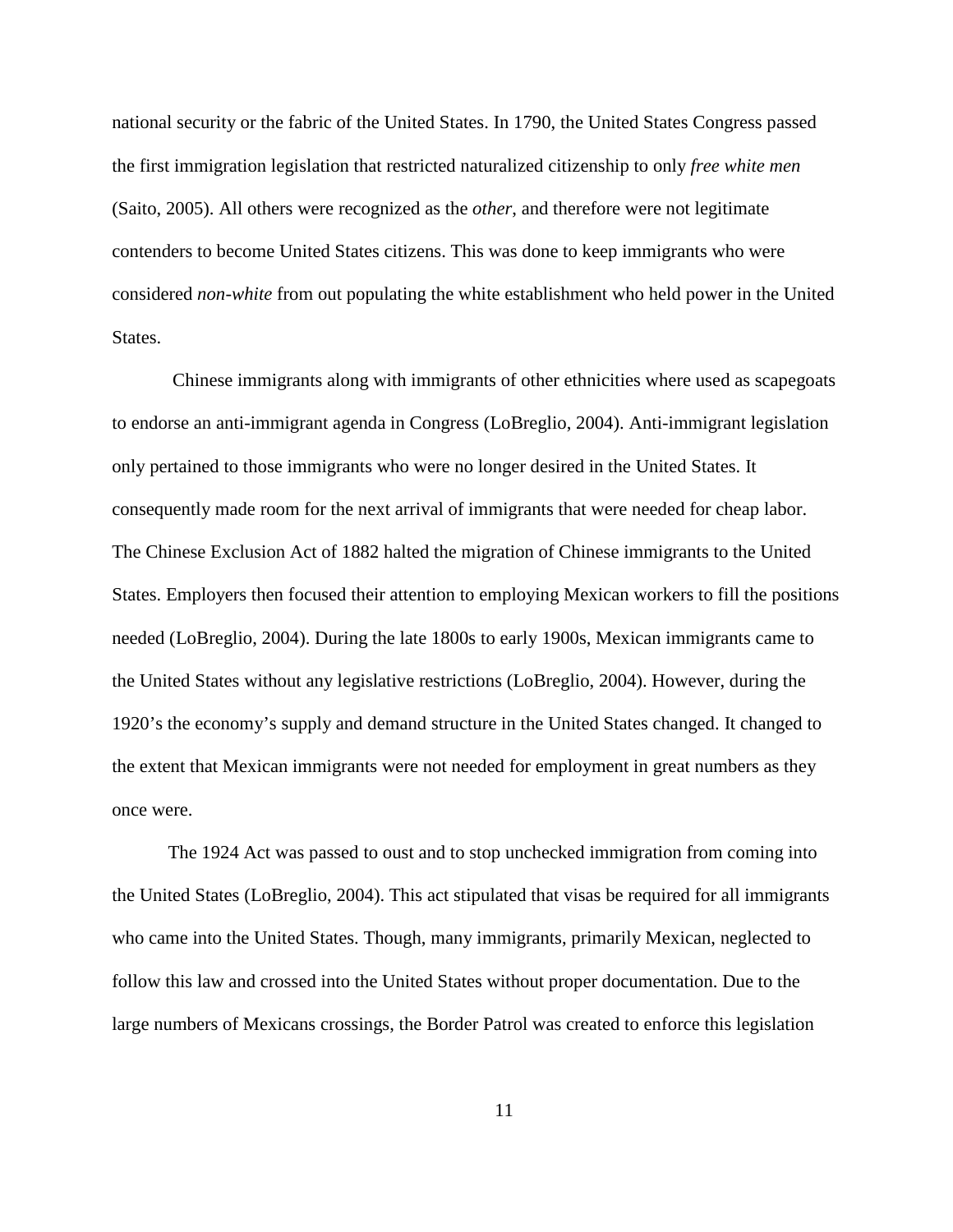along the borders of the Southwest (LoBreglio, 2004). Immigrants were subjugated in the Southwestern region of the United States, being rounded up and sent back to Mexico by force.

 In addition, every three months the migrant had to confirm his or her address in writing to the Immigration and Naturalization Service (INS) (Daniels, 2006). John Ashcroft called for the same action after 9-11 for Middle Easterners and South Asian people living in the United States (Daniels, 2006). Though instead of deportation there would be arrest followed by interrogation. More anti-immigrant legislation soon followed such as the Wetback Act of 1952 and Congressional Bill: HR4437 Border Protection, Anti-Terrorism, and Illegal Immigration Act of 2005. Both legislative bills targeted Mexican immigrants whose presence in the United States caused a sense of economic, criminal and racial turmoil. The Wetback Act of 1952 was passed, while HR4437 was held off due to its radical call of action against immigrant aliens without proper documentation such as mass deportation.

Perceptions of these ethnicities were increased by the way the media communicated its message about these ethnicities to the American public. As was discussed in the study, rhetoric has the ability to manipulate a train of thought. Chapter 3 will discuss the methodology that is incorporated in the study. It will outline the use intercultural communication, critical discourse analysis, and how qualitative research is used in the study. In addition, it will focus on the use of political rhetoric through speeches and the use of rhetoric during times of war and peril.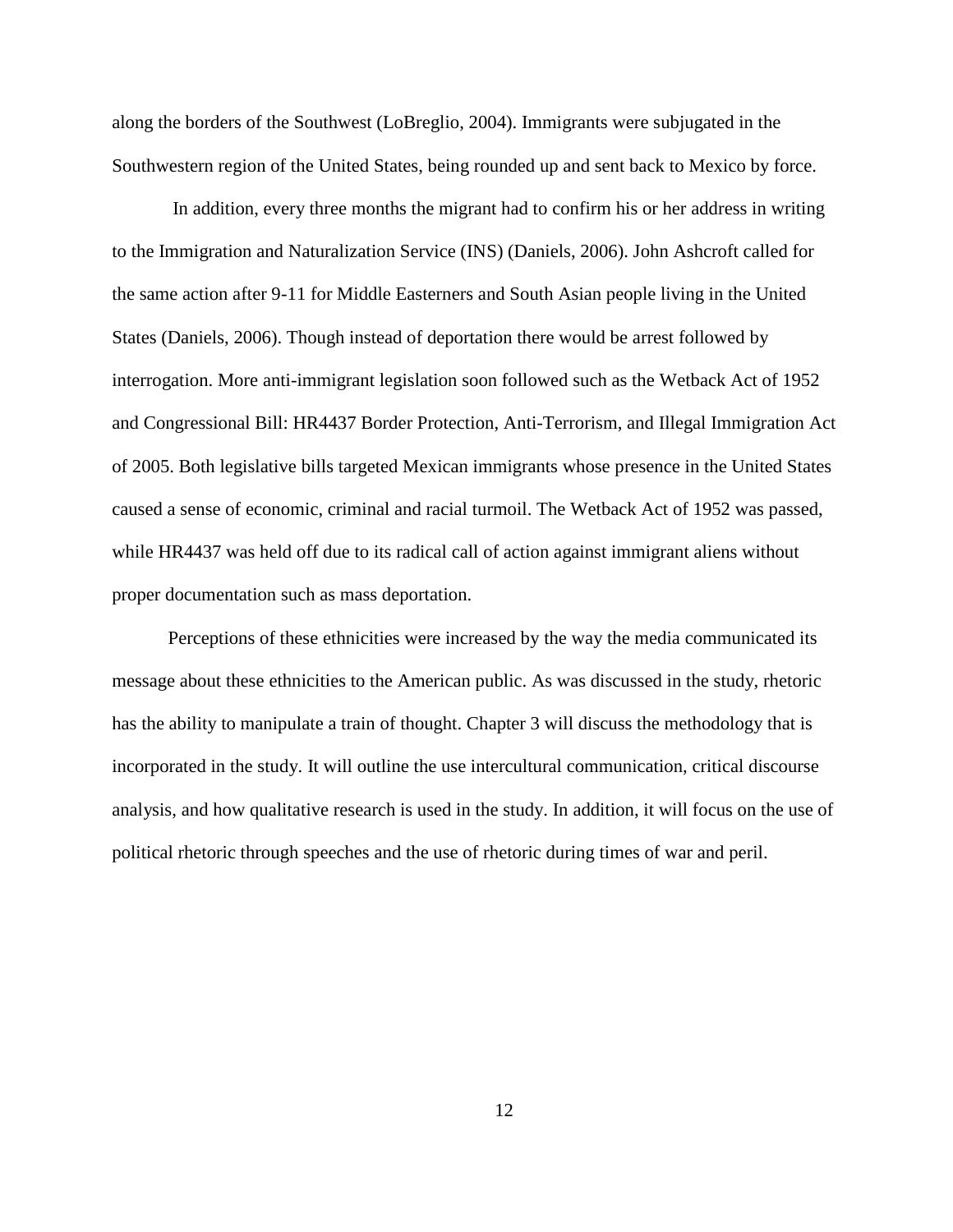#### Chapter 3: Methodology

 Qualitative research will be utilized because it is appropriate for addressing questions about culture, interpretation, and power (Lindlof & Taylor, 2002). The purpose for using qualitative research in this study is that it conserves for examination the situated form, content, and understanding of societal acts rather than applying it to mathematical or other strict transformations (Lindlof & Taylor, 2002). It gives the study the capability to be modifiable and yielding in terms of the qualitative inquiry that will be assembled (Lindlof & Taylor, 2002). This study will also include the use of intercultural communication (ICC), an area of study that is concerned with the relational connection between the members of diverse cultural factions (Martin & Nakayama, 1999). Within intercultural communication, sociolinguistics has played a vital role in social constructions of cultural knowledge and identities (Lindlof & Taylor, 2002). Lofland (1991) characterizes qualitative studies in the types of questions asked:

What kinds of things are going on here? What are the forms of this phenomena? What variations do we find in this phenomenon? That is qualitative analysis is addressed to the task of delineating forms, kinds and types of social phenomena, and of documenting in loving detail the things that exist. (p.13)

Denzin and Lincoln (2000) define qualitative research as researchers who accumulate constructive and imperative forms from obtainable, disconnected assets in order to assemble the situational requirements. In short, it is left to the qualitative researcher to construct a study from the information they have collected in order to reveal relations of power that are illuminated through this method.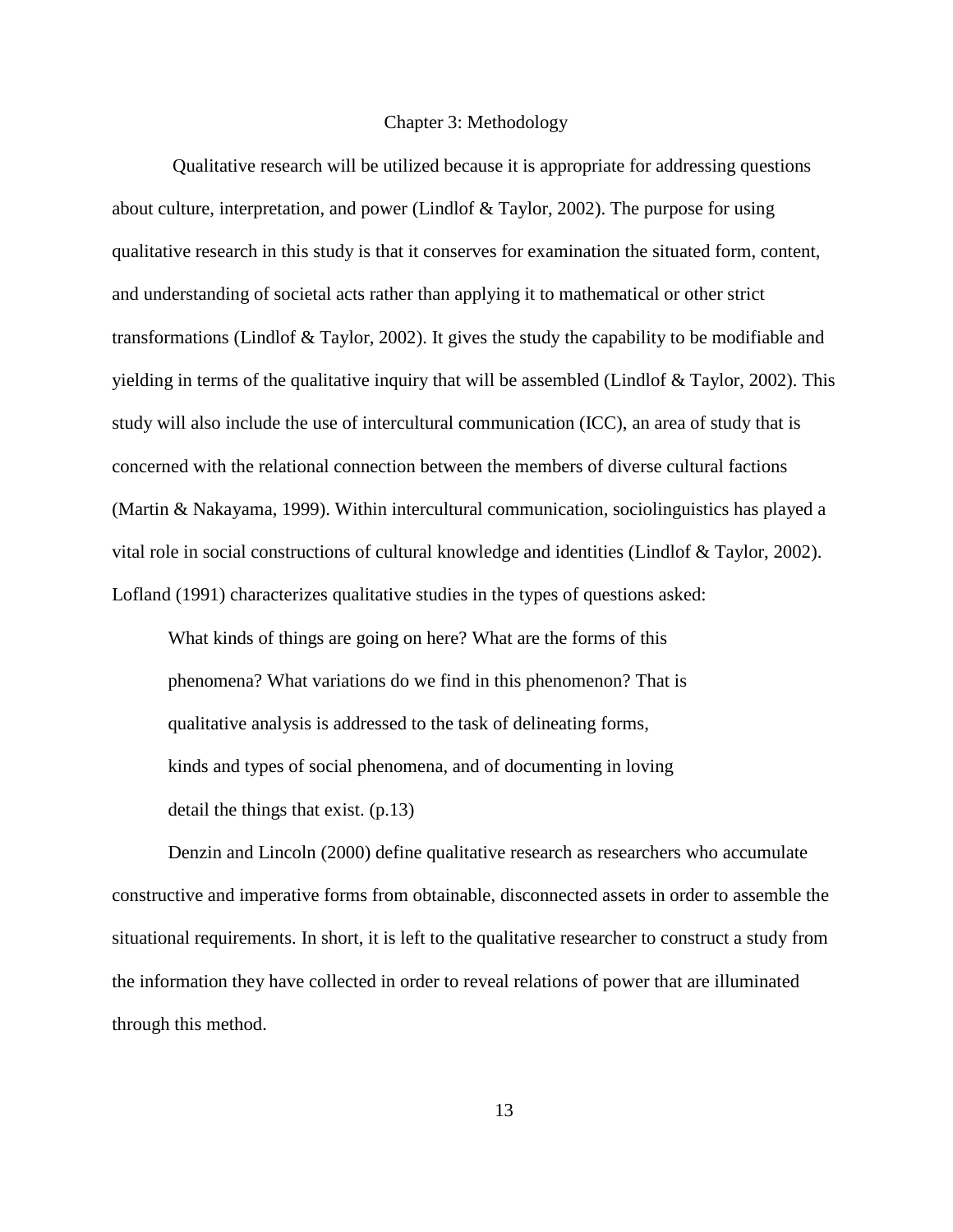ICC is a subfield of communication that has been influenced by postmodern and critical standpoints in terms of Western culture's imposing position regarding homogeneity, assimilation, rationality, and consensus (Lindlof & Taylor, 2002). Cultures may compose of diverse communities, which comprise of nation states, regional entities, and political systems. Unequal power relations, diversity, and preconceptions of ethnicity, class, and gender identities play a major role in terms of what intercultural communication examines (Lindlof & Taylor, 2002).

 Using this method of sending a message to the general public, a rhetorical conflation between what a terrorist is and how the terrorist is perceived is molded through critical discourse analysis (CDA). According to Fairclough and Wodak (1997), CDA is methodologically approaching primary philosophical assumptions, principles, and inherent knowledge-power dynamics. It attempts to capture the affiliation between discourse and society, and the micromacropolitical structures of power relations. It does so by drawing from an assortment of theoretical backdrops and methodological tools (Luke, 2002).

 CDA will be aided by the use of critical theory to further develop the philosophical underlying of this study. According to van Dijk (2001), critical discourse analysis is a form of analysis that demonstrates the exploitation of dominance, inequality, and social power abuses. It originated from discourse analysis, which can be traced to the study of language, speech, and literature extending to approximately 2,000 years ago. Furthermore, it also illustrates how these three entities are then resisted by text and oral communication in a social and political context (van Dijk, 2001).

Political communication, much like critical theory, is active and continually developing to the differing forms of political applications (Esser & Pfetsch, 2004). Political communication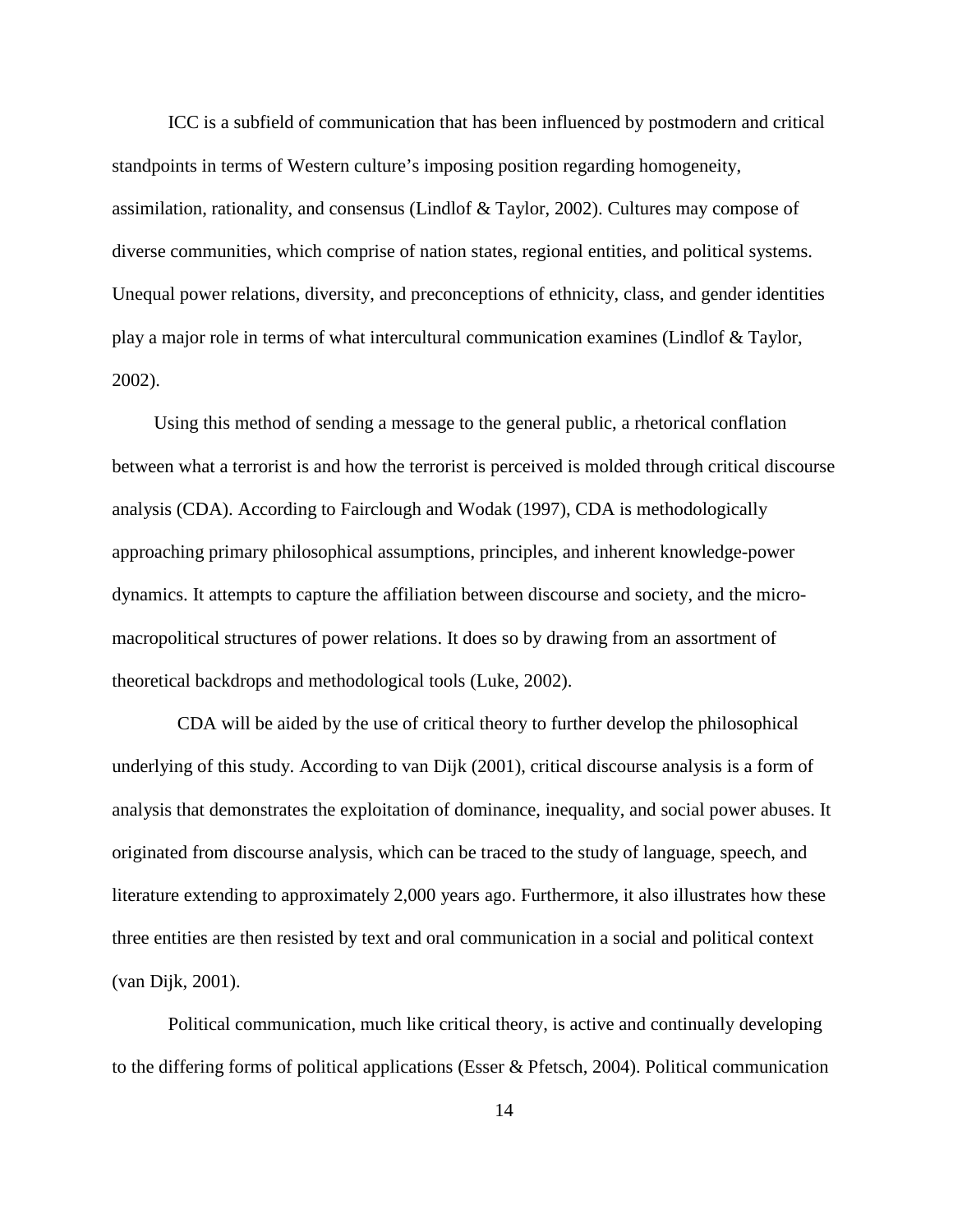was introduced by Blumler and Gurevitch as a direct result of the study of political cultural study in the 1960s (Pfetsch, 2004). When rhetorical communication is introduced to the political aspect of communication, it delivers a message to adhere to what the audience wants to hear. It influences the political culture and orients itself to opinion building, hence its relevance to the study of the application of the term *terrorist* to a specific individual or person.

During times of war, the political rhetoric that is utilized by the powers that be is persuasive and undeviating. War rhetoric concentrates on the: (a) audience's sense of territoriality; (b) ethnocentricity; (c) optimism; and (d) its relevance to war aims (McPhail, 1994). This has been evident since the terrorist attacks on the World Trade Center and the Pentagon on September 11, 2001. New terminology has been introduced into American speech which illustrates the nature of the "War on Terror." It is rhetoric that is militaristic in nature, using phrases such as "sleeper cells," "dirty bomb," "border infiltration," and "asymmetrical warfare" (Collins & Glover, 2002).

An example of this was the speech presented by former president George W. Bush who told the American public after the 9-11 attacks

A great people has been moved to defend a great nation. Terrorist attacks can shake the foundations of our biggest buildings, but they cannot touch the foundation of America. These acts shattered steel, but they cannot dent the steel of American resolve. America was targeted for attack because we're the brightest beacon for freedom and opportunity in the world. And no one will keep that from shining. Today our nation saw evil, the very worst of human nature. And we responded with the best of America-with daring our rescue workers,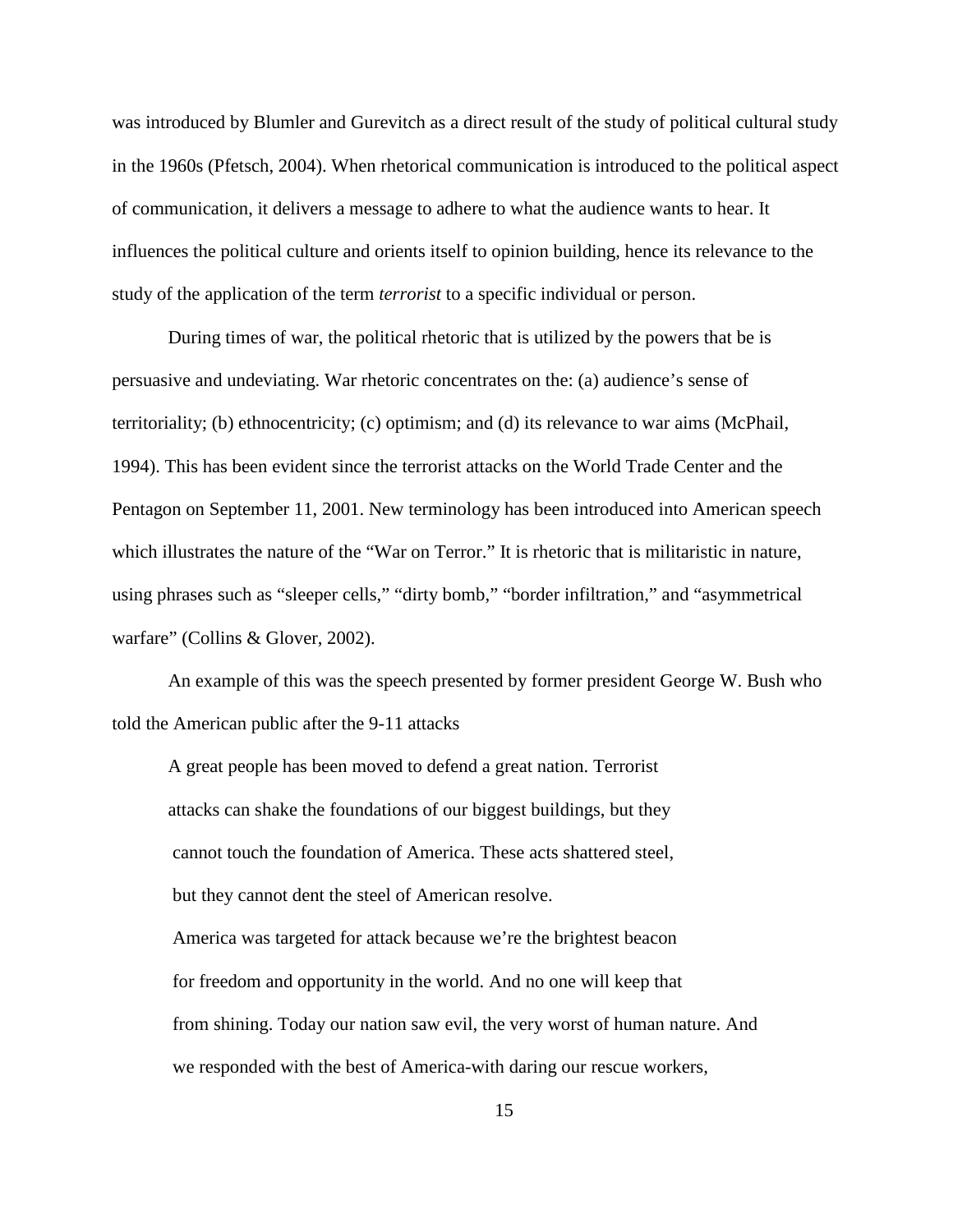with the caring for strangers and neighbors who came to give blood and help in any way they could. This is a day when all Americans from every walk of life unite in our resolve for justice and peace. America has stood down enemies before, and we will do so this time. None of us will ever forget this day. Yet, we go forward to defend freedom and all that is good and just in our world (Silberstein, 2002).

The grammatical selection of language is formed in a passive-aggressive tone, so as to sound sympathetic, but vigorous at the same time. This was one of many rhetorical statements made by the Bush administration to tap into the nationalistic sentiments that the nation had at that time. This was prior to the United States entering into Afghanistan, but using such rhetoric has consequences due to it creating a world of understanding that is enveloped by the rhetoric that is outputted (Silberstein, 2002). After the attacks 9-11, the media used titles such as "America Under Attack," "Attack on America," and this generation's "Pearl Harbor."

The label given to those that caused the attacks of 9-11 was evildoers (Collins & Glover, 2002). In a sense, terrorists are segmented into the label of "good" versus "evil." It is a simple yet effective manifestation which the American public can understand (Collins & Glover, 2002). The terrorist attacks of 9-11, the mind-set in the political establishment in Washington D.C. was transformed from passive to defensive (Wolfe, 2008). In a sense, an image had to be constructed of what a terrorist looked like and for what Americans should watch.

This rhetoric invokes a distress that may or may not be intended by the audience that is the recipient of such terminology (Collins & Glover, 2002). Complexities evolve as to what the meaning of the message is, because the audience draws their conclusions from past experiences or typecasts. A network of communication is fashioned between the rhetoric that is sent to the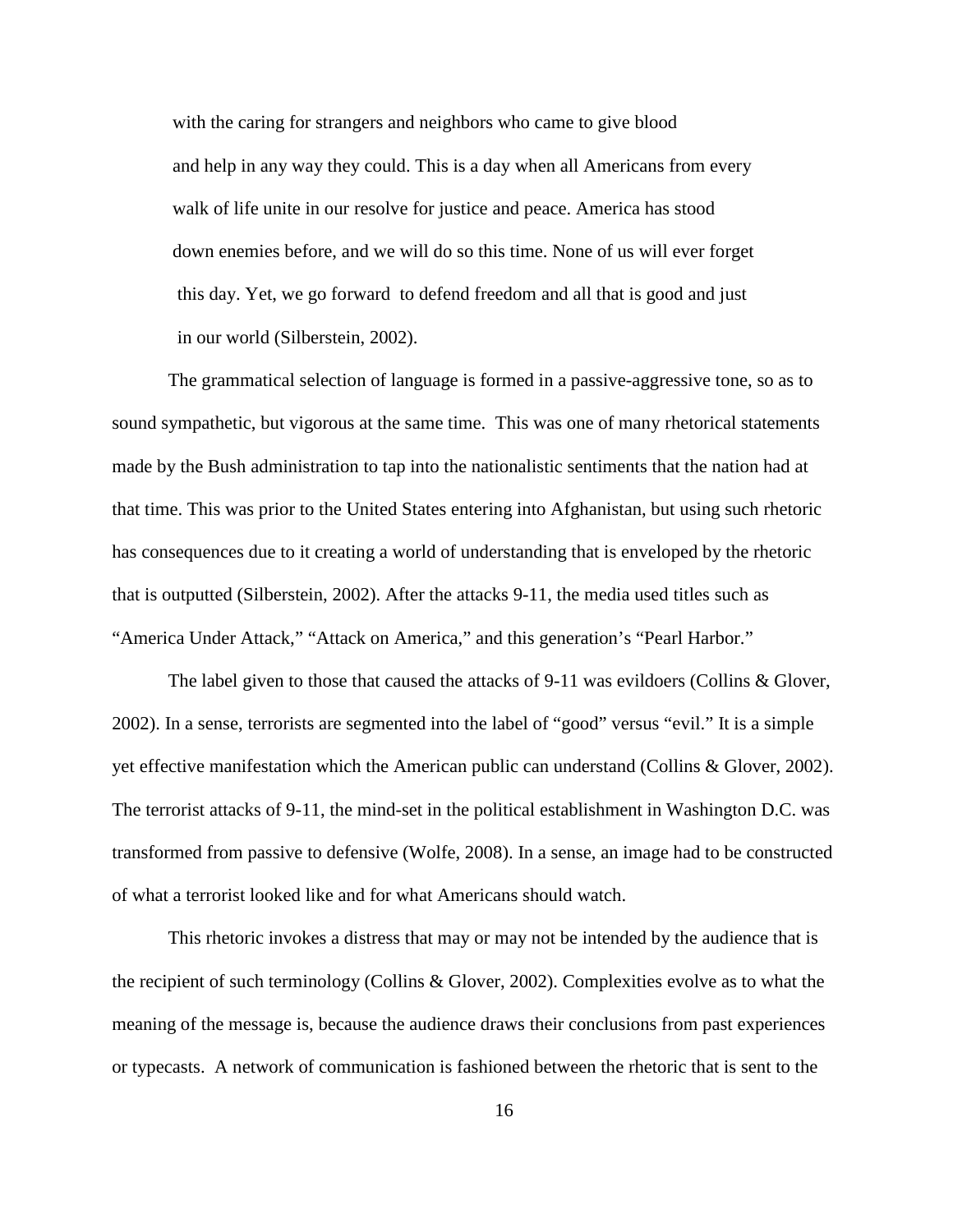receiver, and how the message is established. When a sender transmits a message to the receiver, senders do not ascertain the power to determine what the definition of the message is.

What occurs is the receiver obtains the message that is sent by the sender. Once the message is grasped by the receiver, then the true definition of the message is divulged. However, pessimistic undertones and fraudulent claims will always be injected into rhetoric that is implied to the general populace (Feldman & Landtsheer, 1998). The first studies of political rhetoric were from The French Revolution (Frey, 1925; Ranft, 1908). All language that is put into a certain context can become political rhetoric.

 The use of the name terrorist to any group or nation is used to advocate trepidation to the society at large. The term terrorist or terrorism is marginalized to define a group or groups that use shock tactics via militarized or economic power to create upheaval (Lilleker, 2006). These tactics are used in an attempt to set new principles and set forth their message over all other political organizations in society. Among many of the tools that terrorists have at their disposal, communication is an imperative instrument for which to deliver their point. Terrorist or terrorism comes from the Latin word *terrer*, which means to frighten (O'Ballana, 1979).

According to Schmid (1982), terrorism and mass communication are associated with each other. A communication structure is constructed to set forth an order for which to present the message that a terrorist wants. The sender is the terrorist, a message generator is the victim, and a receiver, the enemy (Schmid, 1982). Modern technology has enabled a terrorist to communicate a message on a mass scale to the audience via the media or other sources. Evidence of this was seen after the 9-11 attacks when Al Qaeda videotaped their messages and released the video to media outlets such as Al Jazeera television. Al Qaeda has since adopted this protocol to communicate to a mass audience by using such tactics. Former diplomat David Long remarked: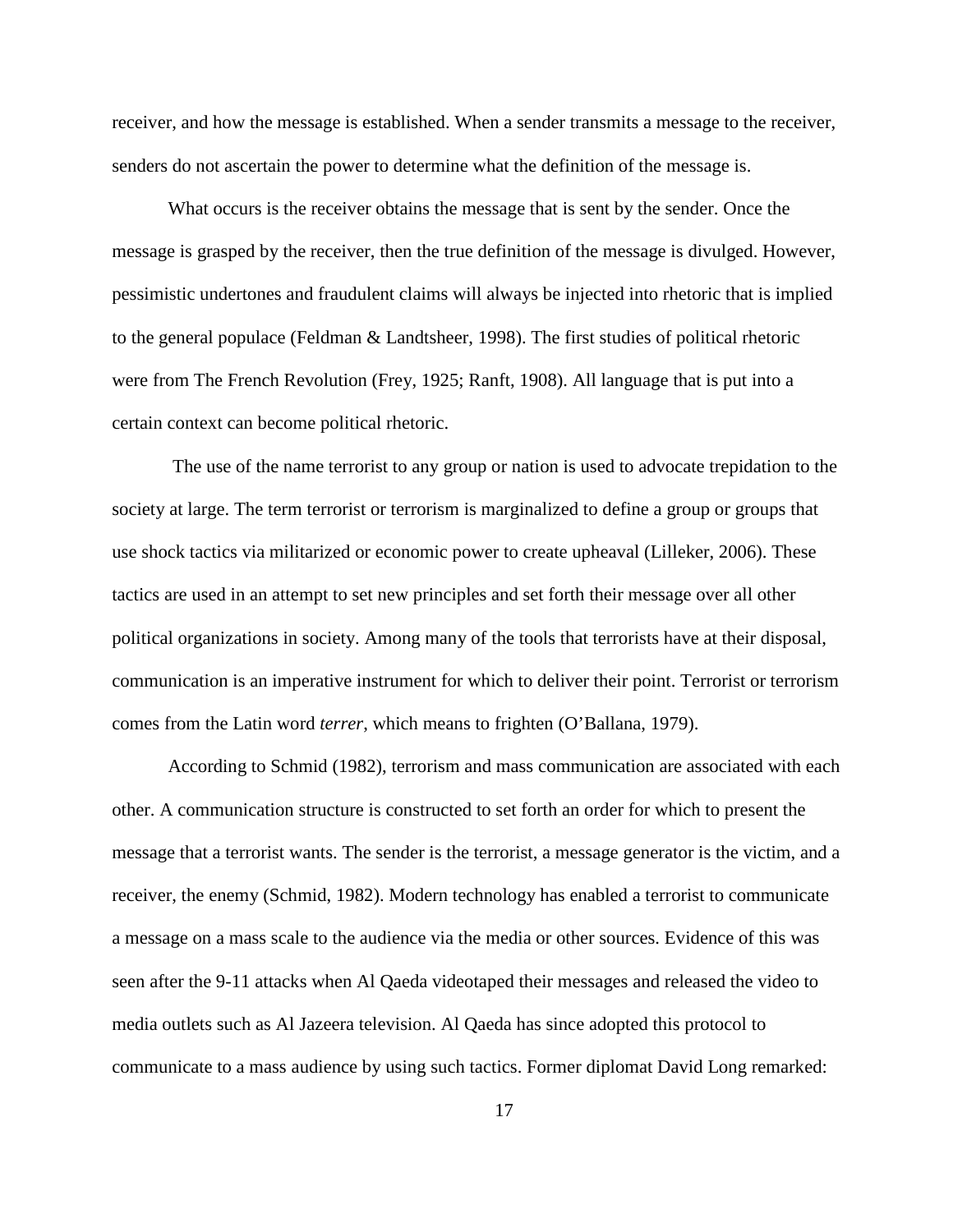The medias mission to cover the news and the terrorists ability to 'create' news have led to a symbiotic relationship between the two, one in which the media not only convey the news, but help the terrorist create it. (Silberstein, 2002)

 Political rhetoric has been used in the context of influencing or informing the public at large. The vocabulary and importance of rhetoric is dependent on the framework and the projected audience to which the statement is made (MacDonell, 1986). Bosmajian (1983) stated that the application of names and classification towards a distinct segment of the populace may have positive or negative effects. Rhetoric has progressed into an academic discipline which is utilized by using specific vocabulary to deliver a message to a specific audience (McPhail, 1994; Said, 1978). This form of communication may take advantage of the emotions that the receiving audience is experiencing at that time (Edelman, 2001).

 Critical theory is a form of social critique that addresses concepts of resistance, social parity, and autonomy against oppression and dominance within societal constructs (Kellner, 1995). Critical theory showcases the adverse effects of how terrorists and immigrants are merged into the same field by the introduction of political rhetorical communication. It will be used as in conjunction with CDA for this analysis.

 A CDA of the USA PATRIOT ACT showcases the unification of immigrant aliens and terrorists. It demonstrates a defensive posture toward those deemed a threat to the United States. It necessitates an interpretation between culture and society in terms of associating powers, dominance, and struggle. The use of nationalism, nativism, and an authoritarian posture are demonstrated in the language that composes the PATRIOT ACT. It is an intellectual point of view that employs scholarly inquiry with matters of pressing and imperative unease in the non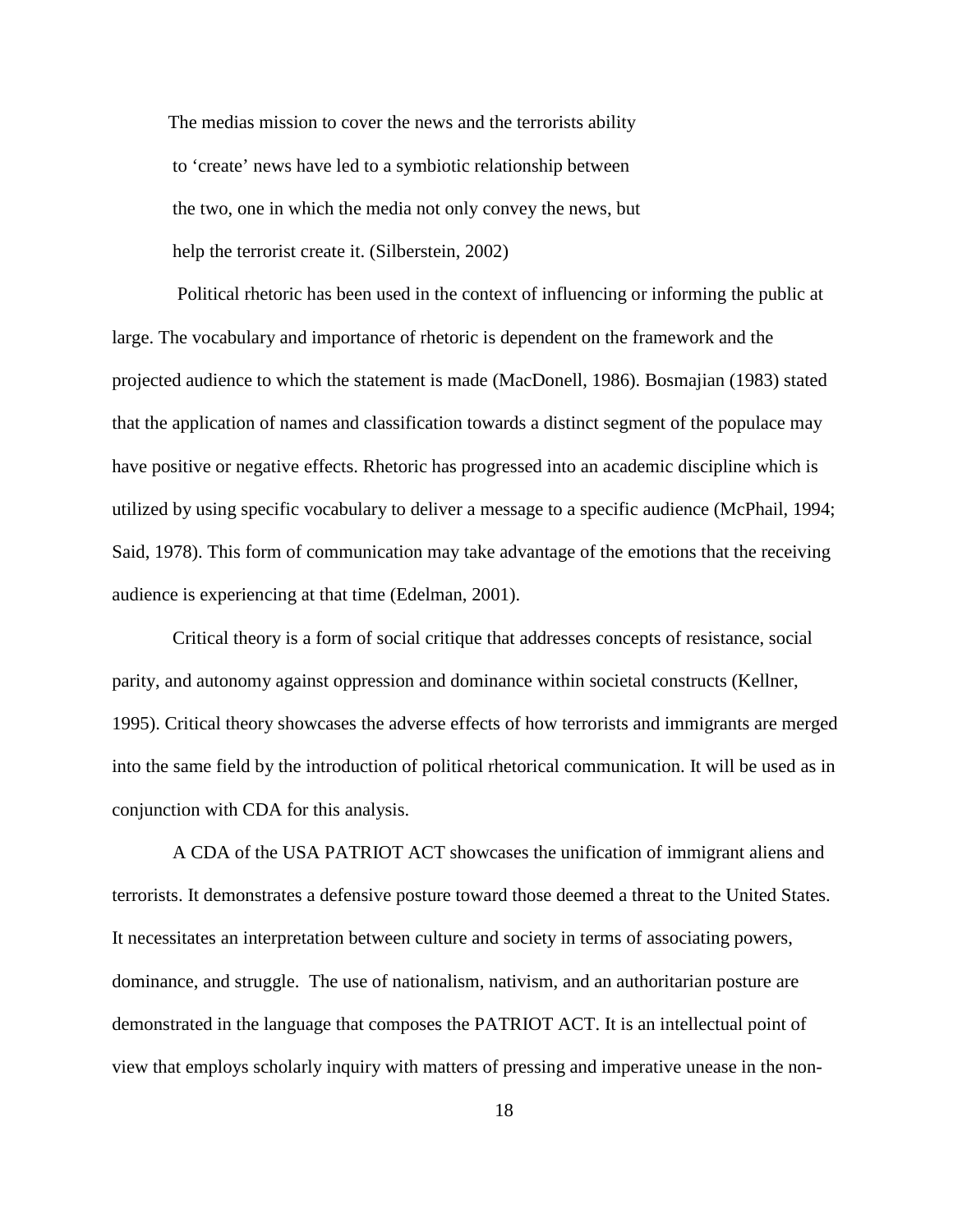scholarly world (Widdowson, 2004). Critical discourse analysis makes relevant discourse analysis by introducing it to an ethical foundation and ideological principle (Widdowson, 2004).

 The stances in critical discourse analysis vary in terms of its positions, and techniques (Luke, 2002; cited in Widdowson, 2004). It showcases how language is used for the exercise of socio-political control (Widdowson, 2004). Textual composition determines the interpersonal significance for the reader. The terminology used, as well as the meanings of the words, depends on where and against what the statement is made (Macdonell, 1986). In this way critical discourse analysis, critical discourse analysis connects properties of texts and social processes and relations (e.g. power relations, ideologies), which are generally not known to the people who produce and interpret the text in question (Fairclough, 1995). In addition it also rectifies the integration of 'micro analysis' (of discourse) and the 'macro' analysis, which includes the language policy and planning.

 Fairclough (1995) designated the manner in which the receiving audience interprets what is projected to them. It is done so by (a) description (text analysis); (b) interpretation (processing analysis); and (c) explanation (social analysis) of the discourse related to the topic. This is done by constructing the social identification and social relationships for the reader. Language that may be fragmented will cause a dual meaning for the reader, potentially causing the receiver's audience to misunderstand and take at face value what is being said (Widdowson, 2004).

 van Dijk (1996) used an example of how a message directed at a particular audience may be misconstrued. He took an excerpt written by John Kay and Alison Bowyer from the *London Sun* newspaper (2 February 1989) about illegal immigrants. This shows the manner in which rhetoric may be utilized to alter the reality of the situation. van Dijk deciphered this passage by stating that it was written for a largely White British audience. The rhetoric used such terms as,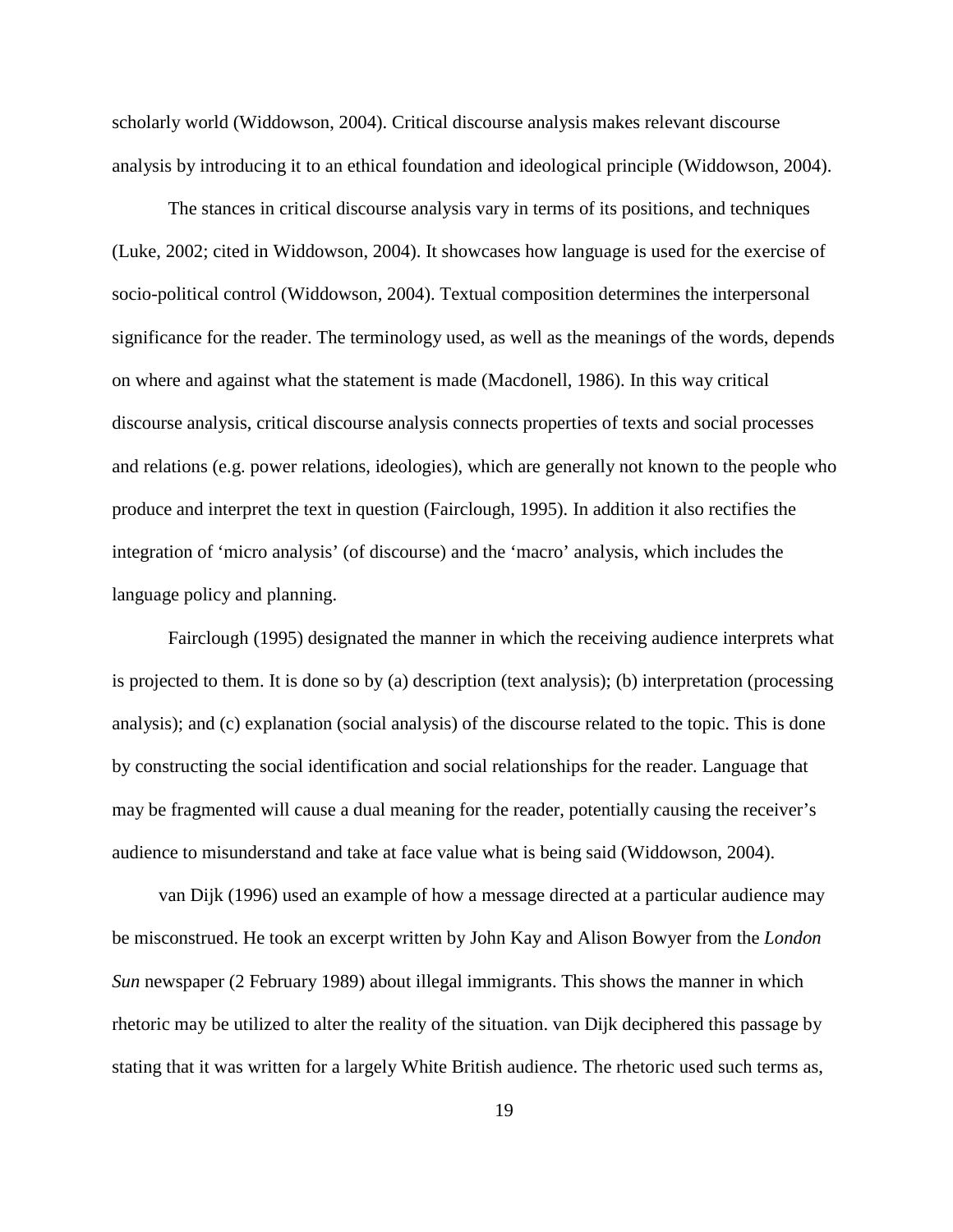"invaded," "overwhelmed," and "tens of thousands" to bring a about the representation of a military invasion led by immigrants coming to find jobs in the United Kingdom. Critical attention is given to such terminology on the basis that it gives a false representation of the individuals that it is mentioning. Hence, the usage of language is fragmented and does not give an accurate portrayal of the event.

 During times of war, the political rhetoric that is utilized by the powers that be is persuasive and undeviating. War rhetoric concentrates on the: (a) audience's sense of territoriality; (b) ethnocentricity; (c) optimism; (d) and its relevance to war aims (McPhail, 1994). This has been evident since the terrorist attacks on the World Trade Center and the Pentagon on 9-11. New terminology has been introduced into American speech which illustrates the nature of the "War on Terror." It is rhetoric that is militaristic in nature, using phrases such as "sleeper cells," "dirty bomb," "border infiltration," and "asymmetrical warfare" (Collins & Glover, 2002). It is a simple yet effective manifestation for which the American people can understand (Collins & Glover, 2002).

This rhetoric invokes a distress that may or may not be intended by the audience that is the recipient of such terminology (Collins & Glover, 2002). Such vocabulary showcases the fact that this type of warfare is against an unseen enemy which can attack at will (Howard, Forest & Moore, 2006). In direct consequence of such actions, a misapplication of who is a terrorist has evolved. The application of such a title has overlapped the societal distinction between an immigrant alien and a terrorist. Therefore, immigrant aliens have been subjugated by the status quo into a category of being a national security threat. This situation plays into the field of critical theory in terms of how immigrant aliens are being subjugated into the terrorist grouping.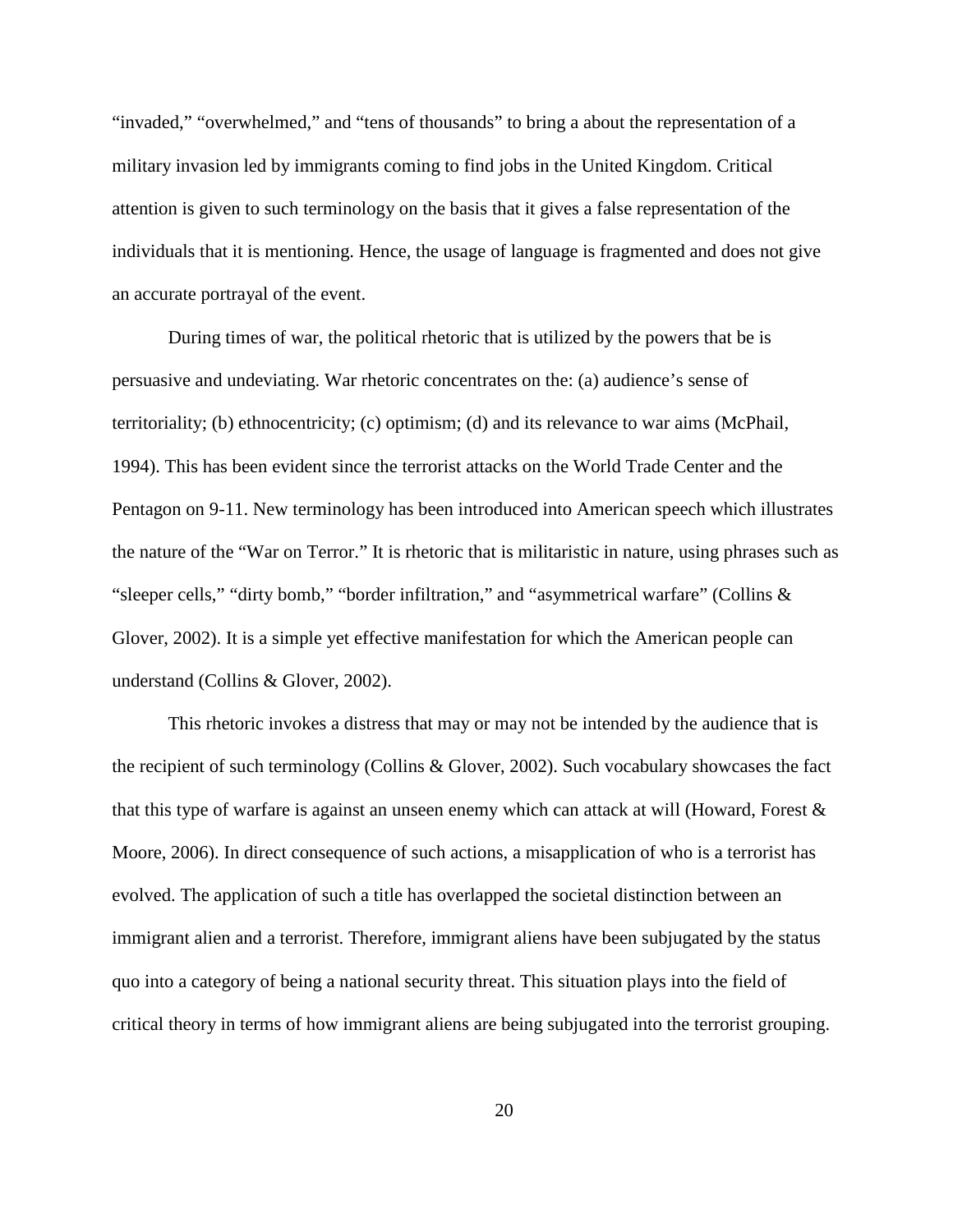The PATRIOT ACT singled out specific groups, among them immigrant aliens, as being a danger to the national sovereignty. The merger of terrorism and immigration gives the notion that "all" immigrants are "suspects first" and "immigrants second" (Tumlin, 2004). Immigrant aliens are therefore thrust into the spectrum of being terrorist threats, even if they are not directly associated with this type of activity or a terrorist entity. Therefore, it is difficult to ascertain a solid determination of who is a terrorist without stereotyping. Immigrant aliens are thus placed in the spectrum of threatening the way of life in the United States. Immigrants have been the main object of ridicule because they are not recognized as Americans.

Due to this, a racial dynamic has produced a communicative aspect to the populace as to what a stereotypical terrorist looks like. Timothy McVeigh took part in the Oklahoma City bombing of 1995, one of the deadliest terrorist attacks on American soil prior to the attacks of 9- 11. Yet, he did not fit the stereotypical likeness of what a terrorist is supposed to look like to the American population. The mold of a terrorist is that of a foreigner, with the distinctiveness of a person from the Middle East and not of European descent. American law enforcement was looking for an individual who more than likely is of Middle Eastern ethnicity. This event clearly showed that a terrorist attack is automatically connected to a certain ethnicity that has predominantly been involved in terrorist attacks

In conclusion, this passage divulged the multitude of different aspects that are involved in political rhetoric, and how it is delivered to a mass audience. It gives credence to the application of such rhetoric by government, by showing how the PATRIOT ACT enacts such a persuasive significance. Complexity and timing are essential to molding the CDA and the networking communication of the PATRIOT ACT. Cultural pluralism is shown by having the ethnicity with higher influence dictate what the status quo is. Chapter 3 explains the methodology and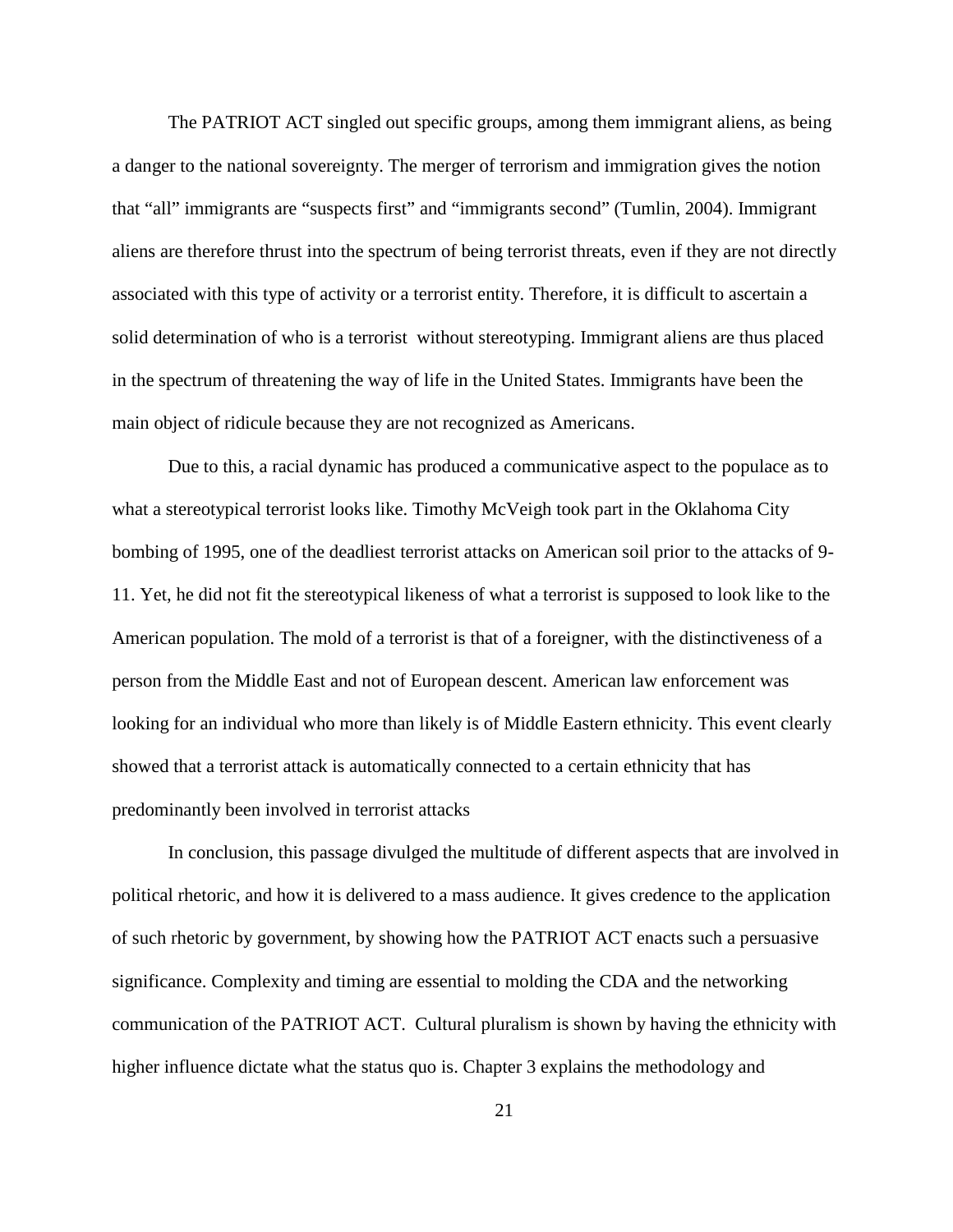analytical framework used to deconstruct the PATRIOT ACT. It will do so by looking at the qualitative aspect, as well as intercultural communication characteristics.

## Framework

Attention will be given to the language which will be used to divulge the delineation of the rhetoric of study. The language expressed reflects the nature of what the PATRIOT ACT uses to categorize immigrant aliens. Immigrant alien is in itself a term that places an individual that is not a United States citizen, although it juxtaposes the immigrant alien as an outsider or other. Such vocabulary showcases the act that this type of warfare is against an unseen enemy which can attack at will (Howard, Forest & Moore, 2006). Such was the case when the terrorists unexpectedly skyjacked civilian aircraft, and used the aircraft as missiles to attack symbols of American prominence.

In direct consequence of such actions, a misapplication of who is a terrorist has evolved. The application of such a title has overlapped the societal distinction between an immigrant alien and a terrorist. It alienates individuals, placing them in a sphere of excommunication from the status quo. Therefore, a direct connection will be made between the rhetoric that is contained in the PATRIOT ACT and the presumed threat that immigrant aliens create.

The following terms are selected in descending order as can be found in the PATRIOT ACT. The terms of analysis are: (a) presidential authority; (b) associations with a terrorist organization; (c) mandatory detention of suspected terrorists; (d) participation of office of Homeland Security on entry-exit task force; and (e) foreign student monitoring program.

The terms selected will help answer the research questions by examining how the PATRIOT ACT personifies immigrant aliens in relation to terrorism. The subsections within each term are what hold the structure and rhetoric of the personification that arises towards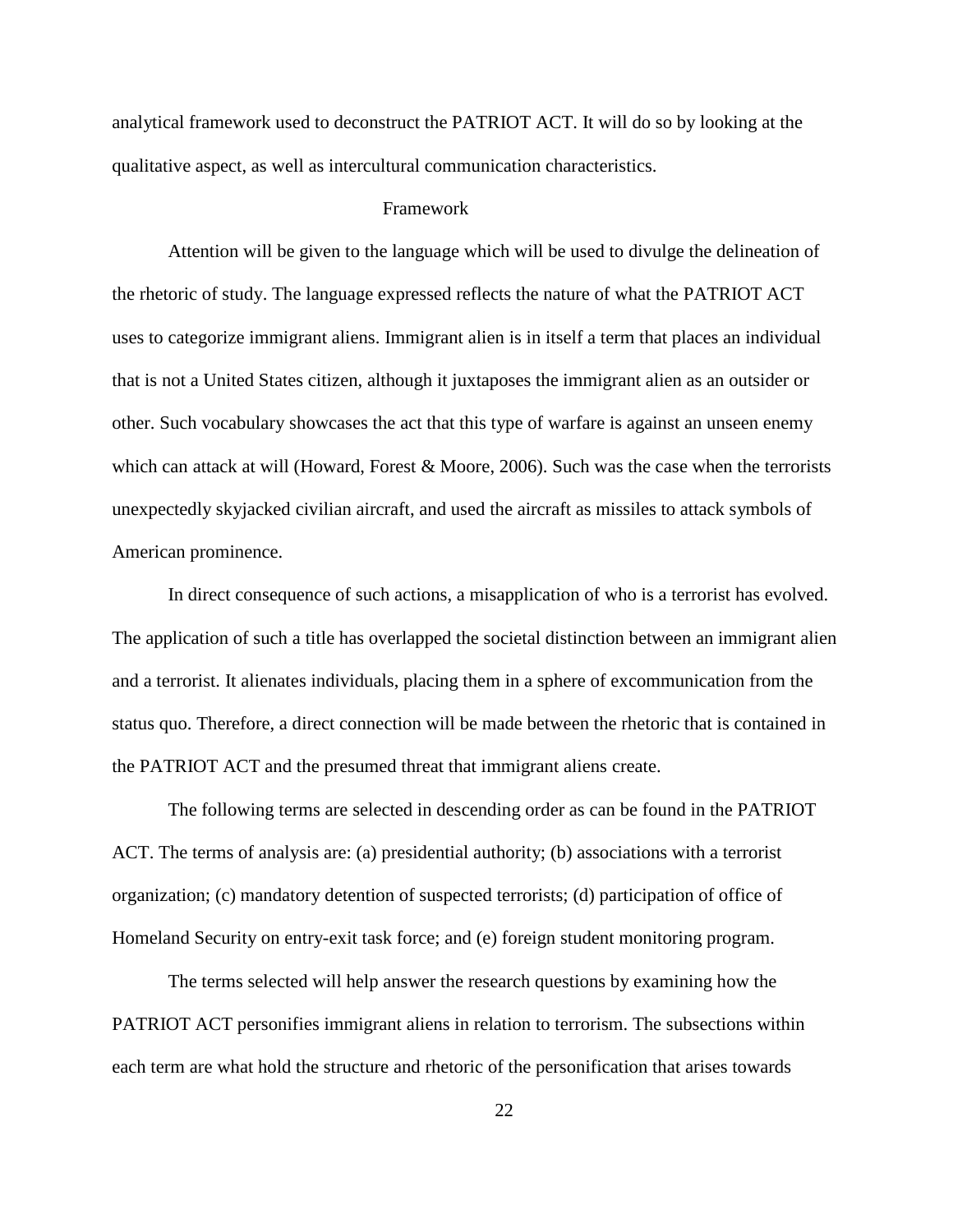immigrant aliens via the PATRIOT ACT. One has to analyze what is contained within each term in order for an enhanced understanding of the term to be interpreted.

In summary, the narrative account of this chapter disclosed an alternate meaning by divulging what they mean from a critical perspective. It shows the dangerous terrain that the PATRIOT ACT traverses in terms of the rhetoric that encompasses its legislation. Each term centers on the meaning behind the rhetoric of each term's analysis. Therefore, examining the terms will assist in answering the research questions. It does so by examining the categorical application of a narrative construction of immigrant aliens. Chapter 4 will provide the study's findings between the relationship of critical discourse analysis and the message content of the PATRIOT ACT. The chapter will answer the two research questions, and do so by framing governmental political rhetoric and how it is applied to immigrant aliens.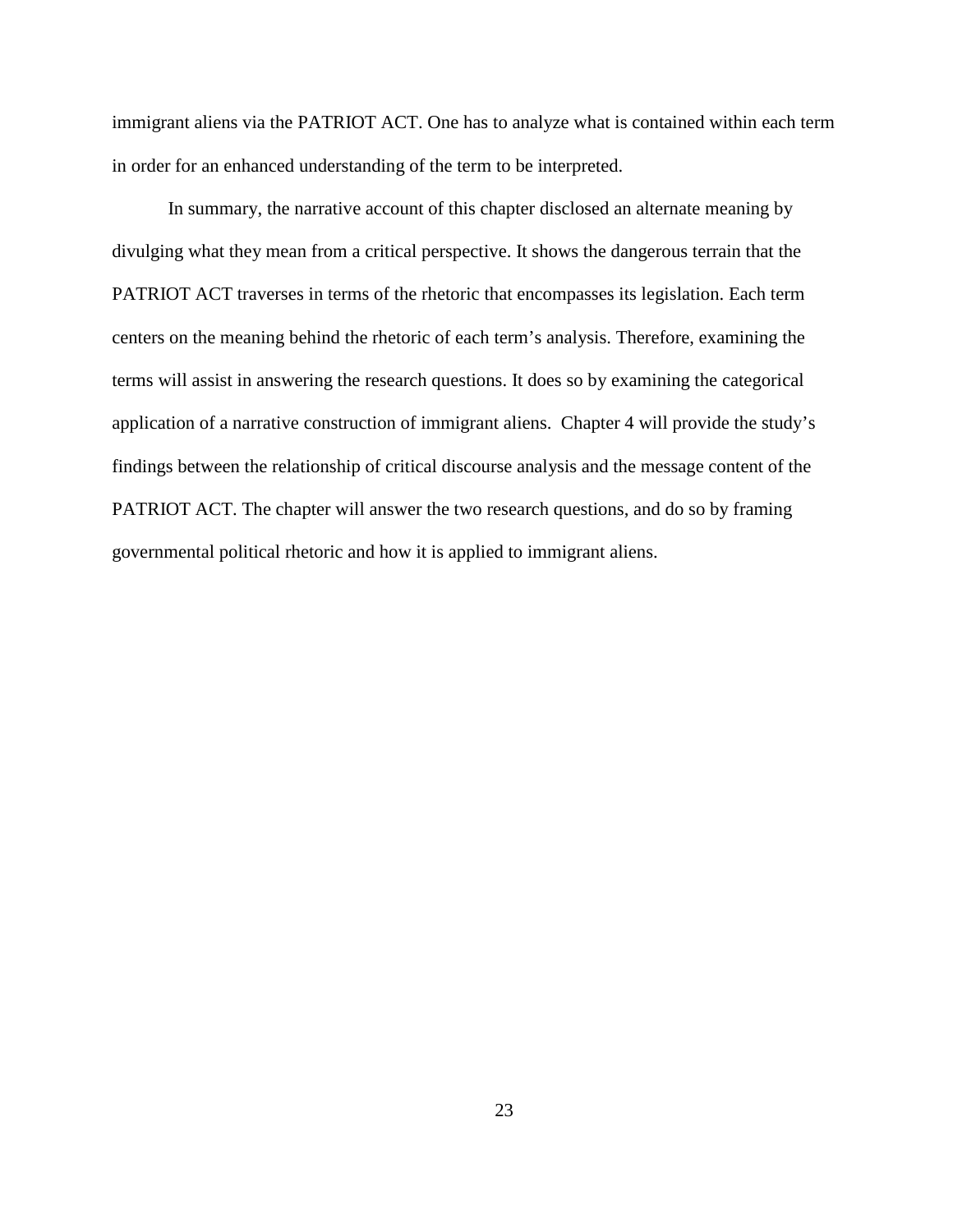#### Chapter 4: Analysis

 This chapter will address the study and its results by explaining what the adverse effects of combining terrorism and immigration through political rhetoric, and the importance of government power in delivering such rhetoric. It presents the results to each of the research questions. Attention will be paid to factors such as illusory correlation, ideological perception, stereotypes, and misconceptions.

 The first research question asks if political rhetoric contained in the PATRIOT ACT frames a certain perception in relation to immigrant aliens. In turn, it has rooted an overall negative stigma against immigrant aliens due to the high level of attention and importance that it gives toward immigrant aliens. It has done so by joining undocumented immigrant aliens with terrorism and moves the previous issues that are coincided with immigration such as poverty, race, and social order, into a realm of violent disorder (De Ming Fan, 2007). A sentiment that immigrant aliens are going to menace the American way of life through various factors, most importantly terrorism permeates into the political spectrum (Paxton & Mughan, 2006). A sense of the "us versus them" mentality has set in with certain sections of people living in the United States when it comes to immigration (Gallegos, 2006).

The terrorist threat has added a new dimension to the threat scale through which immigrant aliens are viewed (Paxton & Mughan, 2006). The immigrant alien has become the unknown figure that casts a shadow of doubt, fear and deceitfulness. As a result, an illusory correlation between immigrants and terrorists has been construed (De Ming Fan, 2007). An illusory correlation is a false perception of association between two entities or it is an overestimation between real correlations (De Ming Fan, 2007). Thus, it causes a vague judgment in relation to correlations that do and do not exist between the two entities, thereby, giving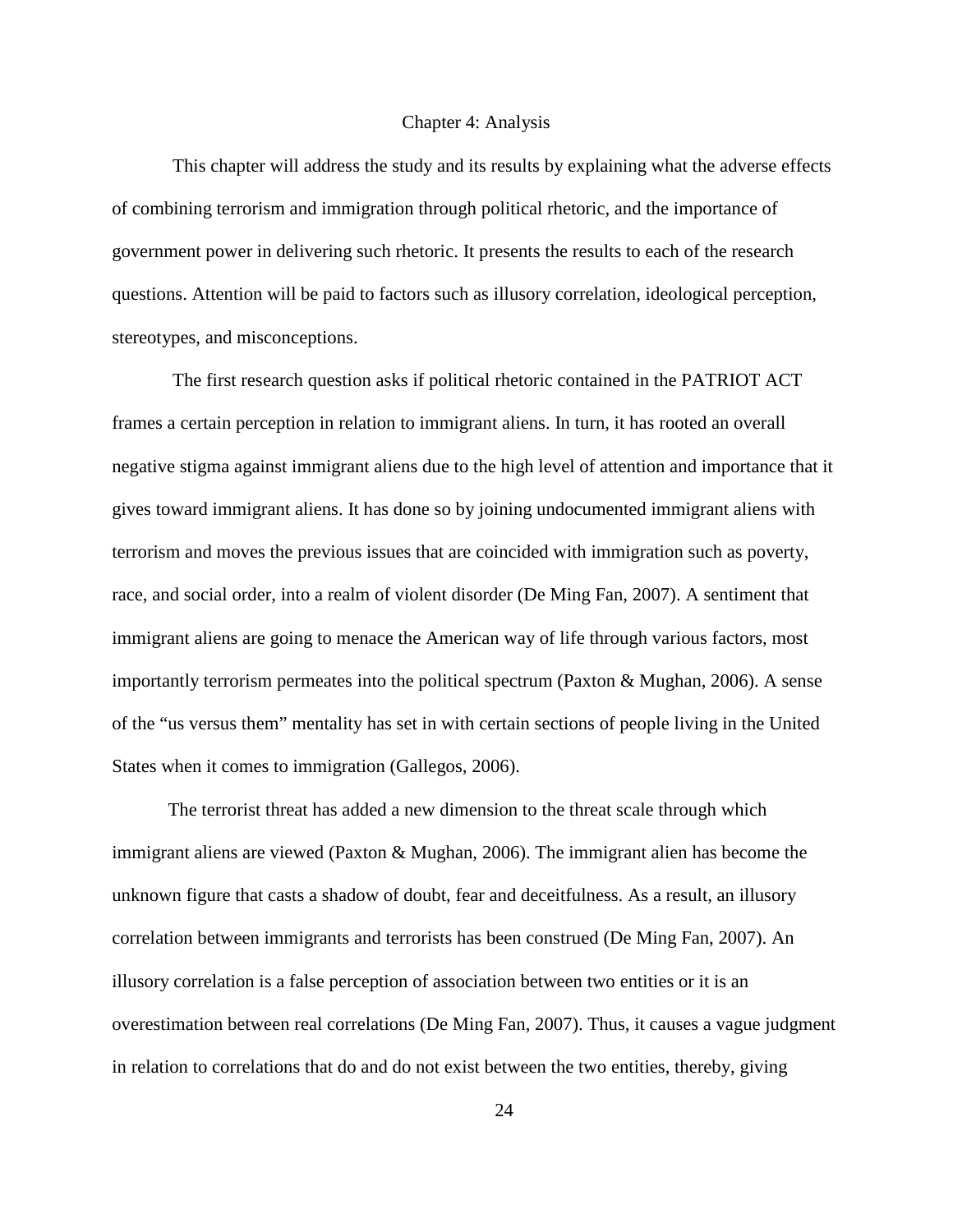credence to the notion that United States immigration law has always been tied along with political and economic policies (Hines, 2006).

The ideological perception given by the title of the PATRIOT ACT is misleading, its rhetorical connotations frame immigrant aliens as terrorists. This rhetoric turns immigrant aliens into military insurgent figureheads or into insurgents molding themselves into society without revealing their true identity. The social interaction process demonstrates that immigrant aliens and terrorism are viewed through the lens of stereotypes or racial profiling. The language used via symbolic meaning to describe immigrant aliens now directly relates to that of depicting terrorists (Howard, 2000).

Because immigrants have militaristic rhetoric applied to them in the PATRIOT ACT, they are seen as the "other" and may be subject to governmental dominance and scrutiny. Global terrorism has presented a new type of risk that cannot disconnect "external" from an "internal" security threat (Dow, 2004). In the PATRIOT ACT, the law is structured by heading and then followed by a subheading containing a subsection. Under each subsection, there are decrees which form the PATRIOT ACT.

For example, *Subtitle B-Enhanced Immigration Provisions* of the PATRIOT ACT, constitutes an imperative foundation through which immigrant aliens and terrorism are coupled. Subheadings that are listed under this subtitle are: (a). *SEC. 411 DEFINITIONS RELATING TO TERRORISM;* (b). *SEC. 412 MANDATORY DETENTION OF SUSPECTED TERRORISTS, HABEUS CORPUS, JUDICIAL REVIEW;* (c). *SEC. 413 MULTILATERAL COOPERATION AGAINST TERRORISTS;* (d). *SEC. 414 VISA INTEGRITY AND SECURITY.* 

 This section of the PATRIOT ACT redefines the definition of a terrorist organization, placing tighter restrictions on immigrants, creating a broader definition of terrorist activity, and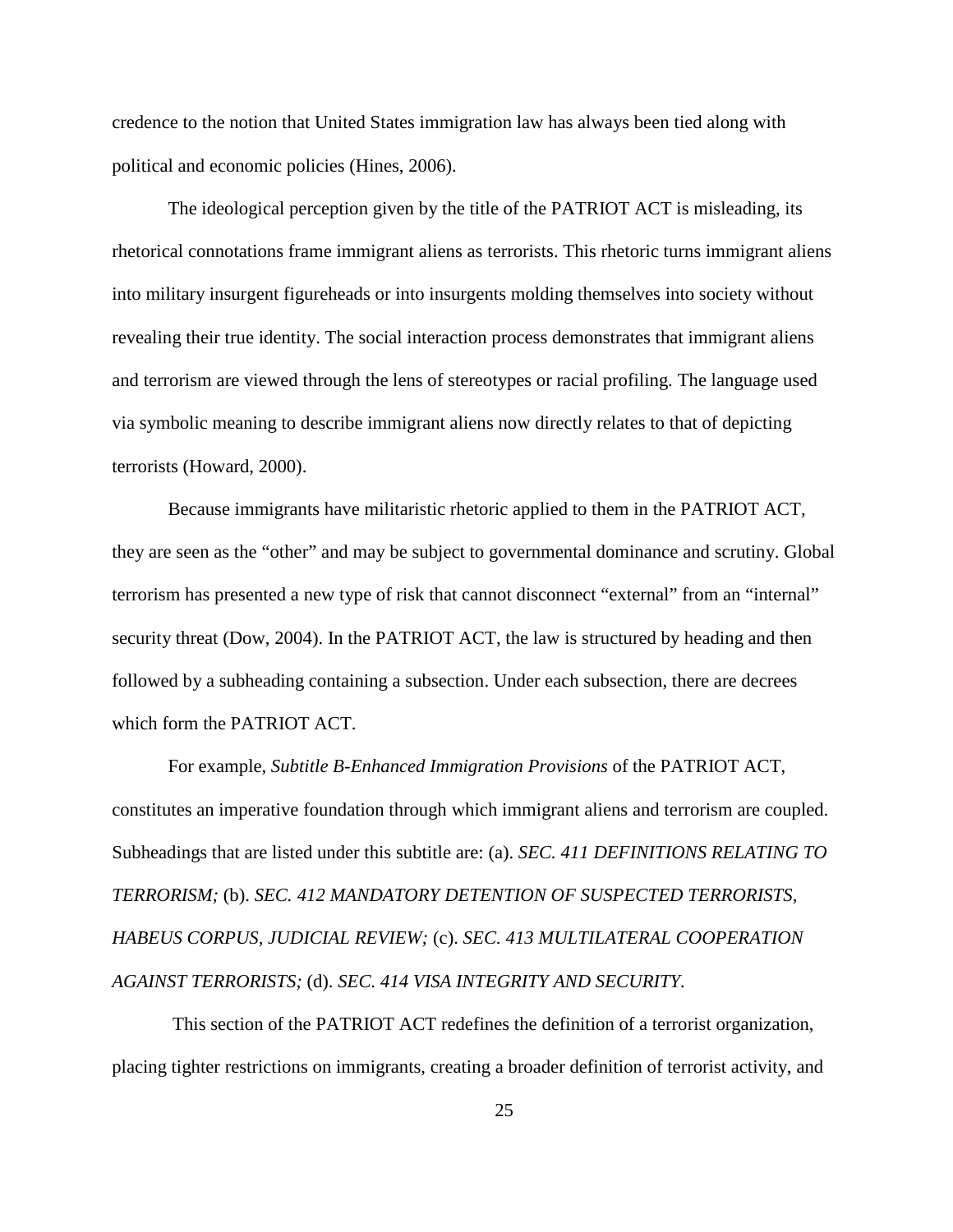empowering the United States government to exercise any authority deemed necessary to detain or arrest terrorists. However, the rhetoric uses complex connotations to describe and define the law. Within these connotations are emotional connections tied to terrorism. An excerpt from one of the sections illustrates this point:

# (F) ASSOCIATION WITH TERRORIST ORGANIZATIONS-Any alien

 who the Secretary of State, after consultation with the Attorney General, after consultation with the Secretary of State, determines has been associated with a terrorist organization and intends while in the United States to engage solely, principally, or incidentally in activities that could endanger the welfare, safety, or security of the United States is inadmissible.

 These emotional connections maybe positive, negative or a mixture of both, depending on the political view that the individual wants to project. This is whether you are a United States citizen seeking protection, or an immigrant alien on the receiving end of the PATRIOT ACT. A correlation is then crafted into the connotation that produces rhetoric that specifically schemes and molds itself into an immigrant-terrorist illusory correlation (De Ming Fan, 2007). A distorted perception occurs, which inevitably includes seeing correlations that over determine actual correlations (De Ming Fan, 2007). In this case, the United States government can deliberately conceal the nature of what each subsection entails. It may be redefined as something else, in order for the receiving audience to be deceived into accepting as truth what the PATRIOT ACT states (Edelman, 2001).

Metaphorically, it hides its true meaning by forecasting itself as something that is selfexplanatory, when in reality it is something that is much different. Language used to justify actions and conditions have little bearing on the actual consequences of actions and conclusions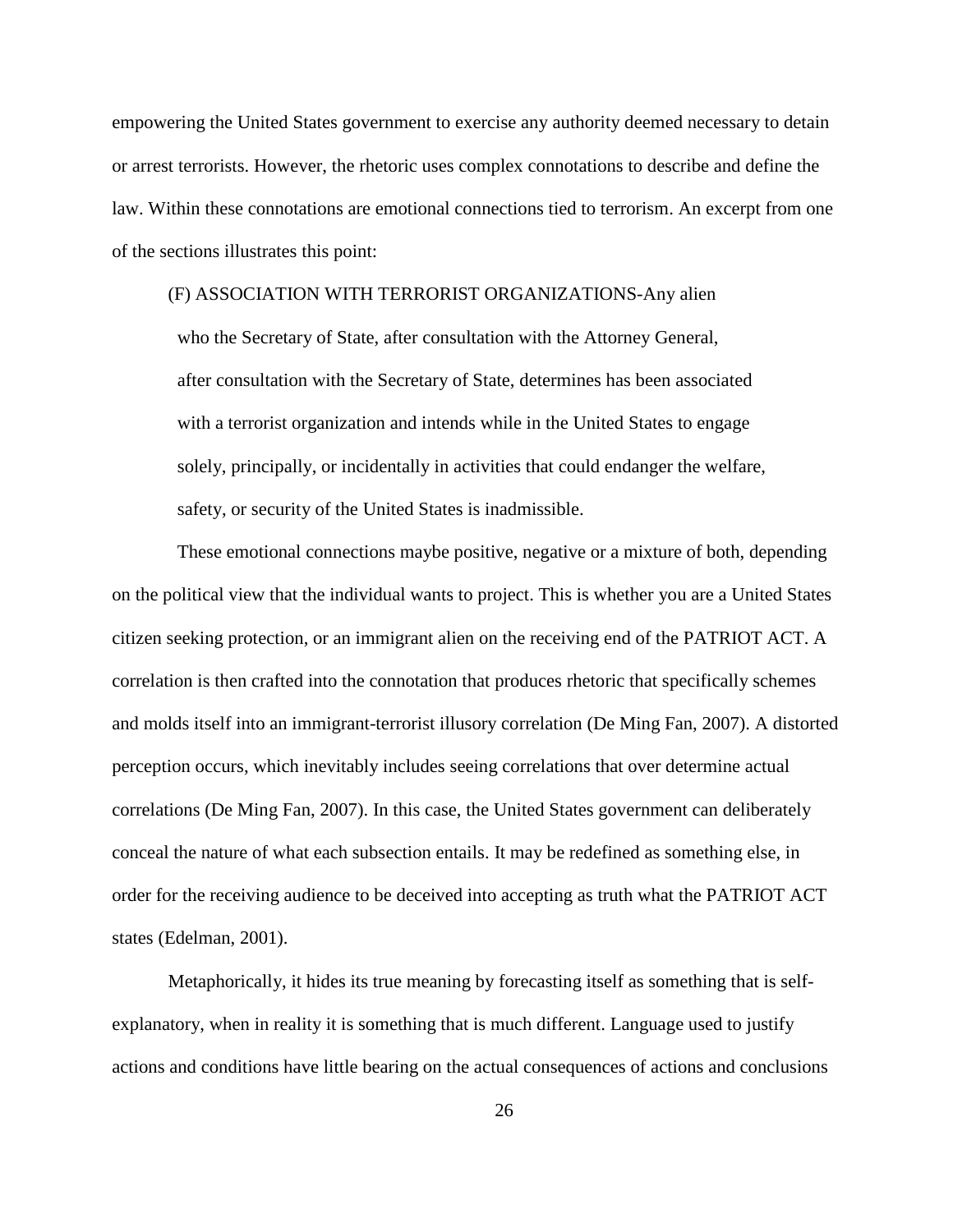other than to justify support (Edelman, 2001). Since the PATRIOT ACT does not make a distinction between a terrorist and an immigrant alien, rhetorically they are not sectioned off into a "good" and "evil" framework (Edelman, 2001). Textual structure determines the interpretational meaning for the reader, causing fragmented language to have dual meaning to the reader (Widdowson, 2004). Americans can be united by sharing a hatred for an enemy that has caused the United States harm. The good-evil scenario is broken down by rhetoric that draws the line as to who is good and who is evil. According to Silberstein (2002), rhetoric such as "despicable acts" and "mass murder" are used to describe the enemies of the United States. This is in direct contrast to "the brightest beacon of freedom," which is used to symbolize and represent the United States as wholesome and the savior of freedom.

 For example, *SEC. 412, SEC 236 (a) DETENTION OF TERRORIST ALIENS:* (B) is engaged in any other activity that endangers the national security of the United States. The interpretational power that is given to this section is open- ended and subject to the individual interpretation of the Attorney General. It is not easily distinguishable as to what "activity" might endanger the United States.

In summary, the PATRIOT ACT has planted a sense of untrustworthiness and uneasiness amongst the immigrant aliens that are currently living in the United States. An assortment of convoluted prejudicial stigmas on immigrant aliens has developed whether they are true or not. Reinforcing these stigmas was the fact that prior to 9-11, 80% of United States citizens were against the usage of racial profiling to capture and or interrogate suspected criminals (Tumlin, 2004). After 9-11, 70% of the United States population believed that racial profiling was an essential tool to maintain security. Foreign terrorists exploited United States immigration laws to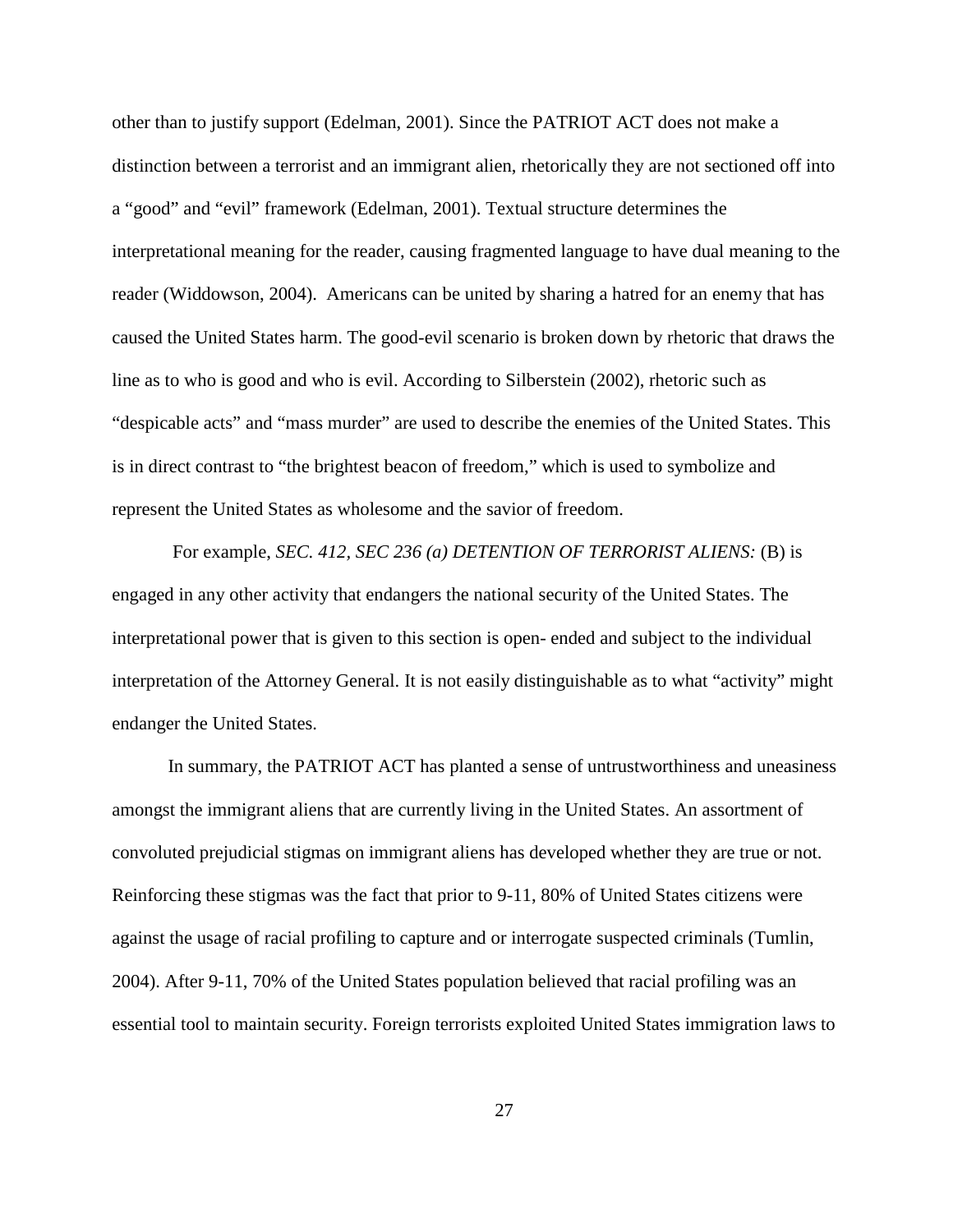infiltrate the nation and launch a terrorist attack that inevitably affiliates immigration and security prevention (Rudolph, 2006).

Therefore, application of negative rhetoric to immigrant aliens has caused their representation to society at large to be called into question. Whether the claim is legitimate or not, rhetoric has caused a trickledown effect in which the application of the word terrorist has shown the influence rhetoric has. From a historical perspective, previous immigrant legislation, such as the Wetback Act of 1952, alienates the receiver of the legislation by the rhetoric utilized.

The second research question addresses the rhetorical implications of combining terrorism and immigration. Rhetoric affects political action by manifesting itself into a form of repetitive claims (Tumlin, 2004). One can look at the stereotypes that are applied to different ethnicities. These representations can create worlds and versions of worlds that are false in nature. According to Tumlin (2004), stereotypes can support a false claim that a certain group is inferior or dangerous (e.g. Jews control the media and banks, homosexuals exploit children, and African Americans are mentally substandard). When it comes to terrorists, a racial element is communicated by applying the notion that terrorists are meant to have a particular appearance, that appearance being that terrorists are meant to have a Middle Eastern look.

Therefore, in the PATRIOT ACT, the rhetoric that is utilized in placing immigrant aliens involves a sense of insecurity and threat by the immigrant aliens against the United States (Tumlin, 2004). It places immigrant aliens in a sphere as a possible enemy that must be under constant surveillance, scrutiny, and vigilance. It plays on the fact that rhetoric nourishes itself by enveloping on the strong sentiments and viewpoints that are at times substandard when substance and structure augment each other. Sentiments and viewpoints eventually leads to the political

28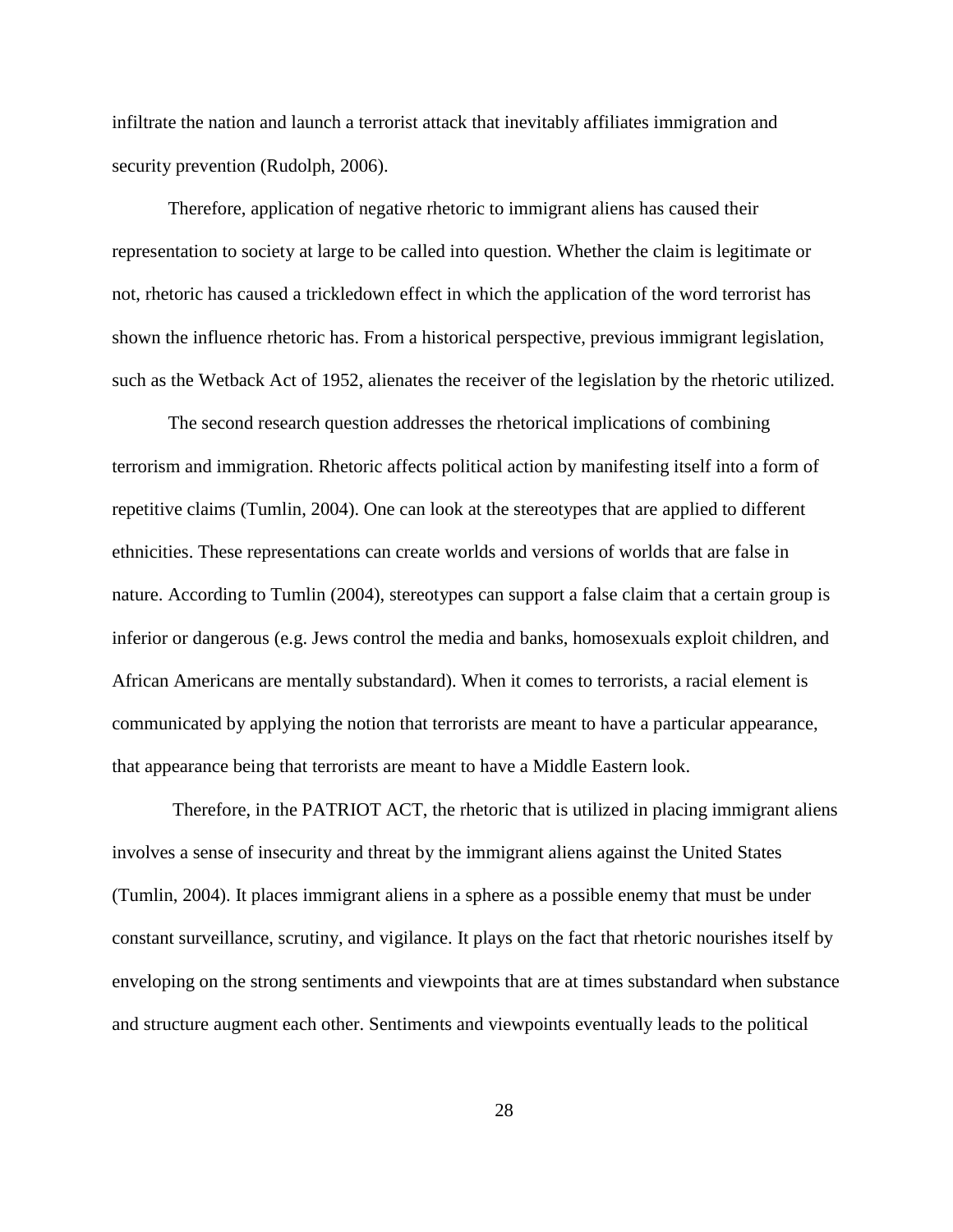socialization of the populace by having thought and behavior being influenced by political rhetoric (Tumlin, 2004).

Therefore, it is seen as unpatriotic to make a critical analysis of the United States government's actions and beliefs after 9-11 in targeting immigrant aliens (Tumlin, 2004). On the contrary, politicians do not want to be the ones to question the validity of what certain sections of the PATRIOT ACT entail, because they do not want to be "with the terrorists."

In its own right, the implication of looking sentimental towards immigrant aliens might render that politician as being a dissenter towards the fabric of America. Images dominate language, writing, and thinking and produce a key influence in terms of influencing social change and more than likely a conservative force. Therefore, immigrants are subject to being intertwined with political initiatives (e.g. affirmative action, immigration) and subsequently become ideological prospects for individuals to discriminate and not be accused of bigotry (Stuart & Magana, 2002). Ideologies that are driven by negative rhetoric evoke typecasts based on false assumptions and beliefs which are then proclaimed as fact.

The rhetoric used is formed from the nature of the environment from the surroundings from which they originated. Though it does not consider the opinions or the root from which the rhetoric was derived (Edelman, 2001). An individual's ideology may be pronounced even greater using his or her personal linguistics, and no independent thought being used to originate an end result. It is used to justify support of the rhetoric used by justifying the actions and own personal thought.

Media interpretations of events that affect the United States and its citizens may generate anger, happiness, or the like. Thus, when the PATRIOT ACT is interpreted through one entity, such as a politician, that politician may generate the rhetoric in the PATRIOT ACT as something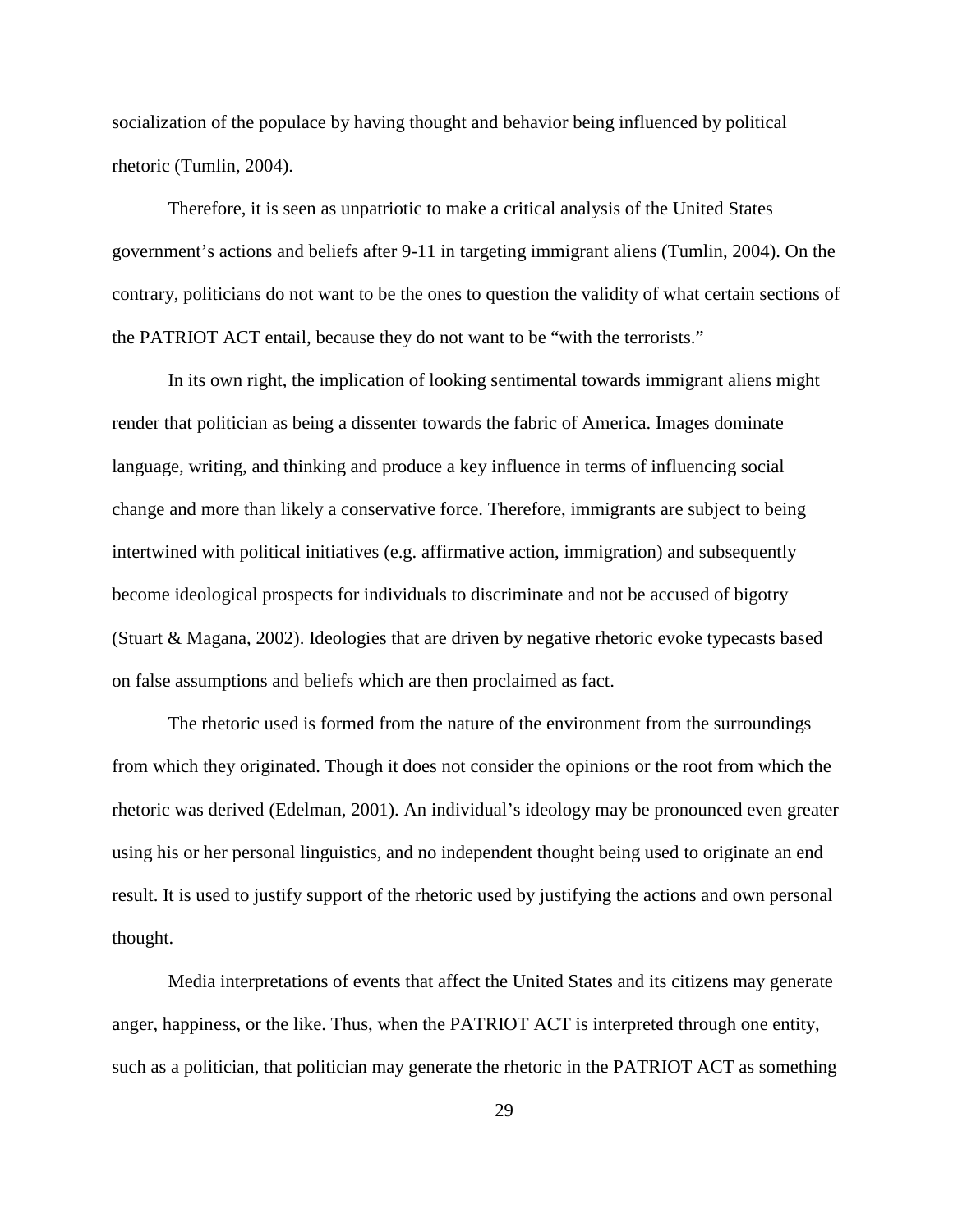of a necessity to combat terrorism. When it is transmitted to the receiver, the individual may not assume any ill intentions. It solely relies on the fact that the rhetoric used from the PATRIOT ACT, through the politician, and subsequently to the receiving audience is for the best.

Building on the rhetoric, and adding negative connotations to it has left a permanent stigma on immigrant aliens. One's concept about terroristic occurrences, 9- 11 being the focal point, is molded by public and political oratory. The general public bases their opinions of an ethnicity or religion by messages that are given to them by various sources. What is given to them is taken to heart without questioning the validity of its source.

Chapter 4 divulged the complexities of trying to interpret competing representations of immigrant aliens, and the political rhetoric that encompasses the PATRIOT ACT. Research questions examined sections of the PATRIOT ACT to reach a conclusion to the questions asked. The research questions concluded that the PATRIOT ACT has had ill effects towards immigrant aliens. It has done so by placing a racial element in the rhetoric and creating an atmosphere of fear and doubt in the American population. Authentic perceptions of immigrant aliens are difficult to ascertain when the message sent to the receiver is misconstrued by misinformation. The authenticity that is given to the general public by the PATRIOT ACT might not be questioned due to it coming from a governmental figurehead.

Chapter 5 will discuss the study's impact, limitations, and ideas for future research. In addition, it will also cover the "War on Terror" and its effects on immigrant aliens. Historical events will be utilized to exemplify how the United States has acted in previous events such as 9- 11. Limitations and future research will discuss what restrictions were presented in this study, and what future research will present in this field of study.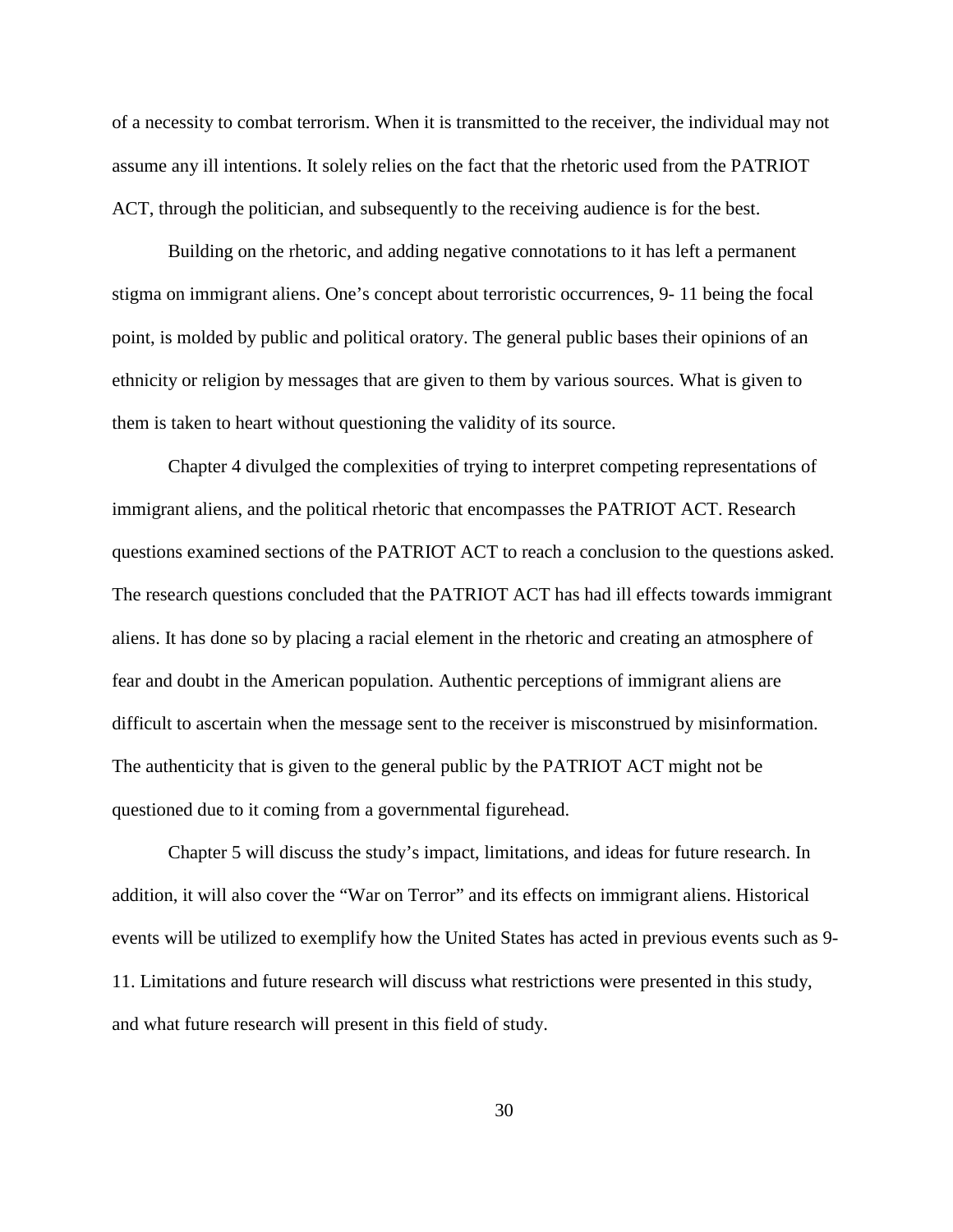#### Chapter 5: Discussion

 The critical discourse analysis showed the use of rhetoric and its implementation in the PATRIOT ACT. Rhetoric is more than vocabulary or language comprised to deliver a message. Its use in the PATRIOT ACT showcases the nature of language to place immigrant aliens into a category of fear, deviousness, and dangerousness. The CDA conducted here suggests that the PATRIOT ACT symbolizes authoritarianism and fear mongering against immigrant aliens. The following chapter will recapitulate what was covered in this study.

The two research questions asked led to the conclusions that emphasize the irrationality of the PATRIOT ACT, as well as the strain it poses on immigrant aliens through the use of specific rhetoric. The reason these specific questions were posed is due to their adequacy in covering the concerns that arose after the institution of the PATRIOT ACT. Not just concentrating on the effects this rhetoric would have on the "War on Terror," but also on those that would be targeted by this legislation. Attention was placed on the rhetoric due to its authority and power in society.

The PATRIOT ACT is subject to a critical analysis in order to analyze the rhetoric brought forth by the PATRIOT ACT. A translation of the rhetoric was done in order to better understand what the law states. What the PATRIOT ACT states cannot be taken at face value. On the contrary, a categorization of the rhetoric must be done in order for the interpretation of the stated rhetoric in the PATRIOT ACT to be understood better.

The first research question elaborates on the pessimistic framing of immigrant aliens visà-vis the PATRIOT ACT. Negativity that is applied on a consistent basis, will eventually appear to be reality to many. The PATRIOT ACT does not distinguish between immigrant aliens and terrorists. It combines both and when the law is read, it does not state that it applies to terrorists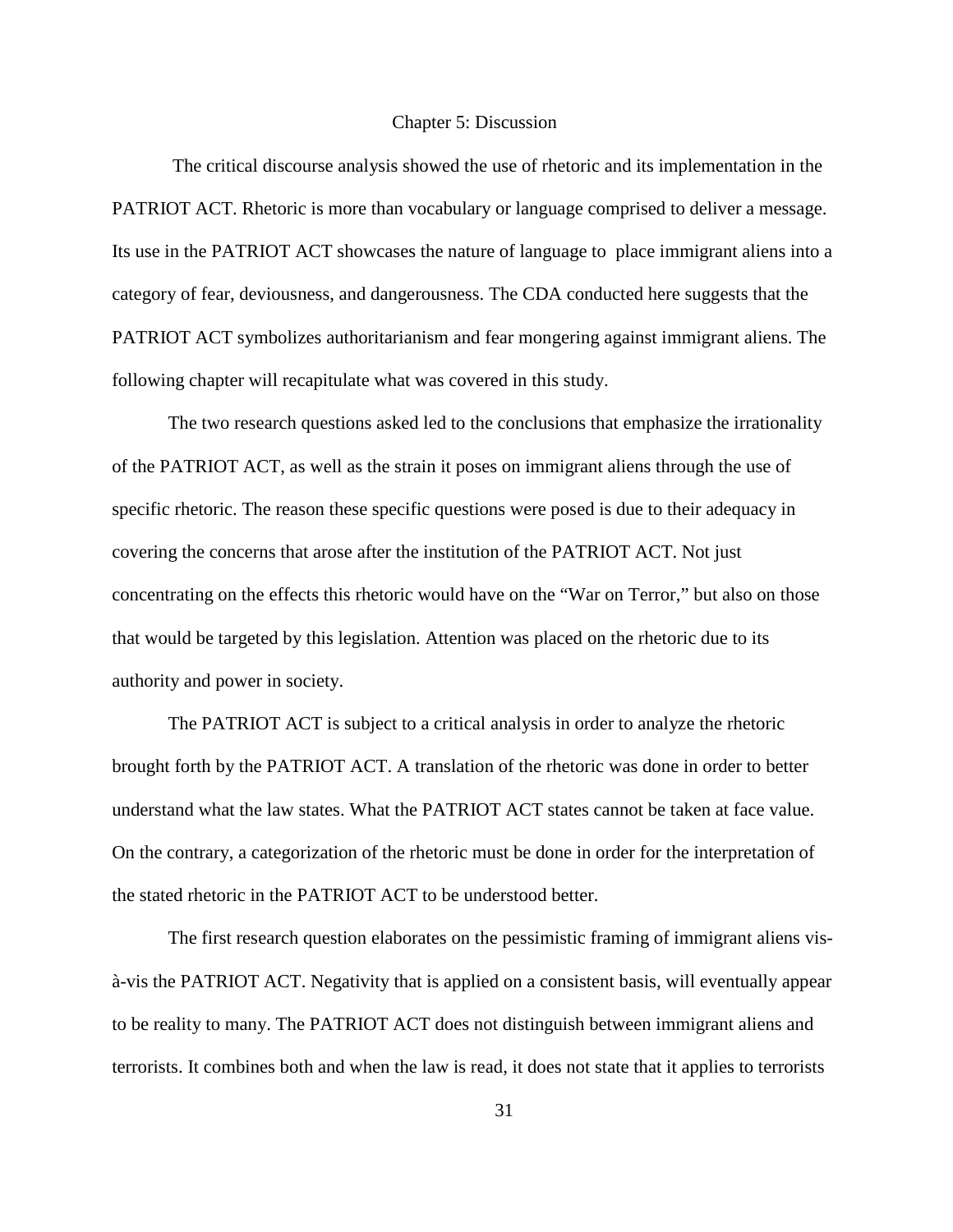and not to immigrant aliens. The question was selected by looking at the how immigrant aliens were viewed during times of crisis in the United States throughout its history. Building on that notion, it appears that nothing has changed in the contemporary United States. When the United States was attacked in Pearl Harbor, it was an automatic reaction to demean those Japanese Americans with racist propaganda and to view them as if they had a hand in the planning and bombing of Pearl Harbor (Daniels, 2006). Anti-Japanese rhetoric inundated the United States, so much so that what was being said was considered to be true. After 9-11, the same reaction was adopted against Arab-Americans and all things Middle Eastern.

The second research questions address the implications of using negative and accusatory rhetoric against immigrant aliens. The questions tried to inquire if negative rhetoric will potentially lead to a bigoted mindset against immigrant aliens. As was previously stated, an illusionary correlation might occur in having both immigrant aliens and terrorists be connected via the PATRIOT ACT.

The United States has a long history of racist actions against immigrant aliens. When the United States is involved in wars, the racist factor is elevated to an entirely new level that overwhelms any state of mind. A cause and effect scenario is that anger and resentment against those that are enemies of the United States are projected through rhetoric. The rhetoric might be in the form of propaganda or laws that are set into place to classify a certain segment of society as enemies or possible enemies. Therefore, the rhetoric that is used has the initiative in terms of who is the "good guy". That is, that those that are fighting against the United States are to be vilified.

 A war on terror has encompassed many factors, including immigration, civil liberties, and the subject of torture. Immigrant aliens are at times considered "the other" because they do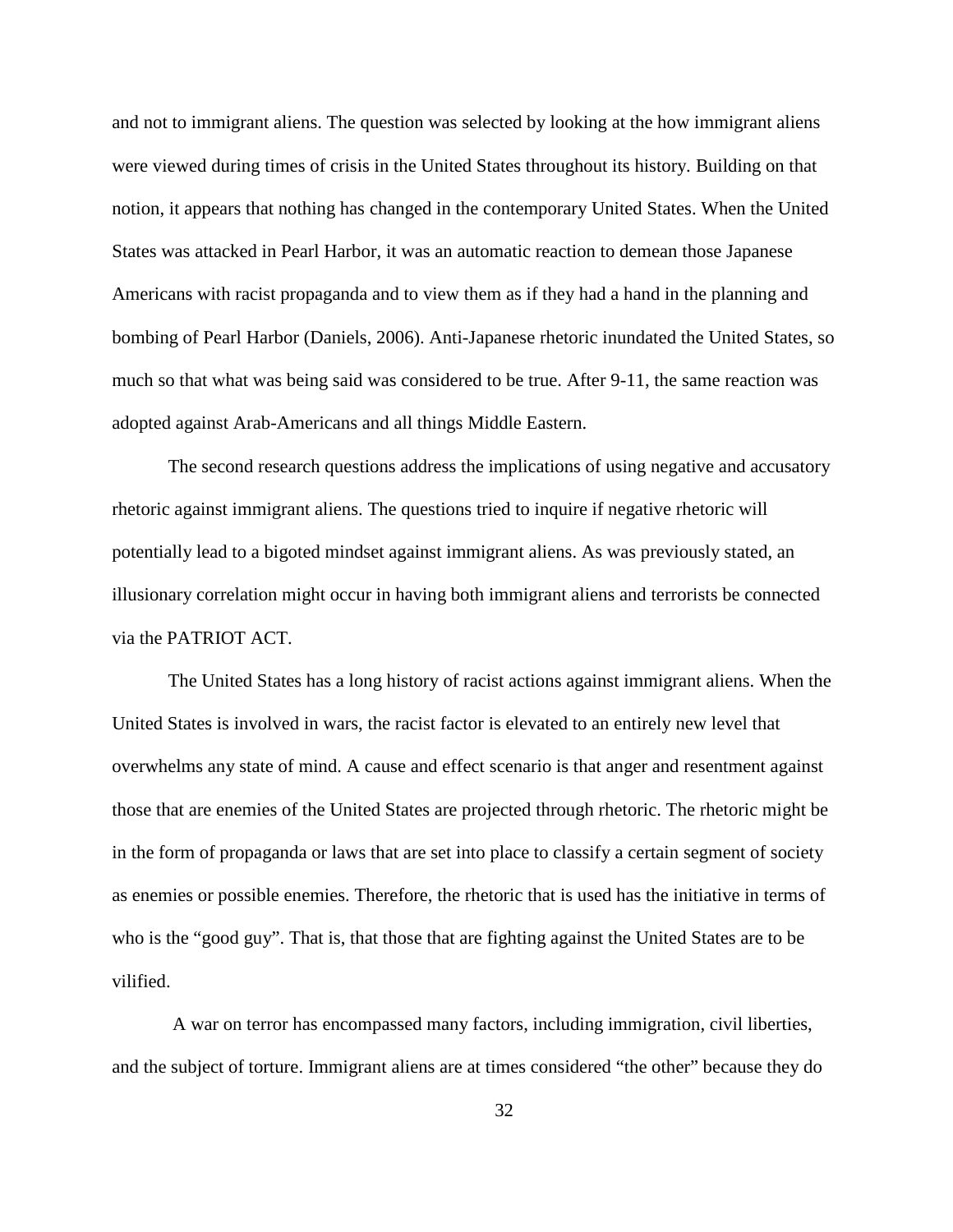not fit the mold of the status quo. *The other* is defined as having the characteristics of attachment and preference for one's own group (in-group), while eliminating the other group (out-group) (Aviram, 2007). Groups of individuals who do not show evidence of having the same characteristics as the prevailing group or ethnicity are subject to distortion and false impression of their true nature (Smith, 1991).

 These acts of placing minority groups as the Other reinforces the fact that minority groups are placed in the lower spectrum of the status quo (Smith, 2006). Once this is constructed, the majority's ethnic characteristics become indistinguishable due to the characteristics being seen as the norm (Smith, 2006). This perception leads them to be labeled as the out-group through complex strategies of Otherness (Smith, 1991). Even though everyone has an ethnic identity, minority groups are the main focus group to be treated as outsiders (Smith, 2006).

 A formation of "us vs. they" is constructed by society to put individuals into a weakened position. Thus "they" (the minority) live in "our" land and therefore they need to adopt to our culture, learn our language and adopt our social norms (Smith, 2006). Consequently, they are an easy target for negative stereotyping because they are not known to the society at large. Stereotypes emerge in society when immigrant aliens speak because they speak with an accent, or the style of dress does not conform to that of what is "American."

The term stereotype first emerged in 1922 with author Walter Lippman, a New York newspaper columnist and public relations expert (Klopf, 2001). According to Baron, Byrne and Johnson (1998), a stereotype is a dogma in which individuals in a certain social group embody specific characteristics and or behaviors. These individuals are then branded and categorized negatively, which in turn could lead to prejudicial actions taken against them. What is presented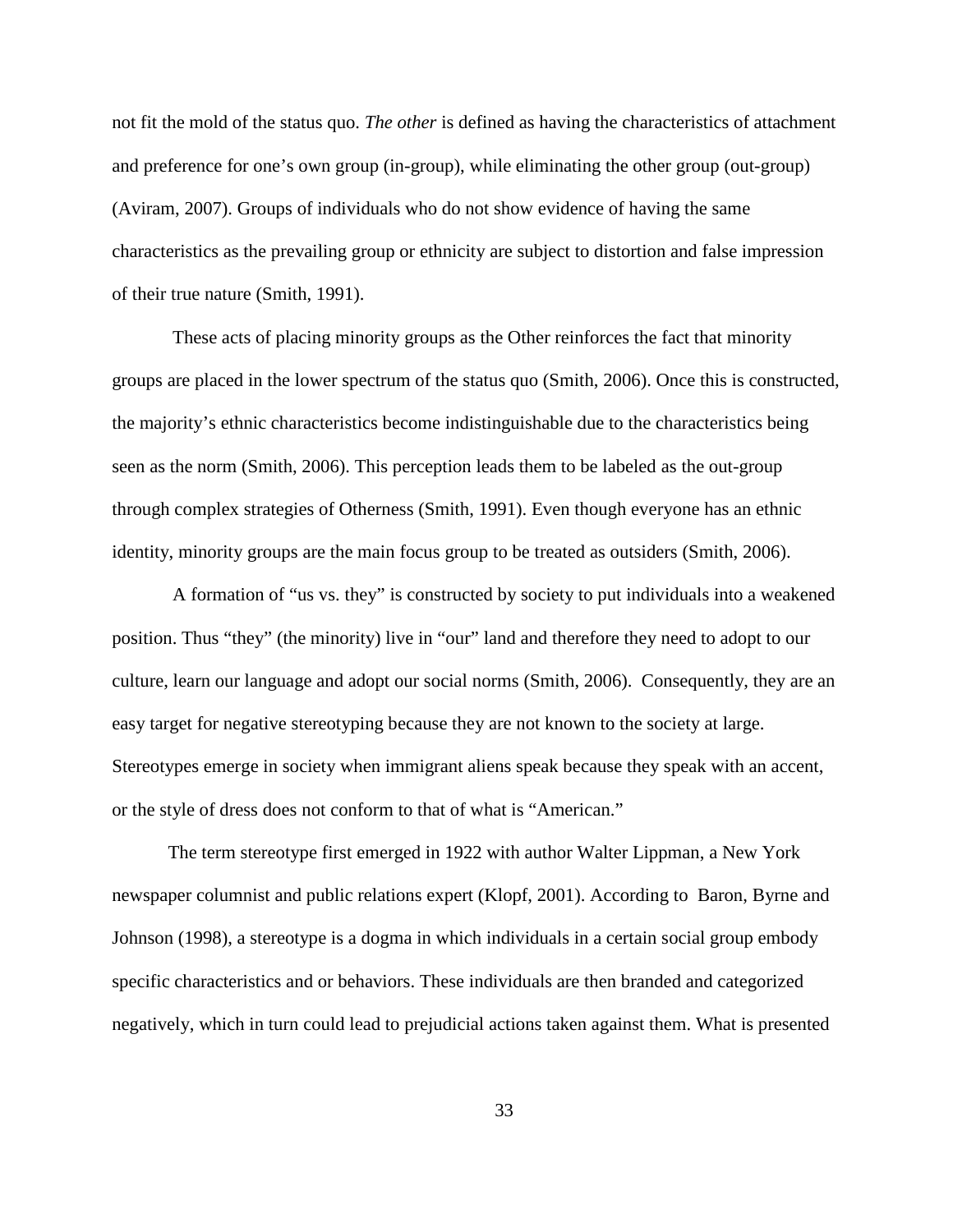then is a belief structure that contains perceptions and expectations about certain human social groups. This mental perception can lead to other possible negative effects such as nativism.

According to Barkan (2003), this is a frame of mind in which an outside source has come to threaten the way of life in an individual's native country and must be directly countere. Nativism considers that those that are considered status quo are those who are not seen as a threat to the United States either through the spectrum of immigration, economic, or militaristically. They are essentially the "mainstream." Hence those that are thrust into that spectrum as being possible threats are seen through the lens of *nativism*. Nativism has given rise during times of war, political strife, or during influx of immigrants. Nationalistic in nature, there is no room for foreign influence such as customs, language, and ethnicities

Using a title such as "War on Terror" encompasses a feeling of dread and fear due to the saying conjuring images of war. The word *war* brings forth many repulsive images that have been seen through media outlets through different eras of American history. When rhetoric such as "War on Terror" is merged together with legislation such as the PATRIOT ACT, society will come to see those who critique this action as being against the United States. Due to the perceived notion that immigrant aliens are "enemies" of the United States, they must be dealt with accordingly.

Since the PATRIOT ACT OF 2001, there has been the PATRIOT ACT II, which continues in the same avenue of approach as the first PATRIOT ACT. It is apparent once again that the United States government can exercise power through rhetoric to obtain what it deems necessary. Using rhetoric that places alarm, the government influenced politicians to pass this legislation. As mentioned earlier in the study, there is certain terminology used by the government that causes the populace to undergo a metamorphosis of being passive to being self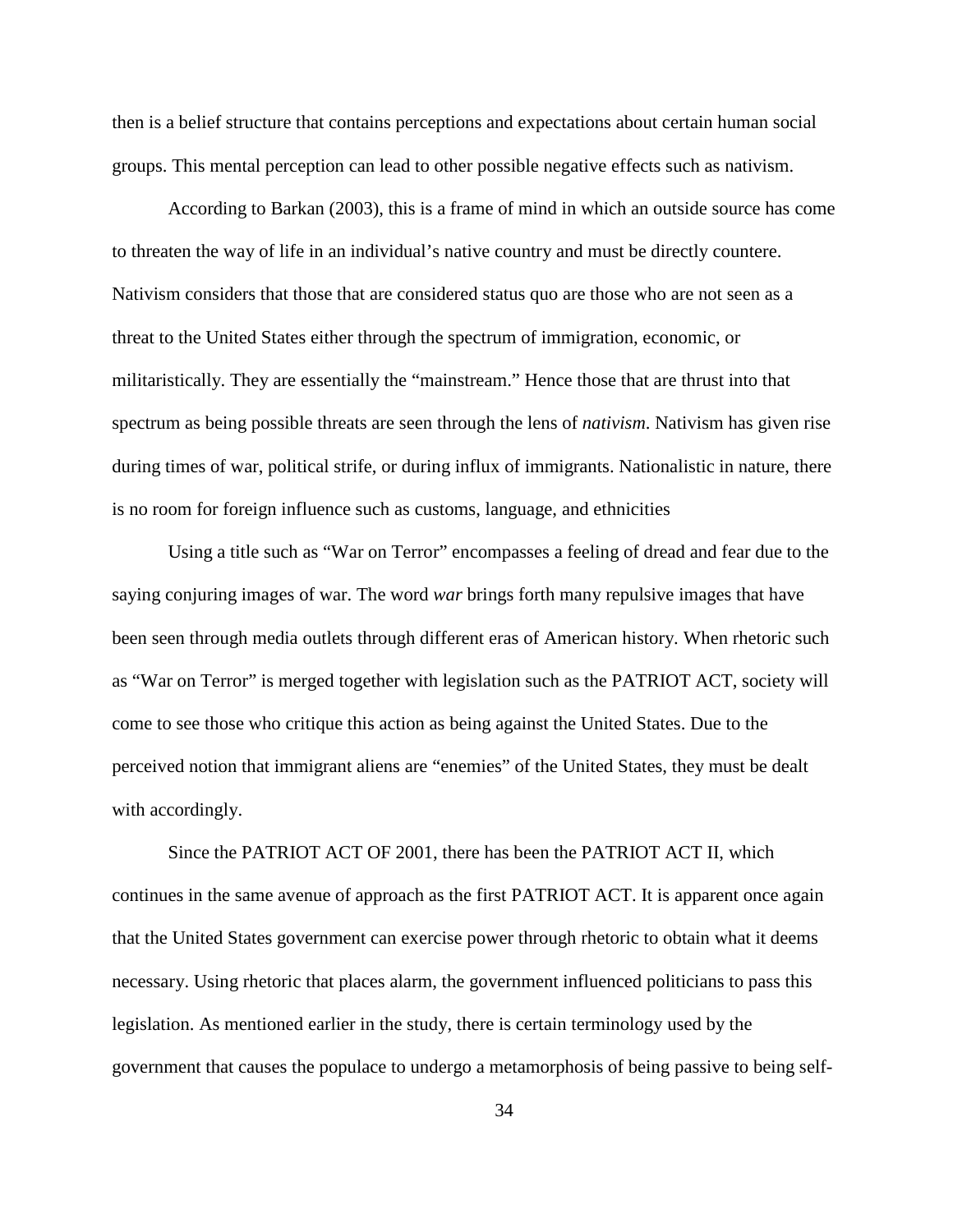defensive. The government understands and exercises a type of rhetoric that touches base with the American population. A narrative construction of rhetoric is the underlying base for which the government operates its rhetorical output. People will have greater reaction with rhetoric that espouses trepidation than that which is tranquil.

Rhetoric that is told to society by the powers that be is taken as being legitimate. Questioning the effects of this effort may be seen as a lack of social conformity, for example, when former President Bush makes a rhetorical proclamation such as, "You are either with us, or against us." However, the former presidential administration took a negligent approach to almost every dilemma that the country faced. However, according to Rudolph (2006), since there were no terrorists attacks on United States soil since 9-11 from foreigners, the anti-terrorist policies initiated by the former Bush Administration have worked.

# Limitations

 Immigration is constantly changing landscape in the United States. It is hard to measure what the political atmosphere and world events brings forth to immigration in the United States. The PATRIOT ACT of 2001 has given way to the present economic turmoil that started in 2008. Individuals in the United States are not focusing their attention on the problems that generates alertness of just a few years ago. The United States is in the midst of a recession in the years of 2008 and 2009, which has seen the loss of jobs, foreclosures, and bankruptcies. Immigration reform that commenced in 2005 has yet to be passed, politicians weighing their political careers and American frustration from the lack of jobs.

Coupled with the fact that at the time of this study, Mexico is living one of the most violent chapters in its history since the Mexican Revolution with the ongoing drug war that has enveloped all of the country. Therefore, for one event to predict what immigration is going to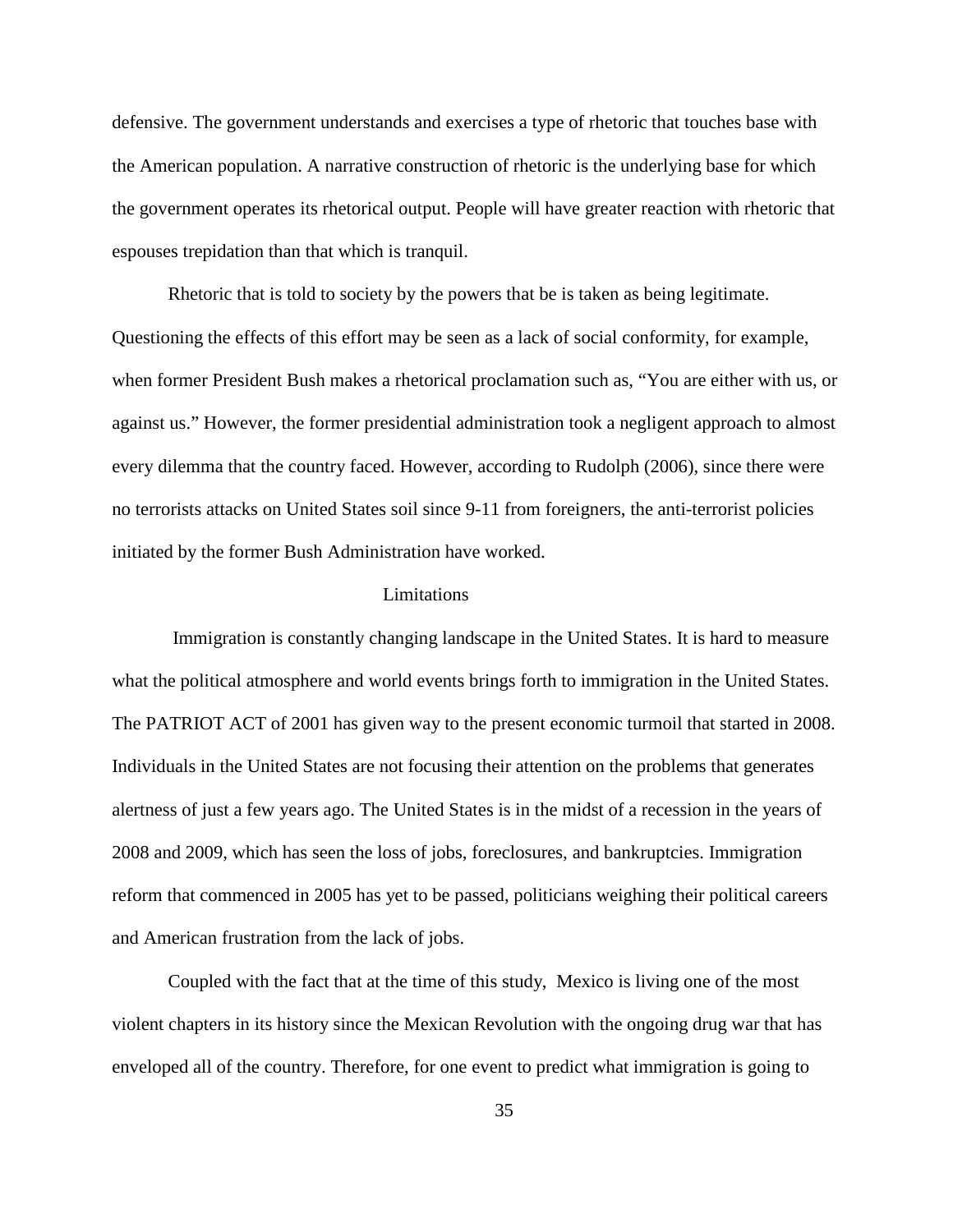look like from one year to the next is challenging at best. In addition, underlying stereotypes that permeates United States culture hampers the immigration cause. A study of immigration in the United States has to be broken down in accordance to a particular time period. Summing up the differing immigration periods into one study will do the immigration study a disservice.

Another limitation for this study is that it only creates awareness and does not create a force of interaction. In that it does not intercede in a governmental or supporting role to create an opposing force to the entities that created this dilemma. It produces only a communicative rhetorical identity towards the situation at hand. The PATRIOT ACT is a manifestation of authoritarianism, class, nativism, and race. Some of these entities such as race and class are themes that are sensitive in United States society. However, when these practices of inadvertently objectifying those that are considered "the other." Then the society at large may find consolation in the fact that there are forces that are helping to prevent future unjust actions.

# Future Research

It is hoped that this study will provide awareness for those who want to pursue a communicative awareness in this arena of critical theory and discourse. At the time of this writing, a new presidential administration is set to alter the previous administrations' cause in the "War on Terror." President Barack Obama potentially has an alternate view and method of confronting the issues of terrorism. A spectacular orator, President Obama is set to bring forth a new mindset towards not only immigration, but to fighting terrorism as well.

A dilemma that has encompassed the present Obama Administration is the presence of the PATRIOT ACT that has not been discredited or ousted from the American landscape. Nor does the administration want to do away with the legislation, since the date that it has been enacted was there has been no large scale terrorist attack. Fearing that if the PATRIOT ACT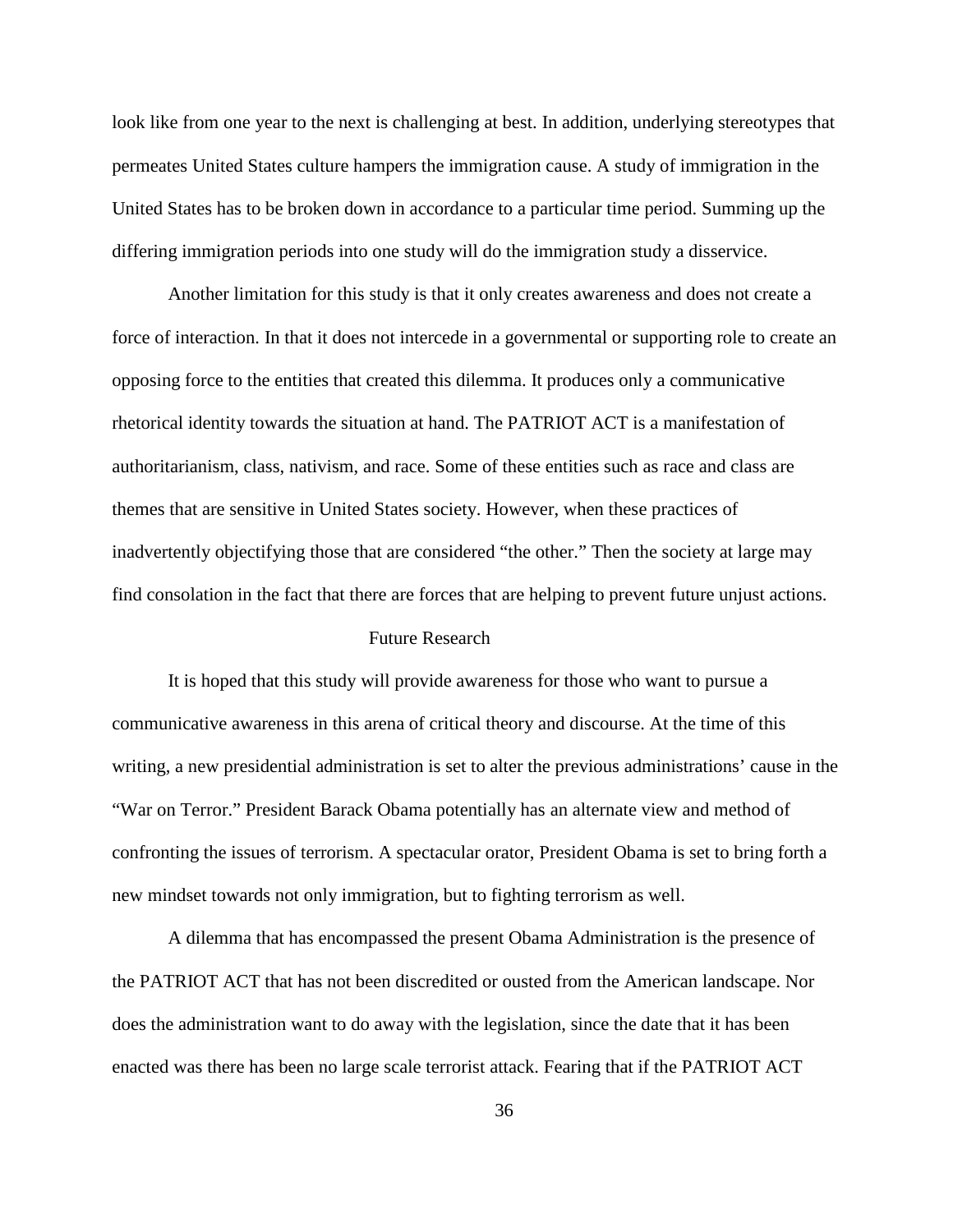were to be nullified, and there were to be a terrorist attack, the President might be labeled as one of the causes of the attack. The federal government might also see the PATRIOT ACT as a sense of security to be used when needed. It is a representation of legislation that was drafted and endorsed during one of the United State's deadliest days. The PATRIOT ACT is symbolic of rhetorical might that the United States is willing to use in times of need if nothing more.

 Immigration, much like terrorism, has its roots in people wanting to make change for themselves by whatever means they see possible. Political upheaval, frustration, and conflict are some of the many roots that give rise to immigration influx, or give birth to terrorism. Therefore, it will take more than legislation or military might to try and resolve both subject matters. The root of the problem must be a starting point to try and see what causes both. Immigrants and terrorists may at times come from poverty stricken countries and see no other alternative than to create change by taking matters into their own hands. The individuals may either better their livelihoods by moving from their native country, or strike a figure of prominence as a show of dissatisfaction through violent means. Though immigration and terrorism are in constant flux and never settled.

The entrance of immigrant aliens into the United States, primarily through the southern border, has been overwhelming. Apprehensions by the Border Patrol alone in 2004 along the south-west border are approximately 1,159,802 (Cornelius, 2005). As a result, American citizens have taken the issue of immigrant aliens entry into the United States into their own hands. The immigration issue is not just a Mexican issue, but Mexican immigrants have taken the forefront on the issue. In 1996 to the present day, more than the 2.7 million immigrants have come from Mexico (LoBreglio, 2004). By March of 2002, an estimated 9.3 million illegal immigrants were living in the United States (Cornelius, 2005). Mexico's Instituto Nacional de Migracion has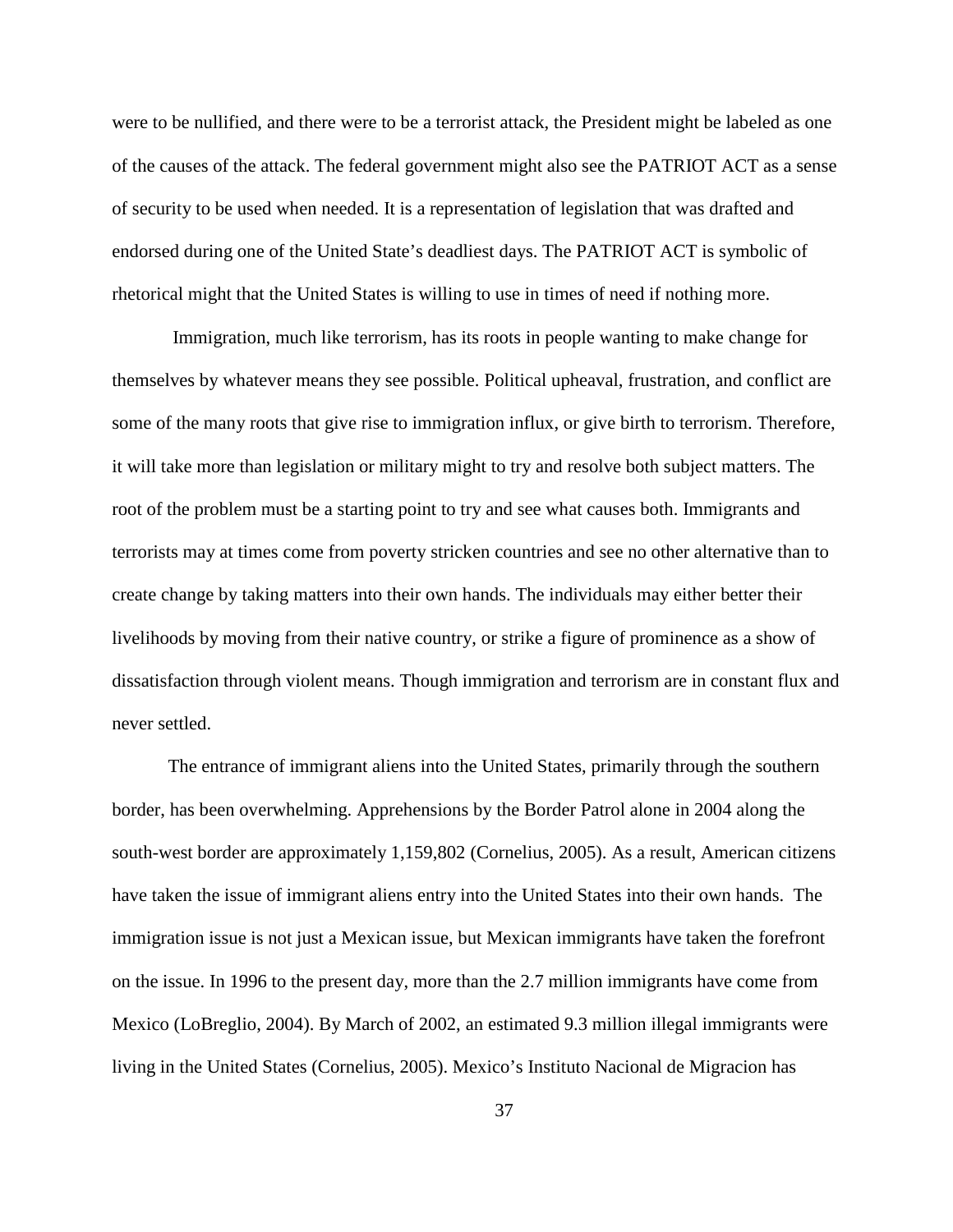proclaimed there are about 100 large scale smuggling rings helping immigrants cross into the United States (Cornelius, 2005).

The primary reasons for immigrants wanting to come into the United States are to find a better socioeconomic life. Immigrants look at the United States as the land of opportunity, something that can never be achieved in their native land (Reese, 2001). Many immigrants come from third world countries where the economy is pitiable, and the governments are corrupt. So they have to make the decision of either staying in their native land or come to the United States by any means possible.

 The United States has transformed from an industrial based economy into a technologically oriented economy (Canales, 2003). It then leaves a void for manufacturing positions that are left open due the fact that they are low paying and without great economic reward (Canales, 2003). However, more of those jobs are leaving the United States to third world countries across the globe. Certain people living in the United States have the mindset that this country cannot have jobs leaving and immigrants coming in. Americans have conflicting opinions when it comes to the issue of immigration. On one side the feeling is that immigrants that the United States wants cheap labor, but in the same token it does not want high levels of immigration (Cornelius, 2005).

It seems that the immigrant alien will face more racial discrimination and in a worse case scenario, assault or murder. Whether the rise in white supremacist groups and the rise of illegal immigration can be correlated has not been looked at in great depth. Municipalities across the United States are taking an anti-immigrant stance, blaming immigrants from terrorism, crime and the draining of medical facilities. Critical theory can thus be applied to the hatred that illegal immigrants receive to the extent that they are looked at as "slave labor." If history has taught the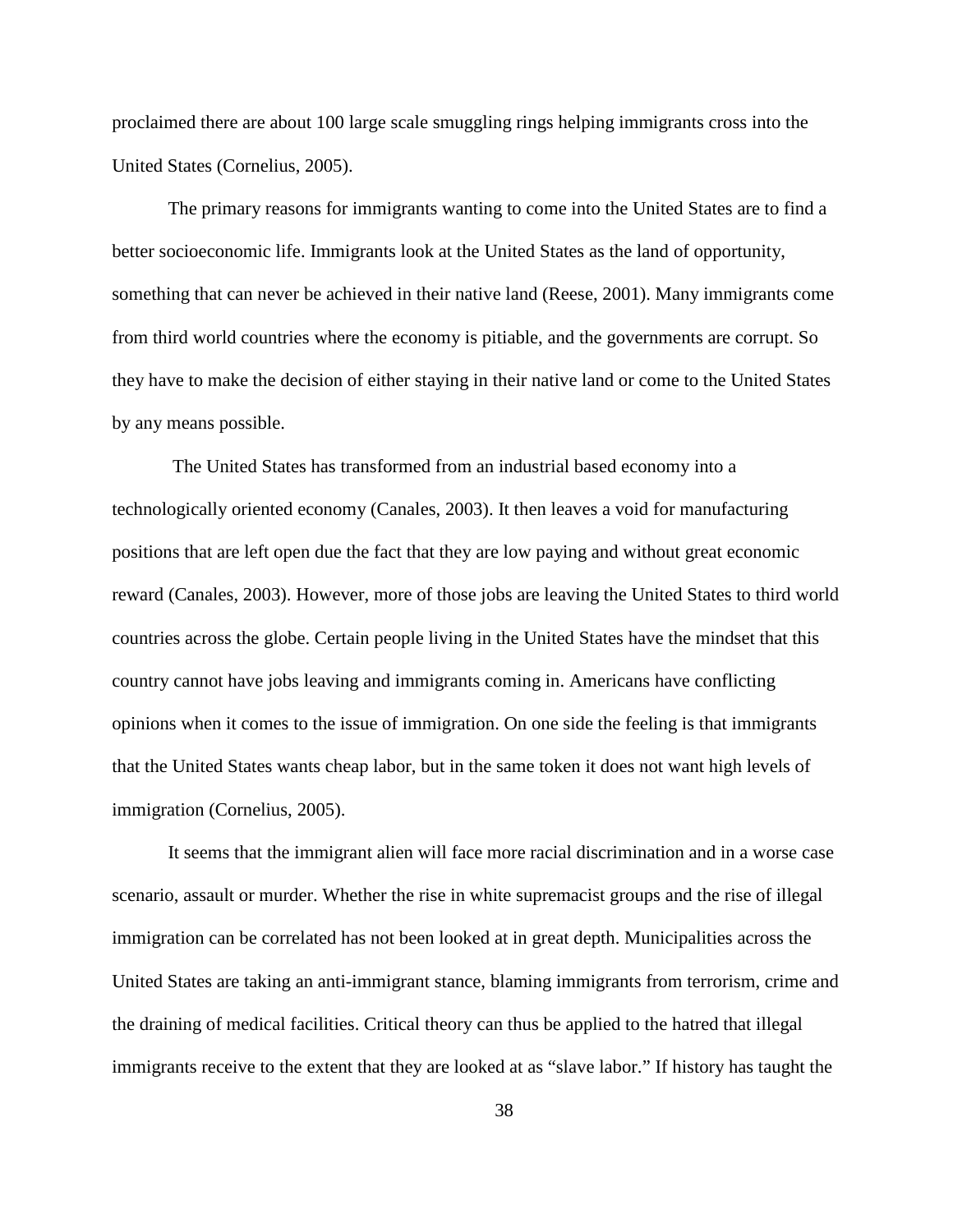United States anything, is that racism will always be the underlying factor in most circumstances when dealing with issues such as immigration.

This study established that immigration and terrorism is complex, with many other factors being involved, turning this issue into a volatile one. Immigration will not subside any time, not as long as the United States presents itself as an economically prosperous nation. Therefore, the threat of terrorism will not subside as long as immigration presents itself. The past has clearly shown that the United States has always had a strong relationship with immigration. Though, that relationship has time and again been filled with misdeeds, maltreatment, and racism to the immigrant.

At the time of the writing of this study, immigration and the PATRIOT ACT have been put to the wayside in Washington D.C. The momentum from the 9-11 attacks and the justified causes of why the PARTIOT ACT was put in place has for the most part vanished in the United States. The Democrat controlled House and Senate have presently not paid as much attention to terrorism and immigration. In the place of immigration and terrorism, concentration on another dilemma to American national security has presented itself along the border has given rise.

Along the United States-Mexico border, a new phase of terrorism has emerged, called narco-terrorism. *Narcoterrorists* is the name given to modern day drug traffickers, since the war on terrorism has also been justified as a war on drugs. Drug-trafficking has caused the border to become more violent, and has therefore has been intertwined with immigration and terrorism. According to the PATRIOT ACT, individuals who associate with individuals in drug trafficking can be labeled as being involved with "possible terrorist activities." Therefore, they present a clear and present danger to the sovereignty of the United States.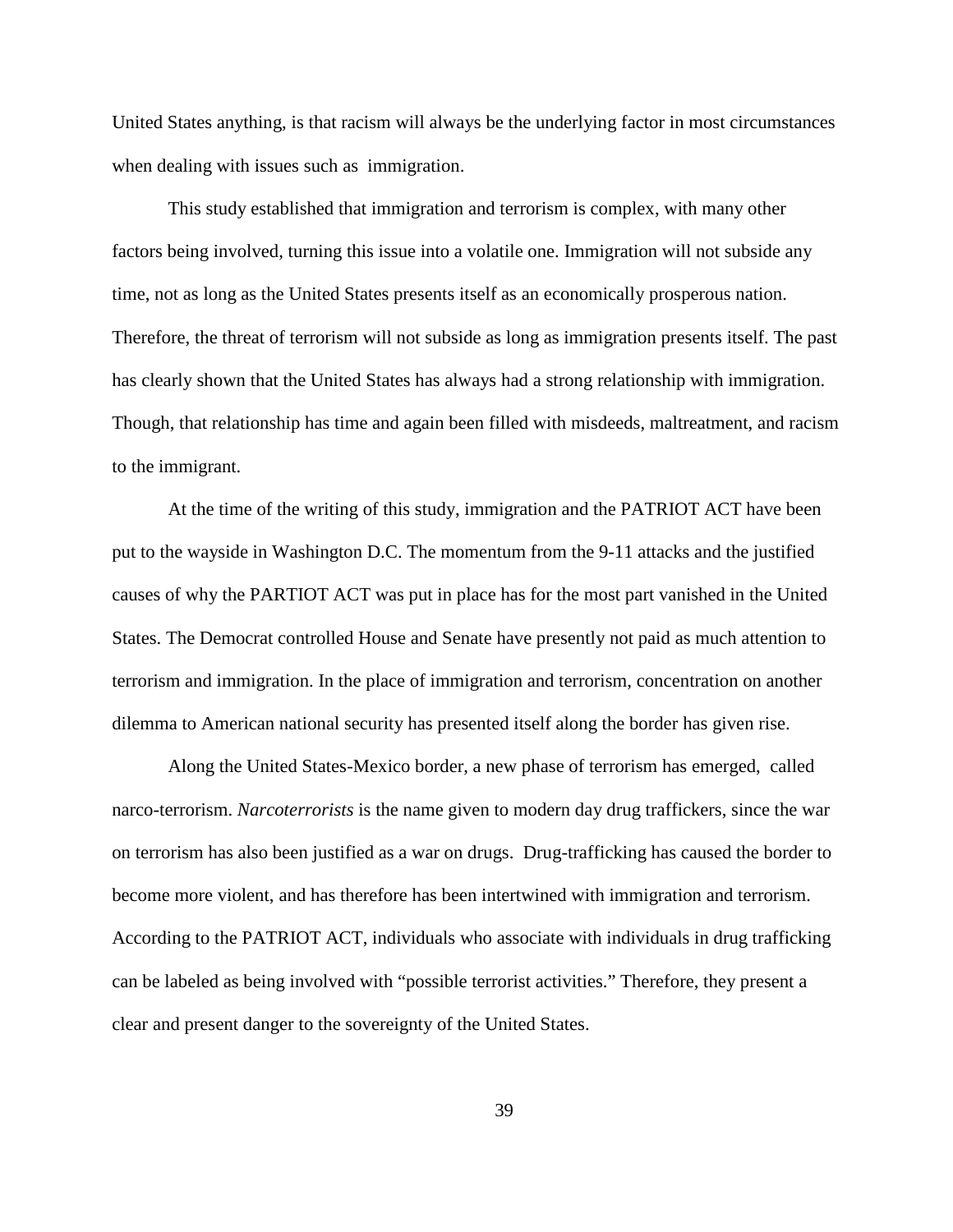Multiple drug trafficking organizations such as "Los Zetas" and "La Familia Michiocana" are in the midst of a brutal drug war and are armed as well if not better than the Mexican military. They have taken over border cities such as Nuevo Laredo, Mexico and are presently fighting for control of Ciudad Juarez, Chihuahua, Mexico. They have done so by shootouts and grenade attacks on law enforcement and Mexican military.

Members of these drug trafficking organizations use hyper-violence to gain control of cities and states in Mexico. In addition, they have also assassinated judges and lawyers who prosecuted or were in the process of prosecuting drug traffickers who belonged to these organizations. United States law enforcement has gradually been taking drastic measures to protect United States citizens and themselves from this new era of terrorism. They have already murdered in the United States, in Texas cities such as El Paso and Laredo and Atlanta, Georgia. Their signature is beheading or burning people alive with diesel in a torture called "el guiso or "the stew." As a result, immigration and terrorism has resulted in becoming a much more complex issue on a micro and macro level.

During an Immigration and Customs Enforcement (ICE) raid in Laredo, Texas on July 2005, ICE agents discovered approximately: 33 Improvised Explosive Devices (IED's), five hand grenade shells, 26 grenade triggers, 40 grenade pins, 31 grenade spoons, semiautomatic weapons of diverse calibers, 700 pounds of marijuana, 300 pounds of cocaine, and \$1.14 million in cash (http://www.washingtontimes.com/news /2006/feb/03/20060203-111444-9836r/). Reports have also risen on possible paramilitary camps that have taken hold along the Mexican side of the southern border.

Gunfire has been exchanged between some of the populace and law enforcement of Cochise County with Mexican drug traffickers. These attacks have manifested themselves into a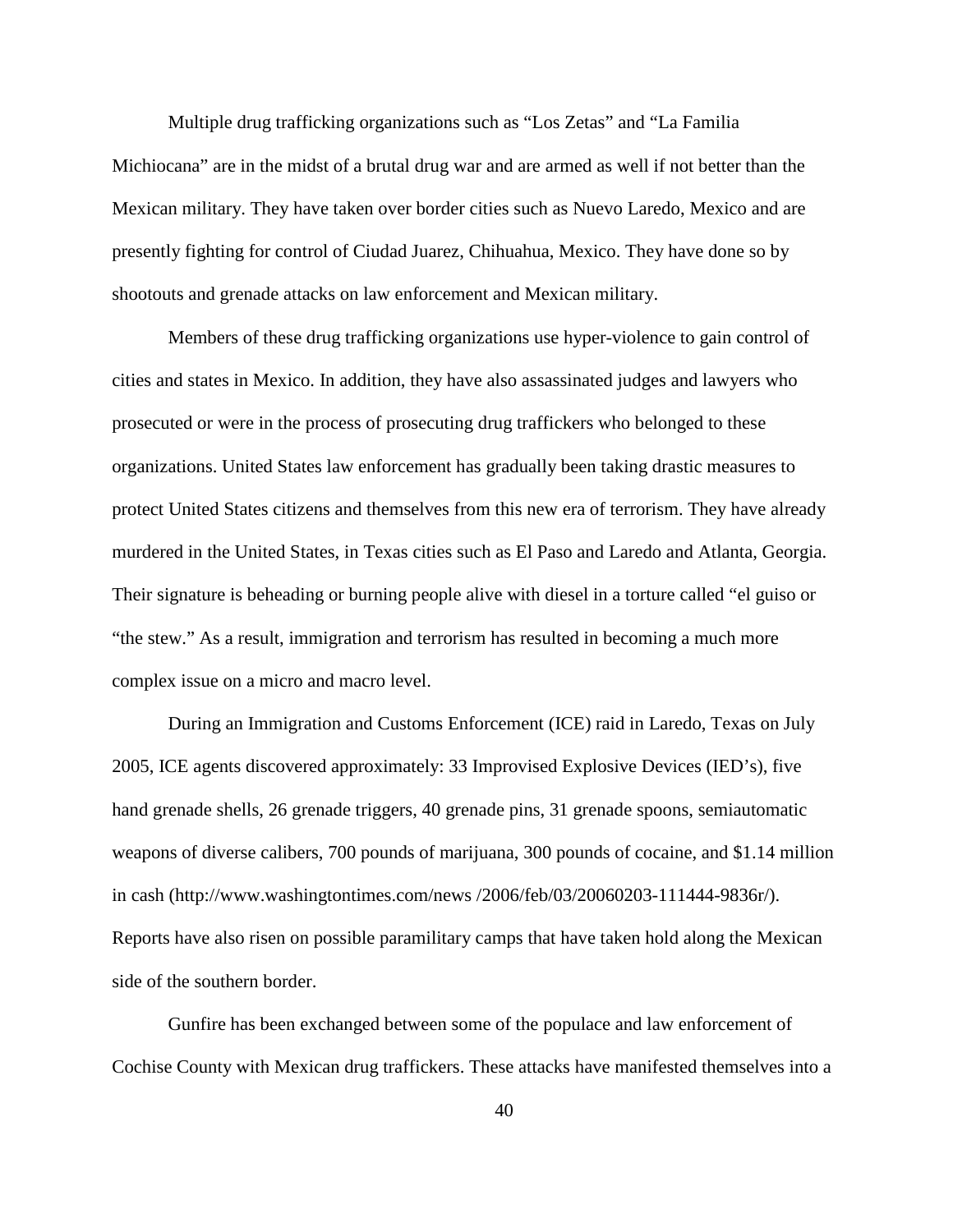sort of "border war" between the populace and law enforcement of Cochise County. This has caused an increase of law enforcement, armed with heavier weapons and technology. The Department of Homeland Security (DHS) has equipped the Border Patrol with fixed-wing aircrafts, helicopters, night vision goggles, night vision scopes, and sensor units (Gallegos, 2004). The fact that some of the people who have engaged in gunfire are drug traffickers, Attorney General John Ashcroft has allowed warrantless searches within 100 miles of the border (LoBreglio, 2004).

The influx of illegal immigrants has caused vigilante groups or border watch groups to rise up. Some of the border watch groups have at times a xenophobic and radical viewpoint on immigration. Ranch Rescue founder, Jack Foote, commented his feelings on how he felt about illegal immigrants from Mexico. He stated, "You and the vast majority of your fellow dog turds are ignorant, uneducated, and desperate for a life in a decent nation because the one you live in is nothing but a pile of dog shit made up of millions of worthless dog turds like you" (Walker, 2007).

In the year 2009, El Paso has seen violence from Mexico cross into the United States. Sergio Cuevas was kidnapped from his home in Horizon City, Texas (El Paso County) in front of his wife in broad daylight. His body turned up in Juarez a few days after, with both of his forearms amputated off. It is suspected that he was a member of the Juarez Drug Cartel. Another murder took place when the individual was gunned down in front of his home. It was later revealed that he was not only an Immigration and Customs informant, but a member of the Juarez Drug Cartel.

41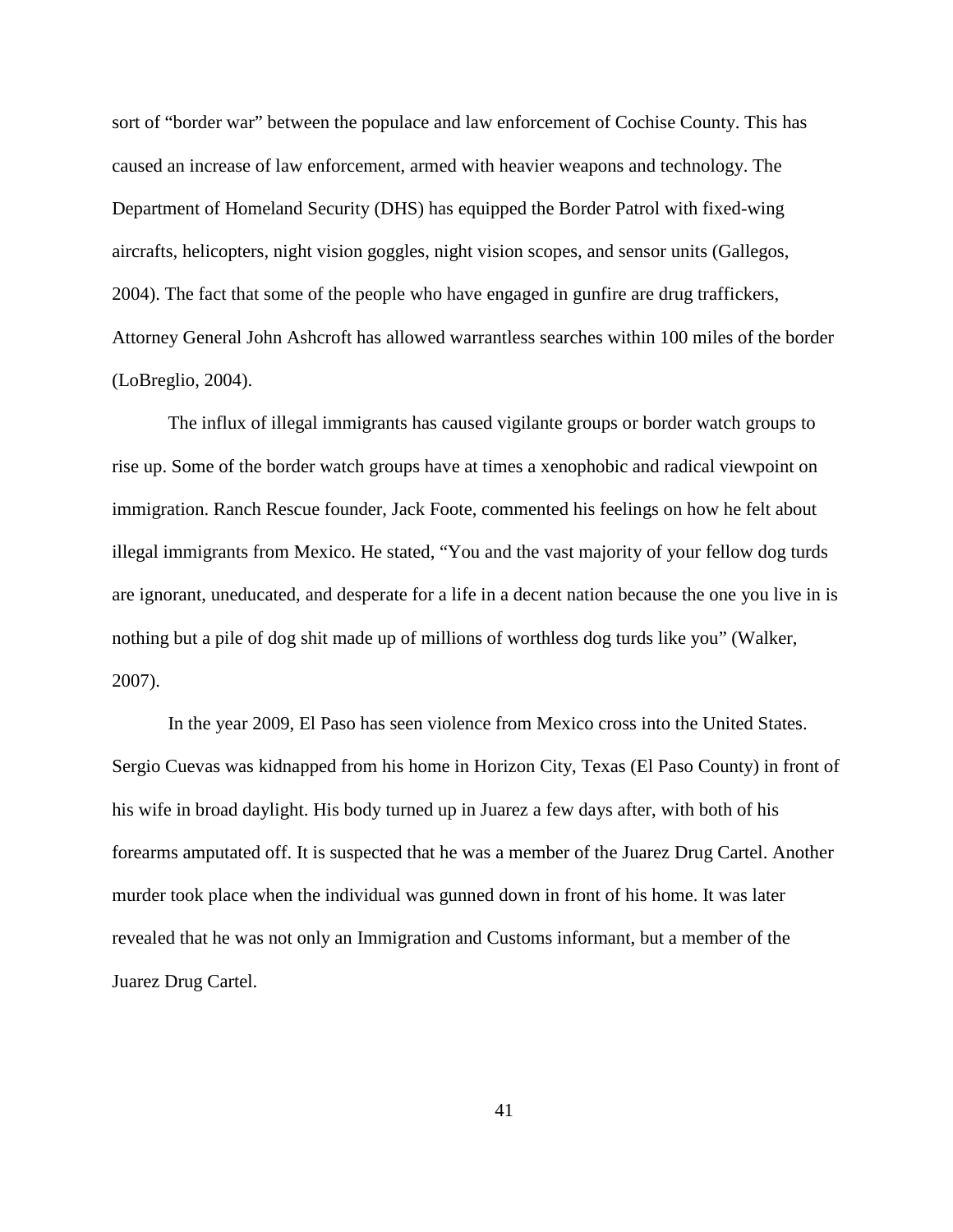## **Conclusion**

At the time of this writing, it has been approximately eight years since the 9-11 attacks. America's memories of the events are still in the limelight, since there are still a war in Afghanistan and Iraq. Both wars find their pedigree from the 9-11 attacks, with thousands of American dead and wounded in both conflicts combined. This study tried to cover the subject of terrorism and immigration, a combination that were intertwined and inevitably were partially blamed for 9-11.

A common theme that was found in this study was throughout the history of the United States, the adverse effects that perceptions incorporated with rhetoric can be devastating. Considering the history of the United States when it is faced with adversity, it is very simple to react with anger and not contemplation. When rhetoric is incorporated to this formula, the end result is what happened to the Japanese, Germans, and Italians during WWII. During World War II, Congress passes the Alien Registration Act of 1940 (Daniels, 2006). Title II of this legislation, consisted of any type of "radical" actions deemed dangerous by the government could cause the deportation of the individual or individuals in question (Daniels, 2006). Title III called for migrants fourteen years of age and older to be fingerprinted and registered with the government.

Both are very litigious subjects that have touched United States society as a whole on different wave lengths. Critical theory scholars have shown that need for critical analytics has not ceased. On the contrary, critical theory has continued to be on the front lines of analyzing modern day politics from different avenues of approach. Politicians understand the power of rhetoric and its ability to deliver to the populace what they deem important. It is apparent that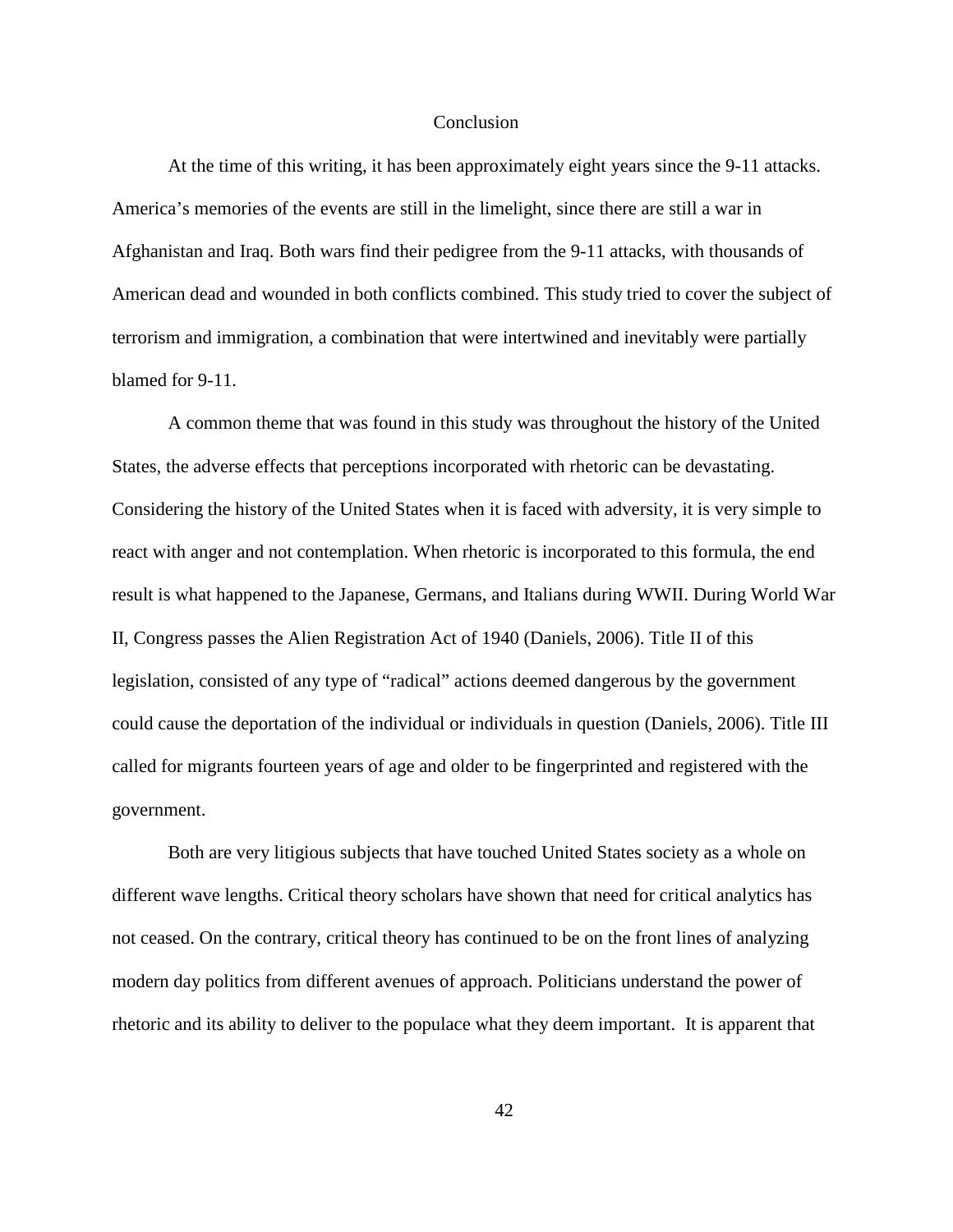neither terrorism nor immigration will cease to encounter resistance and controversy in the United States.

The concern of immigrant aliens coming into the United States is multifaceted and not easily analyzed without complications arising. There has always been the economic issue of immigration. A common concept is that immigrant aliens are arriving in the United States to take away jobs from United States citizens. Another is that immigrant aliens are going to cause a crime wave or lead to a welfare state. Therefore immigration policy has been a controversial topic in the United States, especially since many immigrants come from Mexico. The United States has a booming Mexican-American population with strong ties to Mexico. However 9/11 has added one more dilemma, that of international terrorism coming into the United States.

The entrance of immigrant aliens into the United States, primarily through the southern border, has been overwhelming. Apprehensions by the Border Patrol alone in 2004 along the south-west border are approximately 1,159,802 (Cornelius, 2005). As a result, American citizens have taken the issue of immigration aliens entry into the United States into their own hands. The illegal immigration issue is not just a Mexican issue, but Mexican immigrants have taken the forefront on the issue. In 1996 to the present day, more than the 2.7 million immigrants have come from Mexico (LoBreglio, 2004). By March of 2002, an estimated 9.3 million illegal immigrants were living in the United States (Cornelius, 2005). Mexico's Instituto Nacional de Migracion has proclaimed there are about 100 large scale smuggling rings helping immigrants cross into the United States (Cornelius, 2005). Therefore, when political rhetoric mentioning immigrant aliens is used in an assortment of political messages, it gives rise to hostile responses.

Credence is given that when the application of militaristic rhetoric used by the PATRIOT ACT, it enhances the public perception that immigrant aliens are not to be trusted. A cultural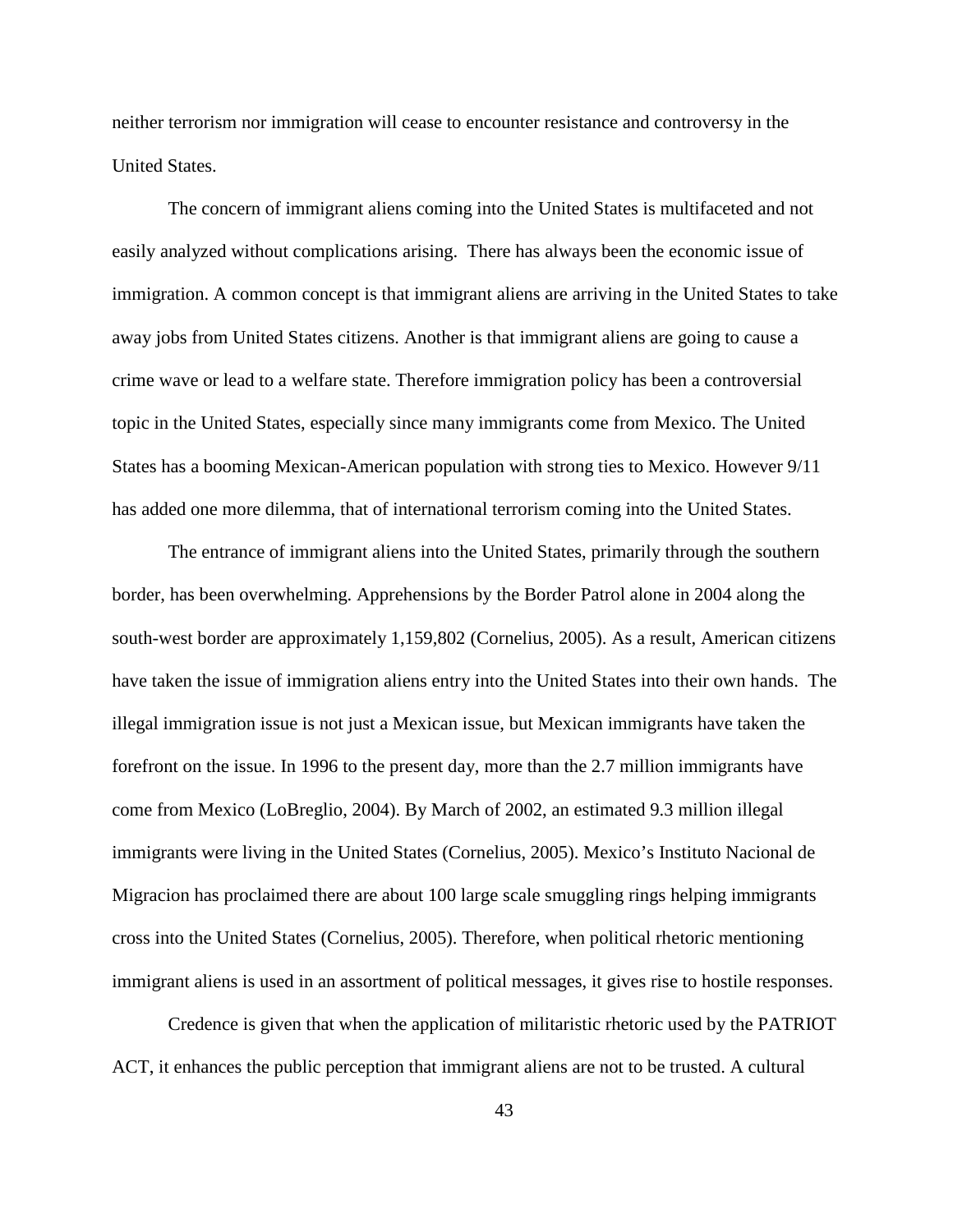pluralism is then set and is shown by having the ethnicity with higher influence dictate what the status quo is, and how it should be followed. Therefore, immigrant aliens have been subjugated by the status quo into a category of being a national security threat. However, tomorrow will hold yet another chapter in the ongoing and laborious segments of immigration and terrorism.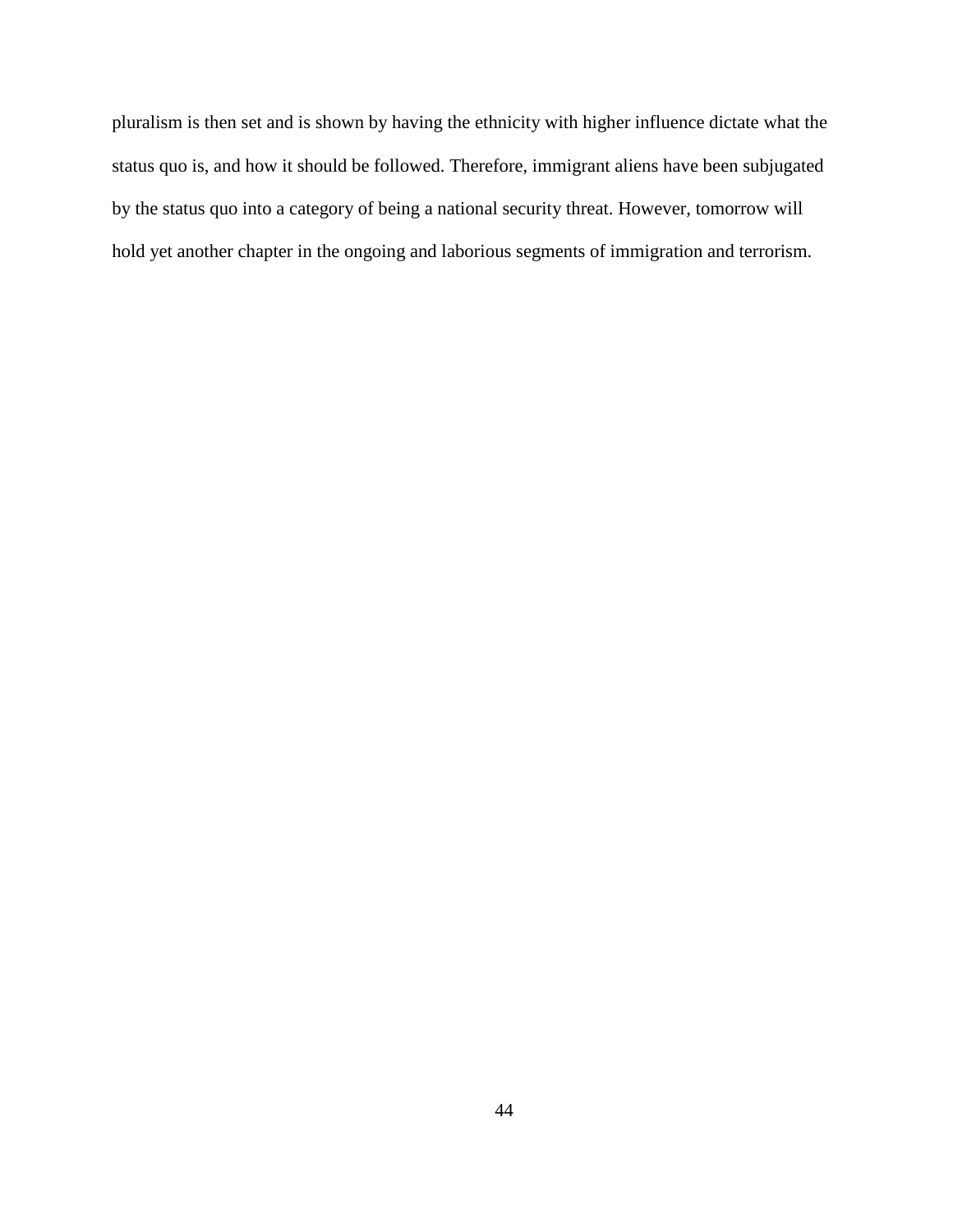### References

- Aviram, R.B. (2006). Object relations and prejudice: From in-group favoritism to out-group hatred. *International Journal of Applied Psychoanalytic Studies*, 4, 4-14.
- Baitz-Rivera, F. (2000). Underground on American soil: Undocumented workers and United States immigration policy. *International Affairs*, 53, 485-500.
- O'Ballan, E.O. (1979). *Language of violence: The blood politics of terrorism*. San Rafael, California: Presidio Press.
- Barkan, E.R. (2003). Return of the natavists? *Social Science History*, 27, 229-283.
- Barry, T. (2005). Anti-immigrant backlash on the "home front." *NACLA report of the Americas*, 38, 28-41.
- Booth, D. (2006). Federalism on ice: State and local enforcement of federal immigration law. *Harvard Journal of Law and Public Policy*, 29, 1063-1083.

Border task force seizes weapons cache in Texas. (2006, February 6).

*The Washington Post*.

- Bosmjian, H. (1983). *The language of oppression*. Lanham: University Press of America.
- Canales, A. I. (2003). Mexican labor migration to the United States in the age of globalization. *Journal of Ethnic and Migration Studies*, 29, 741-761.
- Cole, D. (2000/2001). Secrecy, guilt by association, and the terrorists profile. *Journal of Law and Religion*, 15, 267-288.
- Collins, J. & Glover, R. (2002). (Eds).*Collateral language: A user's guide to Americas new war*. New York: New York University Press.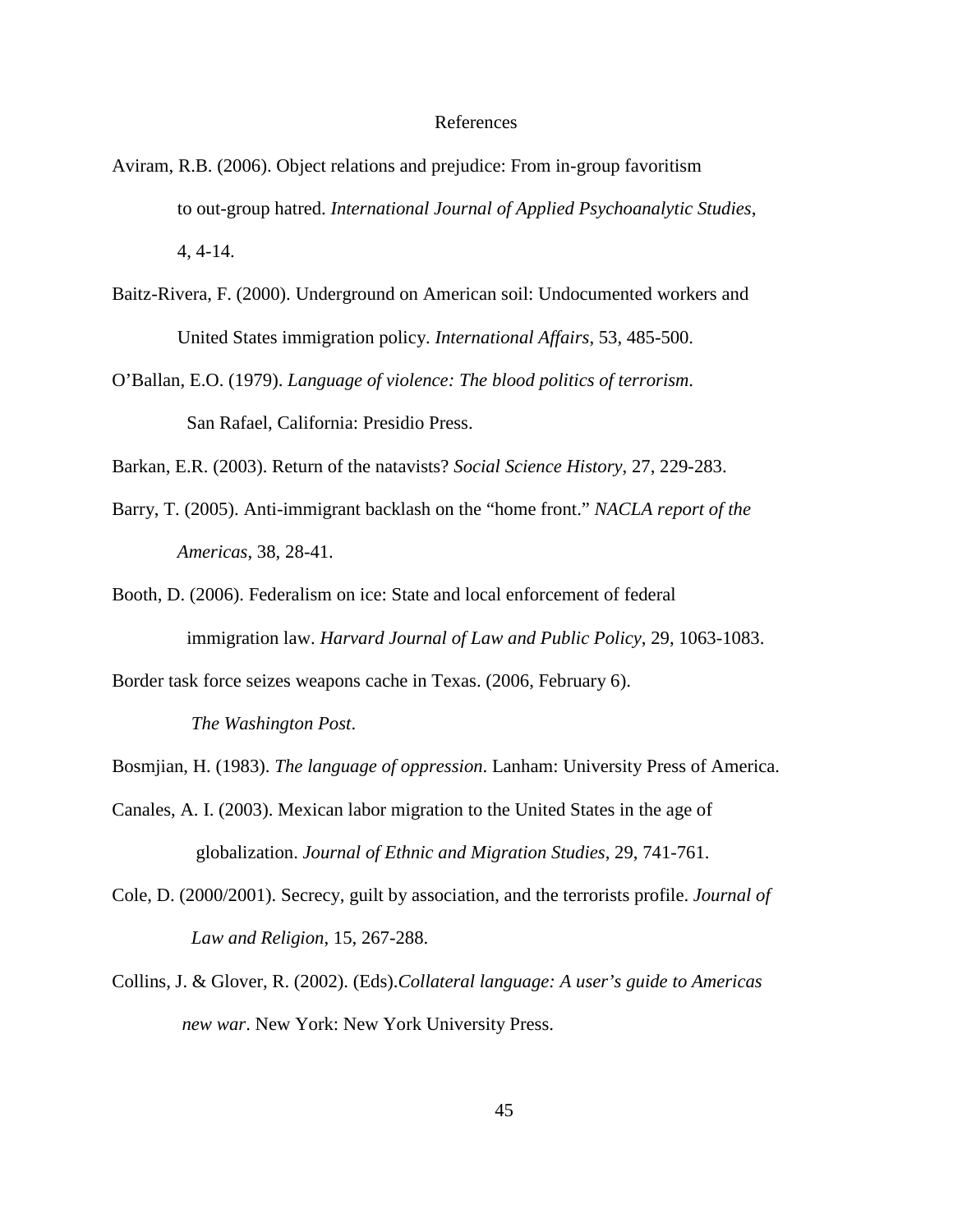- Cornelius, W.A. (2005). Controlling "unwanted immigration: Lessons from the United States. *Journal of Ethnic and Migration Studies,* 31, 775-794.
- Daniels, R. (2006). Immigration policy in a time of war: The United States, 1939-1945. *Journal of American Ethnic History,* 25, 107-116.
- De Ming Fan, M. (2007). *The immigration-terrorism illusory correlation and heuristic mistake*. Harvard Latino Law Review, 10, 33-52.
- Denzin, N.K., & Lincoln, Y.S. (3rd ed.). (2005). *The sage handbook of qualitative research*. Thousand Oaks, CA: Sage Publications, Inc.
- Dow, M. (2004). *American gulag: Inside U.S. immigration prisons*. Berkeley, CA: University of California Press.
- Dovido, J.F., & Gaertner, S.L. (1996). Affirmative action, unintentional racial biases, and intergroup relations. *Journal of Social Issues*, 52, 51-76.
- Edelman, M. (2001). *The politics of misinformation*. Cambridge University Press: Cambridge, United Kingdom.
- Eberstadt, N. (2006). The changing demographics of the United States southern security perimeter: A first look at numbers. *Comparative Study*, 25, 81-108.
- Esser, F. & Pfetsch, B. (Eds.). (2004). *Comparing political communication: Theories, cases, and challenges.* Cambridge University Press 2004.
- Fairclough, N. (1995). *Critical discourse analysis: The critical study of language*. Harlow, England: Longman Group Limited.
- Fairclough, N. & Wodak, R. (1997). *Critical discourse analysis*. In T.A. van Dijk (Ed.) Discourse as social discourse: A multidisciplinary interdiction (p. 258-284) London: Sage.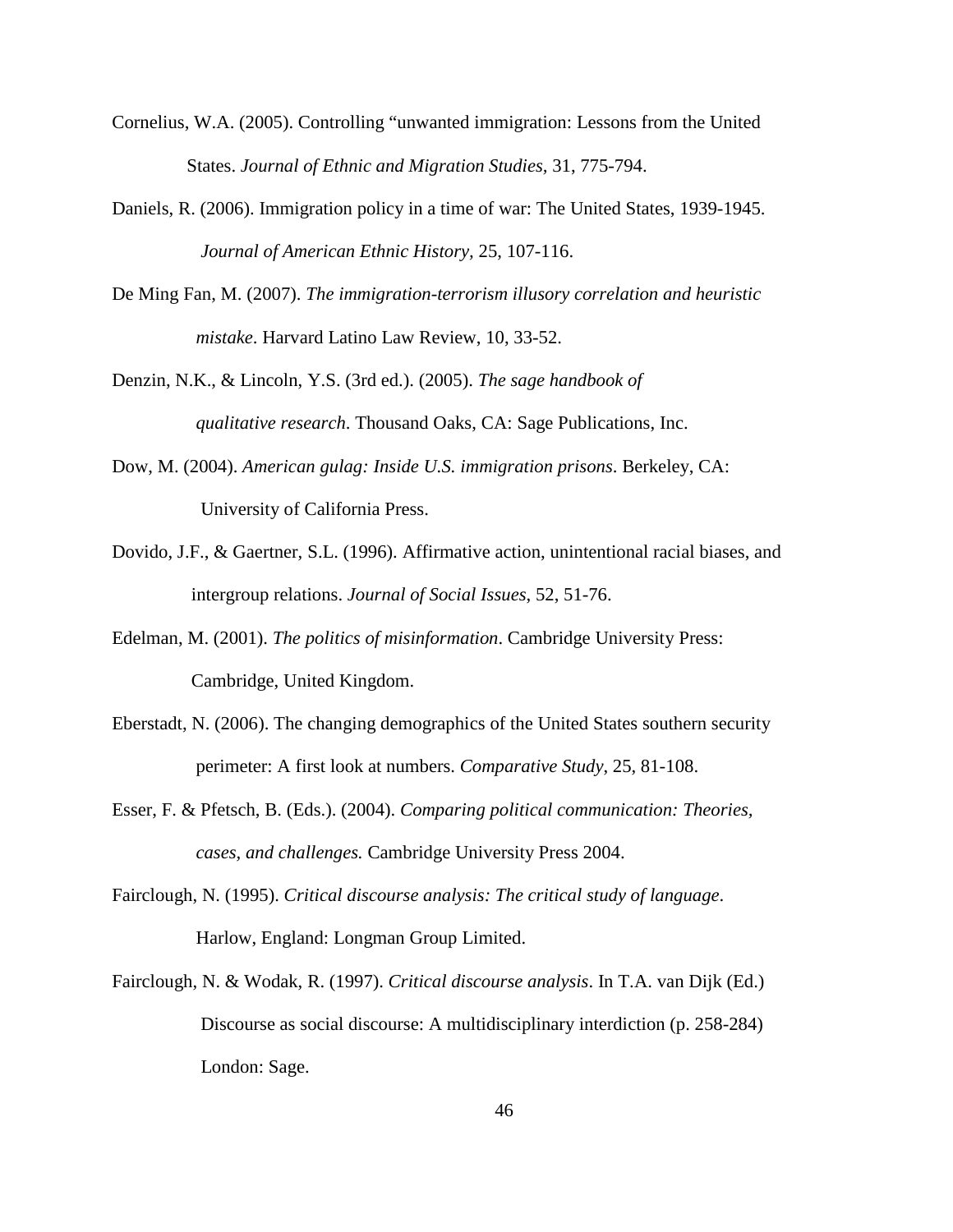- Fan, M.M. (2007). The immigration terrorism illusory correlation and heuristic mistake. *Harvard Latino Law Review*,10, 33-52.
- Feingold, R. (2006). *Protecting what matters: Technology, security, and liberty since 9/11*. Washington D.C.: Brookings Institute Press.
- Feldman, O. & Landtsheer, C.D. (1998). *Politically speaking: A worldwide examination Language used in the public sphere*. Westport, Connecticut: Praeger.

*Find law*. (2001, October 26). Retrieved October 23, 2007, from http://fl1:findlaw.com/news.findlaw.com/cnn.docs/terrorism/hr3162.pdf

- Freeman, G.P., & Hill, D.K. (2006). Desegregating immigration policy: The politics of skilled labor recruitment in the U.S. *Knowledge, Technology, and Policy*, 19, 7-21.
- Frey, M. (1925). Les transformations du vocabulaire francais a lepoque de la Revolution (1789-1800) [The changing political vocabulary during the age of the French Revolution]. Paris: n.p.
- Fujiwaria, L. H. (2005). Immigrant rights are human rights: The reforming of immigrant entitlement and welfare. *Social Problems*, 52, 79-107.
- Gallegos, G. A. (2004). Border matters: Redefining the national interest in U.S.-Mexico immigration and trade policy. *California Law Review*, 92, 1779-1728.

Goldsborough, J. (2000). Out of control immigration. *Foreign Affairs*, 79, 89-101.

- Green A., & Martin, J. (2004). Uncontrolled immigration and the U.S. healthcare system. *The Journal of Social Political and Economic Studies*, 29, 205-241.
- Harty, M. (2005). U.S. visa policy: Securing borders and opening doors. *The Washington Quarterly,* 28, 23-34.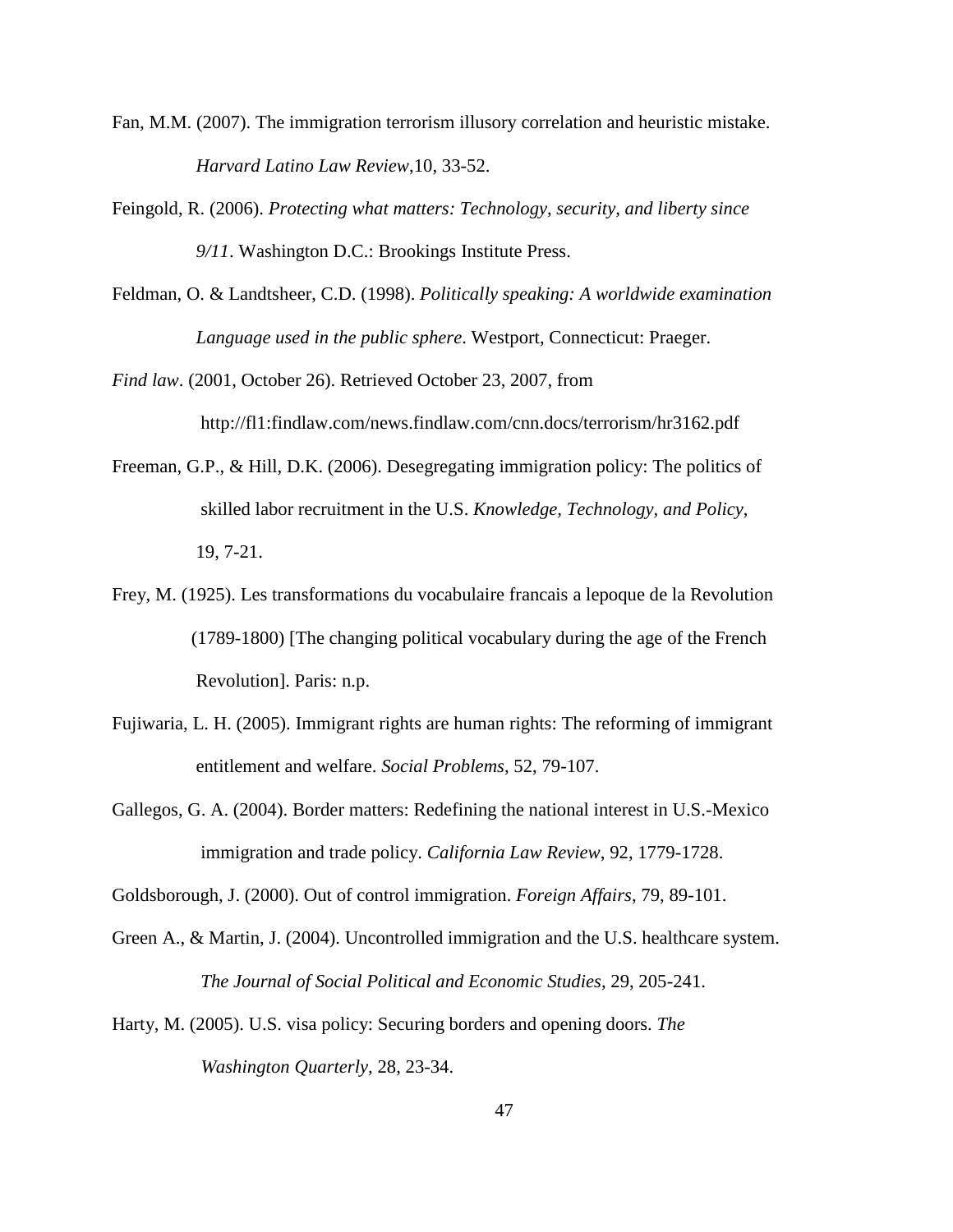- Hethmon, M. (2003). Diversity, mass immigration, and national security after 9-11: An immigration reform movement perspective. *Albany Law Review*, 66, 387-411.
- Hines, B. (2002). So near, yet so far away: The effect of September  $11<sup>th</sup>$  on Mexican immigrants in the United States. *Journal of Law and Policy*, 8, 37-47.
- Hines, B. (2006). An overview of U.S. immigration law and policy since 9/11. *Texas Hispanic Journal of Law & Policy*, 12, 9-28.
- Howard, R.D., Forest, J.J.F., Moore, J.C. (2006). *Homeland security and terrorism: readings and interpretations*. New York: McGraw-Hill.
- U.S. Immigration and Customs Enforcement. (2006, March). ICE-led border task force Seizes ieds, weaopons in major arrest. Retrieved July 11, 2008 from Inside ICE: www.ice.gov/insideice.
- Kellner, D. (1995). *Media culture: Cultural studies, identity, and politics between the modern and the postmodern*. New York: Routledge.
- Leach, C.W. (2005). Against the notion of a "new racism." *Journal of community And Applied Social Psychology*, 15(6), 432-445.
- Lilleker, Darren G. (2006). *Key concepts in political communication*. London: Sage Publications Ltd.
- LoBreglio, K. (2004). The border security and immigration improvement act: A modern solution to a historic problem? *St. Johns Law Review*, 78, 933-963.
- Luke, A. (2002). Beyond science and ideology: Developments in critical discourse Analysis. Annual Review of Applied Linguistics, 22, 96-110.

MacDonell, D. (1986). *Theories of discourse*. New York: Basil Blackwell Inc.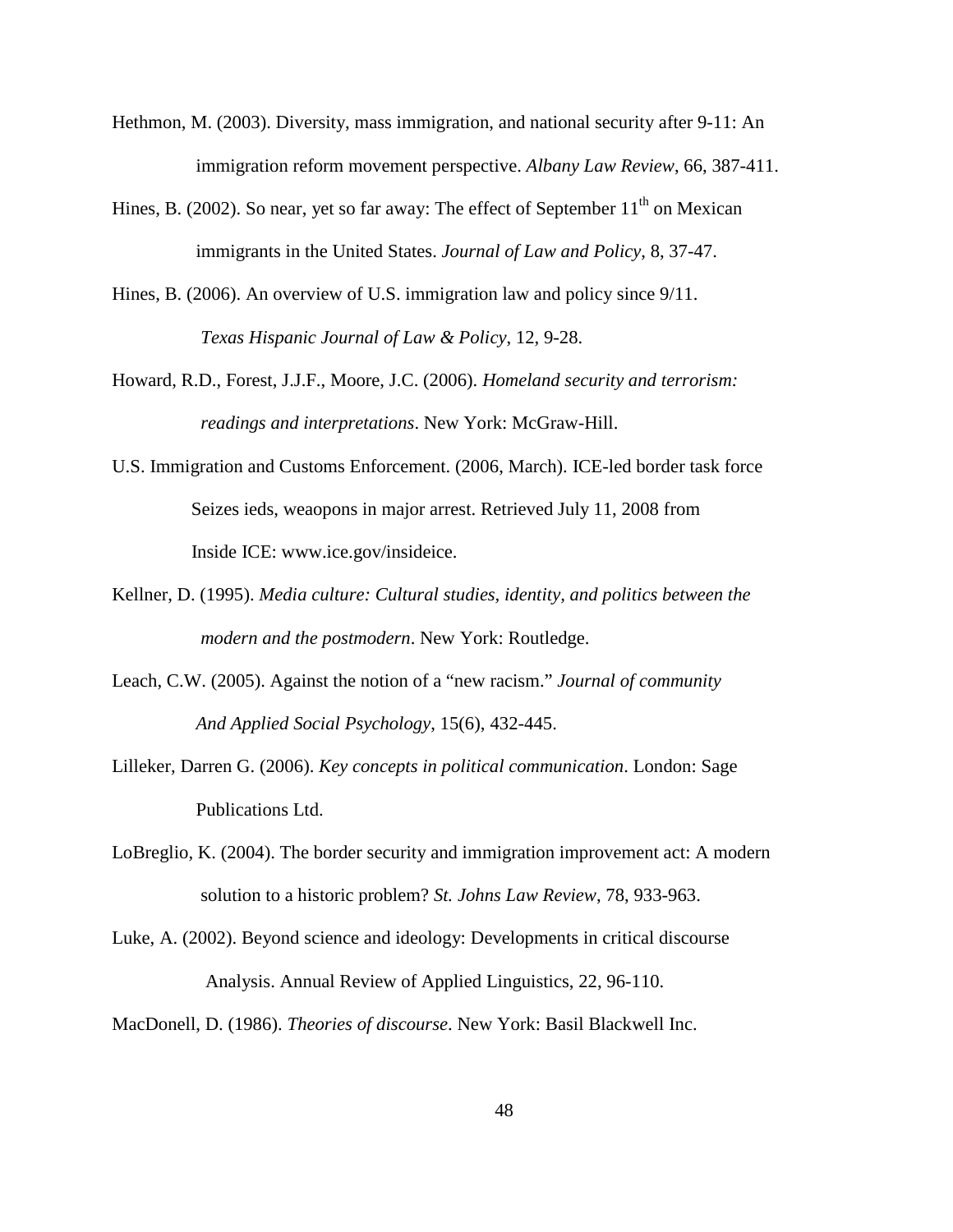- McPhail, M.L. (1994) *The rhetoric of racism*. Lanham, Maryland: University Press of America.
- Ngai, M.M. (2004). Impossible subjects: Illegal aliens and the making of modern america. Princeton, N.J.: Princeton University Press.
- Nuebeck, K.J. & Cazenave, N.A. (2001). *Welfare Racism: Playing the race card against America's poor*. New York: Routledge.
- No Author. (2006, February 3). Border task force seizes weapons cache in texas. Washington Times. Retrieved July 11, 2009 from http://www.washingtontimes.com/news/2006/feb/03/20060203-111444- 9836r/
- O'Hanlon, M., Shapiro, J., Steinberg, J., & Orzag, P. (2006). *Protecting the homeland*. Washington D.C.: The Brookings Institute.
- Ranft, P. (1908). Der Einflusz der Franzoesischen Revolution auf die Franzoesische Sprache [The influence of the French Revolution on the French Language]. Darmstadt, Germany: n.p.
- Rudolph, C. (2006). *National security and immigration: Policy developmental in the United States and Western Europe since 1945*. Stanford, CA: Stanford University Press.

Saito, N.T.(2005). The costs of homeland security. *Radical History Review*, 93, 53-76.

- Schmid, A.P. (1982). *Violence as communication: Insurgent terrorism and the western news media*. Sage Publications: London.
- Sears, D.O. (1988). Symbolic Racism. In P.A. Katz & D.A. Taylor (Eds.) *Eliminating racism: Profiles in controversy* (pp53-84). New York: Plenum Press.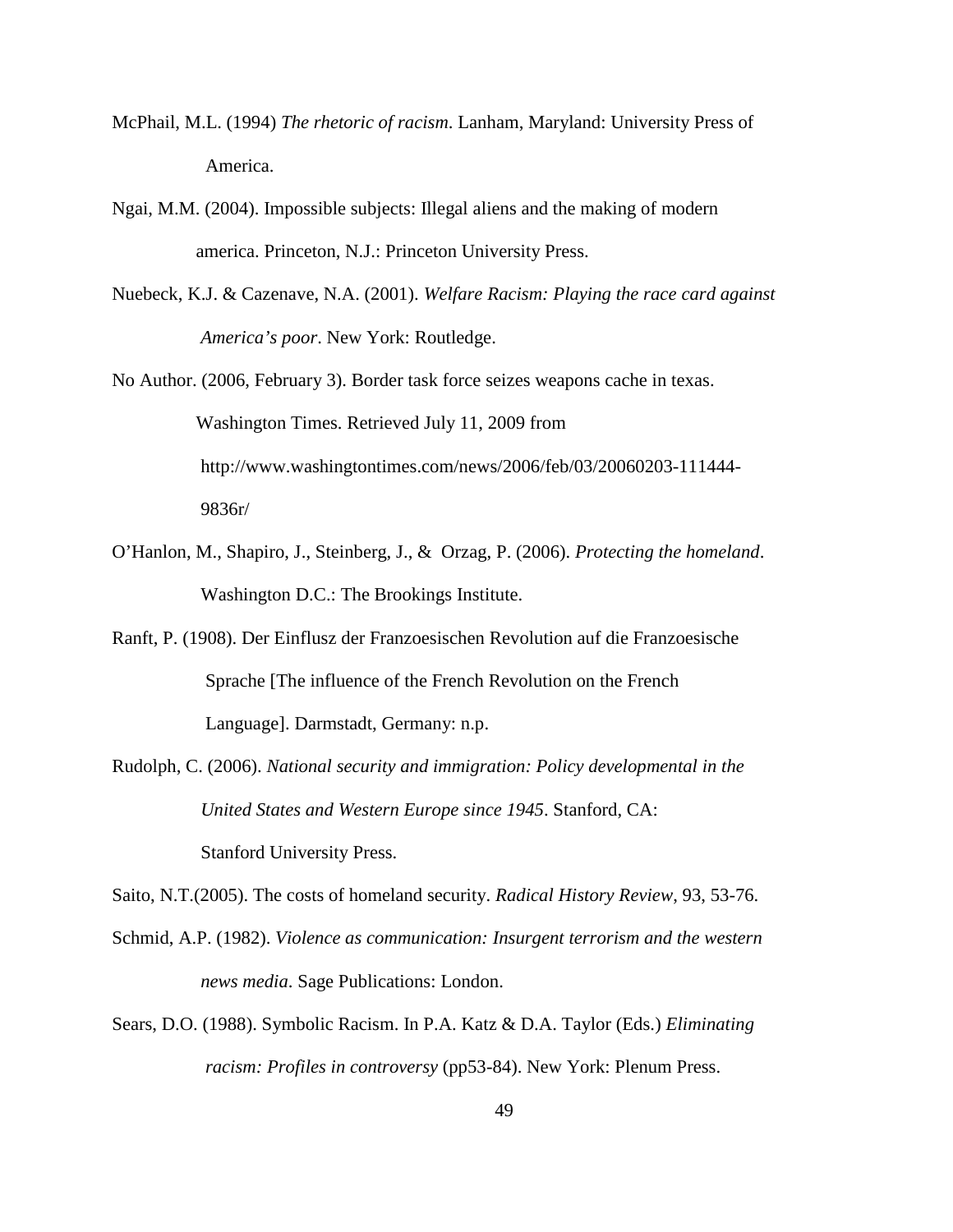Silberstein, S. (2002). *War of words: Language, politics and 9/11*. Routledge: London.

Simpson, K. E. (2008). Triumph of the Will, *Teaching of Psychology, 3, 103-108.*

Smith, A.D. (1991). *National identity*, Harmonsdworth: Penguin.

Smith, A.S. (2006). Paddington bear: A case study of immigration and otherness. *Children's Literature in Education*, 37, 35-50.

- Short, R., & Magaña, L. (2002). Political rhetoric, immigration attitudes, and contemporary prejudice: A Mexican American dilemma. *The Journal of Social Psychology*, 142, 701-712.
- Tancrado, T. (2004). Immigration, citizenship, and national security: The silent invasion.  *Mediterranean Quarterly*, 15, 4-15.
- Tumlin, K. C. (2004). Suspect first: How terrorism policy is reshaping immigration Policy*. California Law Review*, 92, 1776-1239.
- Walker, C.J. (2006). Border vigilantism and comprehensive immigration reform.  *Harvard Latino Law Review*, 10, 135-174.

Widdowson, H.G. (2004). *Text, context, pretext: Critical issues in discourse analysis*. Malden, MA: Blackwell Publishing.